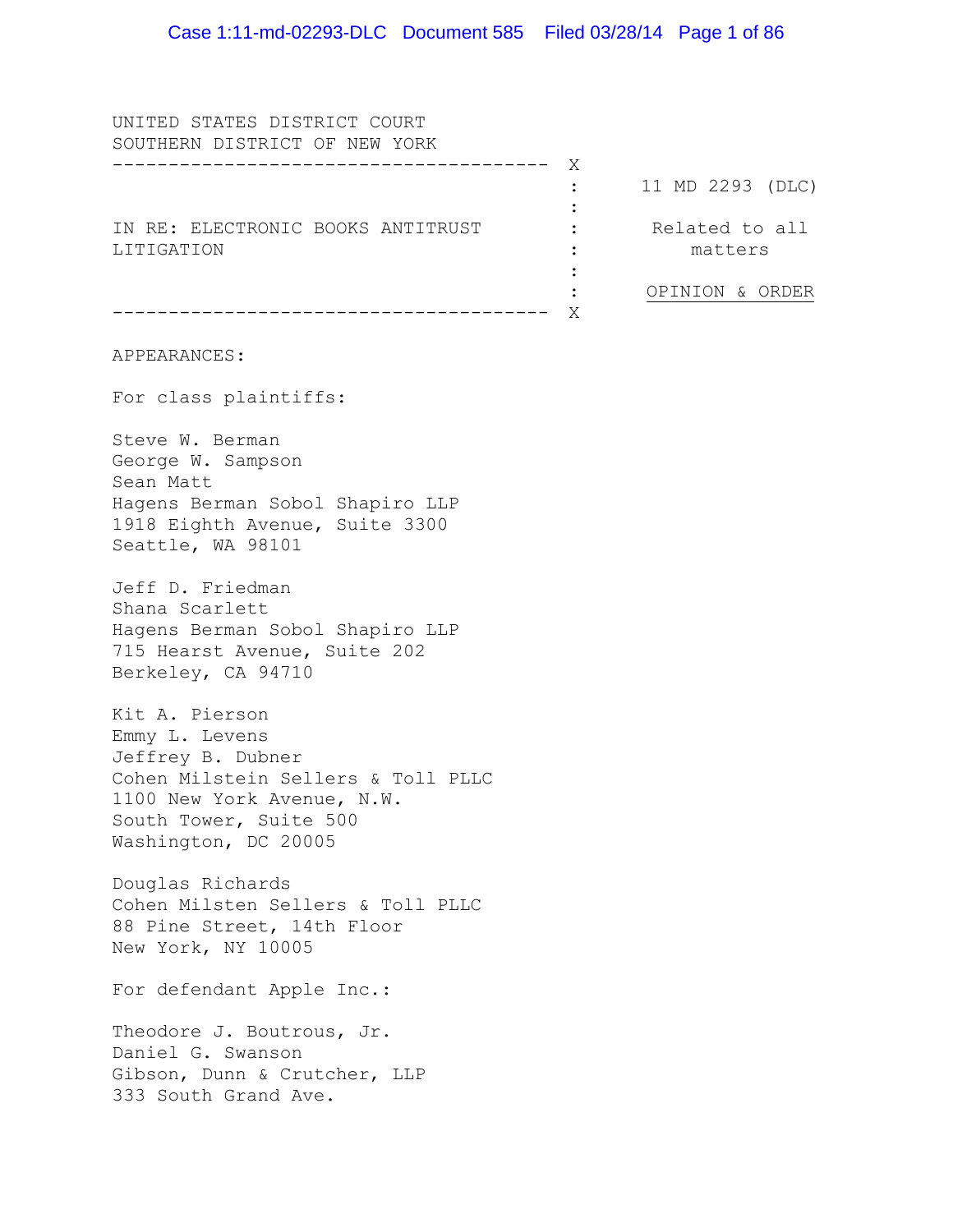Los Angeles, CA 90071

Cynthia Richman Gibson, Dunn & Crutcher, LLP 1050 Connecticut Avenue, N.W. Washington, DC 20036

Howard E. Heiss Edward Moss O'Melveny & Myers LLP 1625 Eye Street, NW Washington, DC 20006

DENISE COTE, District Judge:

After a bench trial in two closely related cases, defendant Apple Inc. ("Apple") was found to have colluded with five major publishers to fix e-book prices, violating Section 1 of the Sherman Antitrust Act, 15 U.S.C. § 1 ("Sherman Act"). Plaintiffs in the instant suit now move for class certification in their action against Apple based on the same conduct. This is a paradigmatic antitrust class action. Virtually all class members paid inflated prices for e-books as a result of a centralized price-fixing conspiracy, and they have proffered a sophisticated damages model to reliably determine damages. If certification were not appropriate here, no antitrust class action could be certified. For the reasons set out below, plaintiffs' motion is granted.

The parties have also moved to exclude the opinions rendered by each others' experts. Plaintiffs move for the exclusion of the opinions of Apple's experts, Dr. Joseph Kalt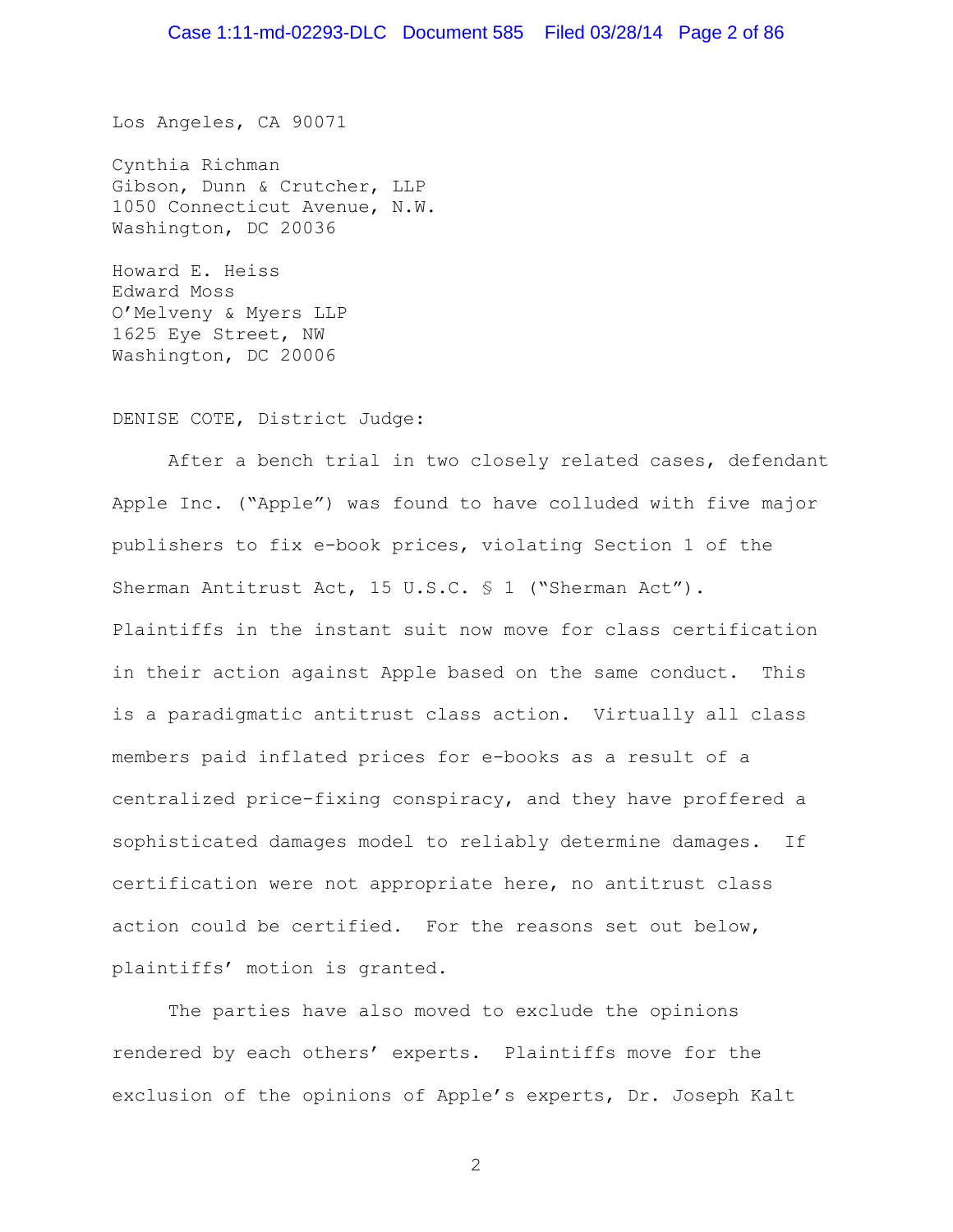### Case 1:11-md-02293-DLC Document 585 Filed 03/28/14 Page 3 of 86

and Mr. Jonathan Orszag. Because Kalt's and Orszag's opinions would not prevent class certification even if they were admissible, this Opinion does not decide plaintiffs' motions to exclude.[1](#page-2-0) Apple's motion to exclude the opinions of plaintiffs' expert, Dr. Roger Noll, is denied in this Opinion.

Finally, plaintiffs move to strike portions of Apple's surreply opposition to the motion for class certification. Plaintiffs' motion to strike is granted in part, as described below.

#### **BACKGROUND**

On April 11, 2012, the United States of America ("DOJ") and sixteen states filed two antitrust lawsuits alleging that Apple and five book publishing companies conspired to raise and fix ebook prices in violation of Section 1 of the Sherman Act. United States v. Apple Inc., 12 Civ. 2826 (S.D.N.Y.) ("DOJ Action"); State of Texas v. Penguin Grp. (USA) Inc., 12 Civ. 3394 (S.D.N.Y.) ("States' Action").<sup>2</sup> The five publishers are Hachette Book Group, Inc. ("Hachette"), HarperCollins Publishers LLC ("HarperCollins"), Holtzbrinck Publishers LLC d/b/a Macmillan ("Macmillan"), Penguin Group (USA), Inc. ("Penguin"), and Simon & Schuster, Inc. ("Simon & Shuster") (collectively,

Ĩ.

<span id="page-2-0"></span><sup>1</sup> A separate Opinion issued today rules on plaintiffs' motions to exclude Apple's experts.

<span id="page-2-1"></span><sup>2</sup> Today, thirty-three states and U.S. territories (the "States") are plaintiffs in the States' Action.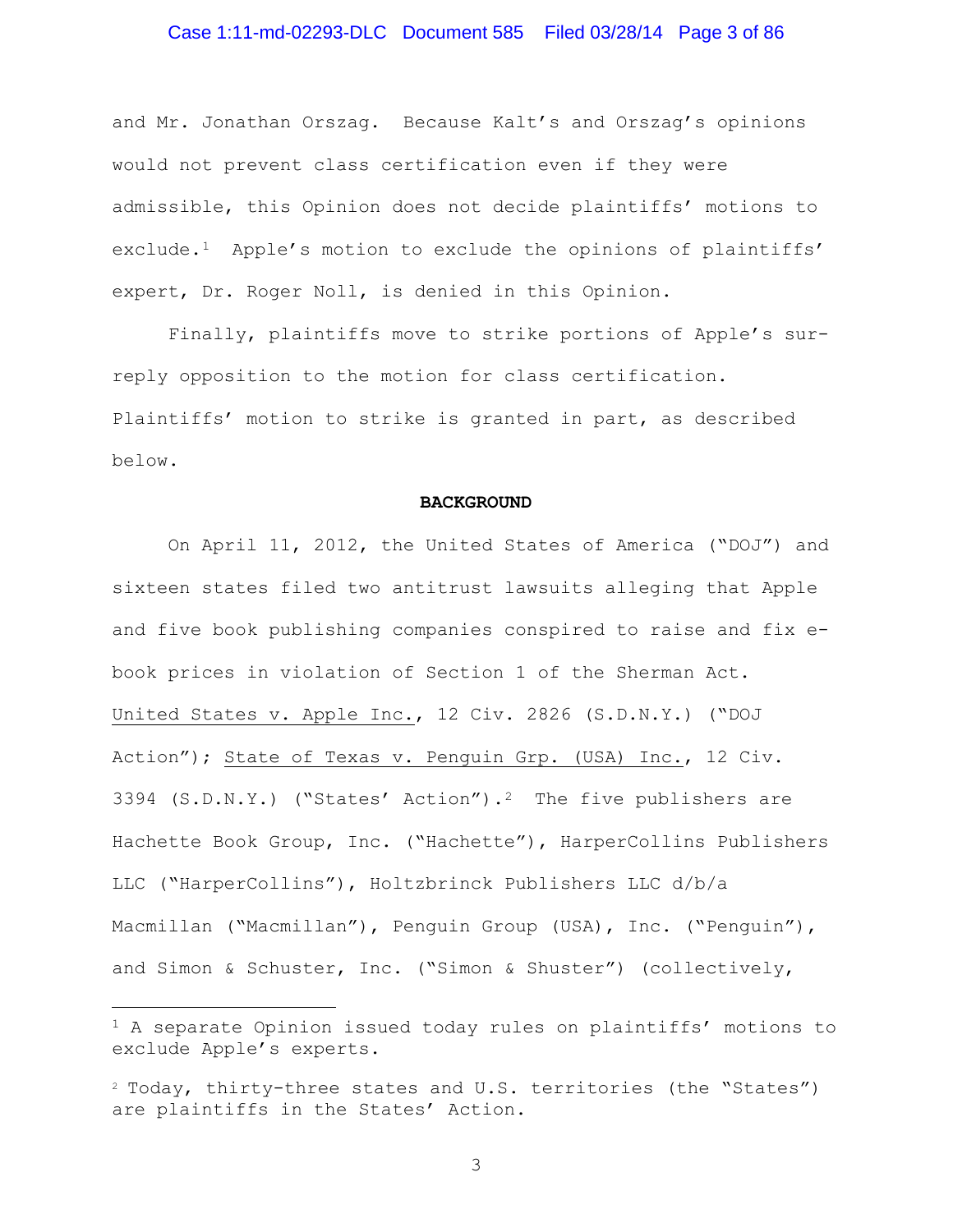# Case 1:11-md-02293-DLC Document 585 Filed 03/28/14 Page 4 of 86

"Publisher Defendants"). The Publisher Defendants settled with the DOJ and the States; Apple alone went to trial.

A bench trial was held in these two actions from June 3 to 20, 2013 to determine liability. A July 10 Opinion found, inter alia, that Apple had committed a per se violation of the Sherman Act. 952 F. Supp. 2d 639, 694 (S.D.N.Y. 2013) (the "Liability Opinion"). In particular, the Opinion found that Apple played a central role in orchestrating a conspiracy among the Publisher Defendants to raise e-book prices. Id. at 647.

Even before the DOJ and the States sued Apple, class actions were filed alleging the same violation of the Sherman Act. Following the appointment of lead counsel for the class, a consolidated amended complaint was filed on January 20, 2012. While fact discovery in all the actions had concluded before the June 2013 trial on liability, expert discovery on damages in the class action and the States' Action was concluded after that trial.[3](#page-3-0) On October 11, 2013, class plaintiffs moved for certification of a class in advance of a damages trial to be held later this year.

The class plaintiffs expect to rely on the doctrine of collateral estoppel and do not intend to retry Apple's liability

<span id="page-3-0"></span> $3$  The DOJ Action only sought declaratory and injunctive relief. Judgment was entered in the DOJ action on September 5, 2013, and an appeal is pending. Ĩ.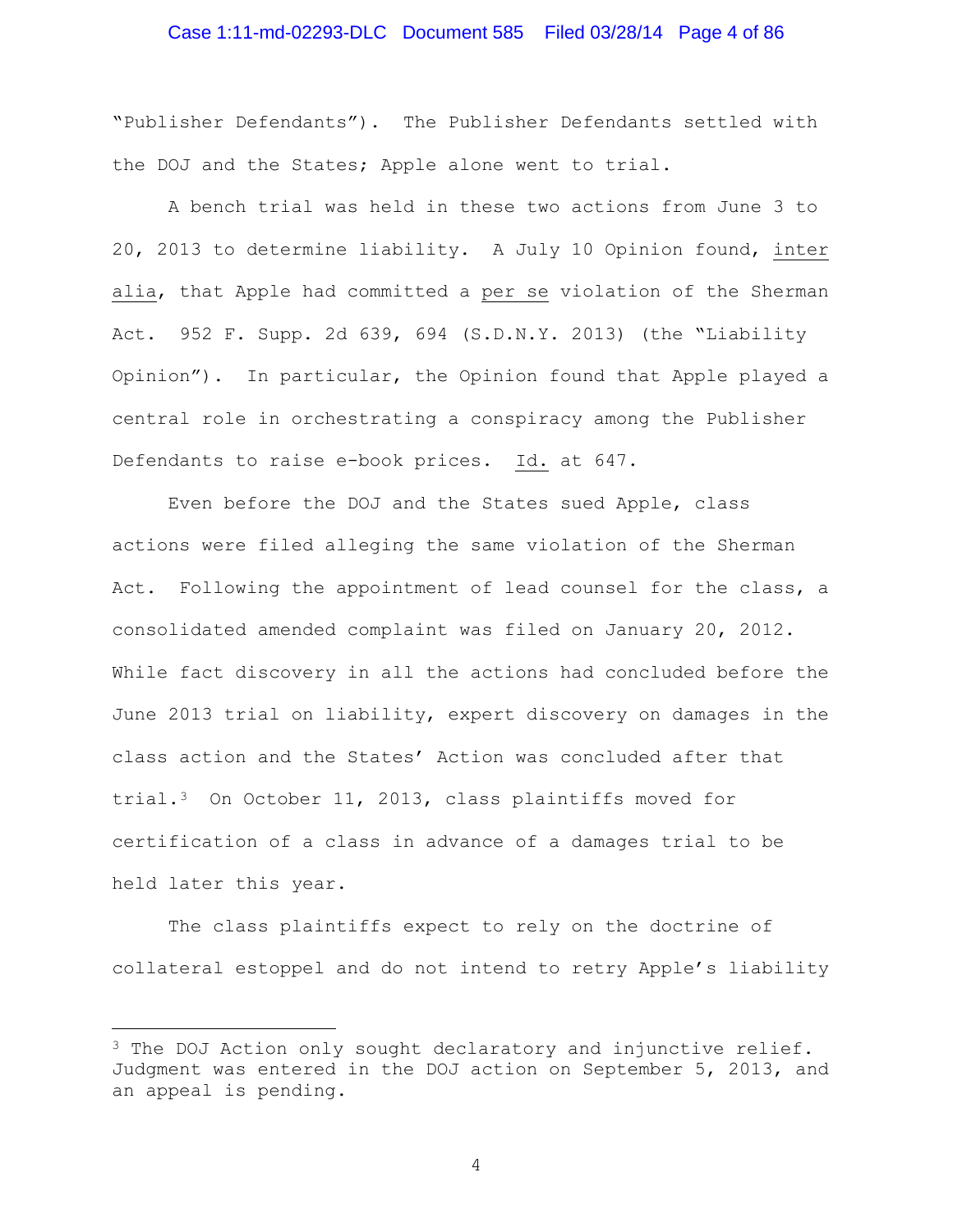# Case 1:11-md-02293-DLC Document 585 Filed 03/28/14 Page 5 of 86

for violating the antitrust laws. $4$  In arguing against certification of a class here, Apple does not contend that any dispute over its liability precludes certification. To understand the parties' arguments concerning certification, however, it is necessary to understand the history and context of the price-fixing scheme. Accordingly, although familiarity with the Liability Opinion is assumed, findings relevant to the resolution of the motions addressed in this Opinion are set out below.[5](#page-4-1)

## **I. Publishers' Discontent with the \$9.99 Price Point**

The background to this conspiracy begins with Amazon's introduction of the first e-reader to gain widespread commercial acceptance. When Amazon's Kindle was launched in 2007, Amazon quickly became the market leader in the sale of e-books and ebook readers. Through 2009, Amazon dominated the e-book retail market, selling nearly 90% of all e-books. Id. at 648-49.

Amazon utilized a discount pricing strategy through which it charged \$9.99 for e-book versions of certain newly released hardcover books ("New Releases") and New York Times bestselling books ("NYT Bestsellers"). Amazon was staunchly committed to

Ĩ.

<span id="page-4-0"></span><sup>4</sup> A pending motion for summary judgment is addressed to issues of collateral estoppel.

<span id="page-4-1"></span><sup>5</sup> To the extent that this recitation of the Liability Opinion's findings differs in any way from the findings as set out in the Liability Opinion itself, the Liability Opinion controls.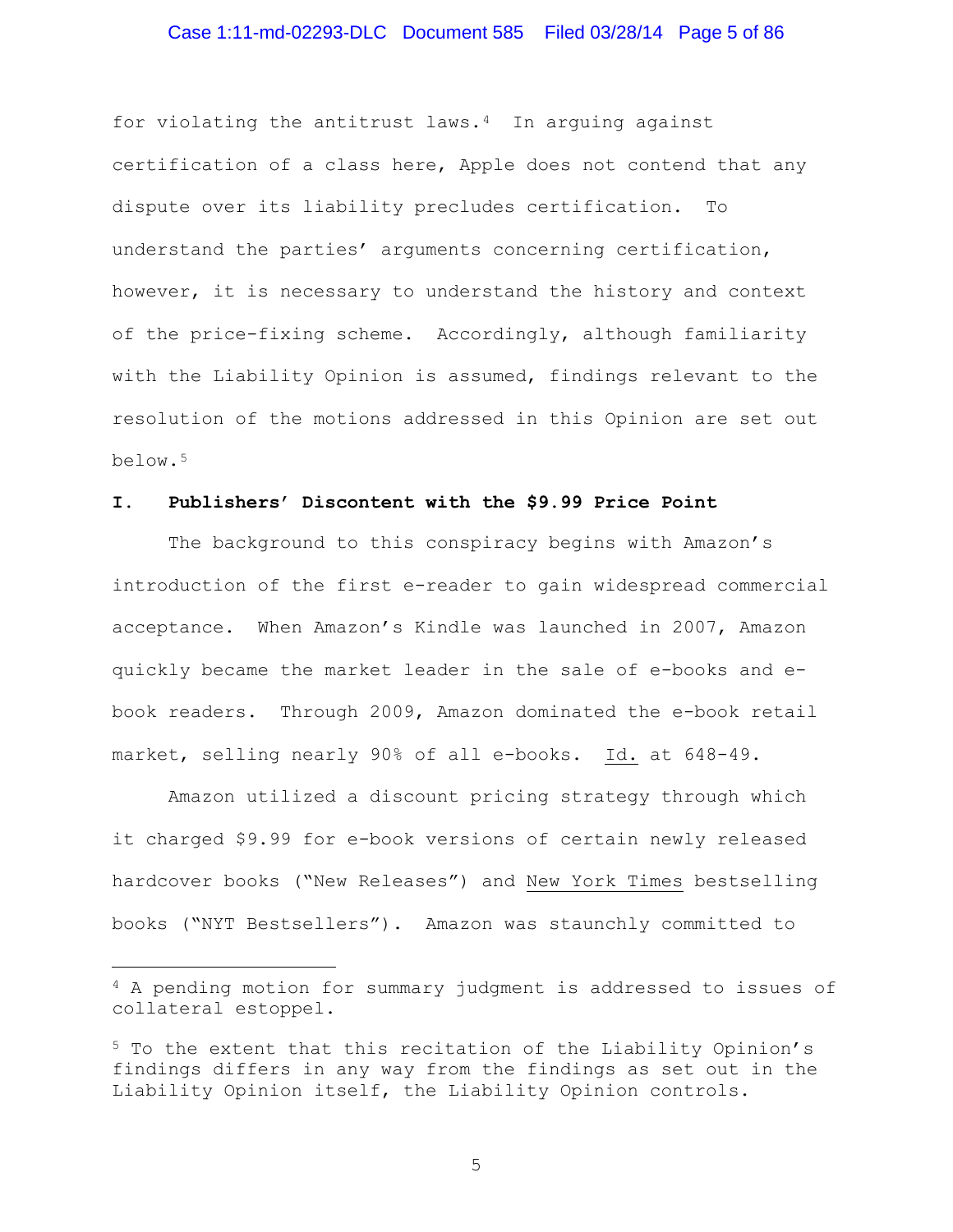# Case 1:11-md-02293-DLC Document 585 Filed 03/28/14 Page 6 of 86

its \$9.99 price point and believed it would have long-term benefits for its consumers. In order to compete with Amazon, other e-book retailers also adopted a \$9.99 or lower retail price for many e-book titles. Id. at 649.

The "Big Six" of United States publishing -- the Publisher Defendants and Random House (collectively, the "Publishers") - were unhappy with Amazon's \$9.99 price point. They determined that they needed to force Amazon to abandon its discount pricing model. Id. at 649-50.

The Publisher Defendants did not believe, however, that any one of them acting alone could convince Amazon to change its pricing policy. They also feared that if they did not act as a group, Amazon would use its ever-growing power in the book distribution business to retaliate against them. As a result, the Publisher Defendants conferred about their need to act collectively if they were to have any impact on Amazon's pricing. Id. at 650.

Beginning in at least early 2009, the Publisher Defendants began testing ways to get Amazon to move off its \$9.99 price point. One of the strategies that they adopted in 2009 to combat Amazon's \$9.99 pricing was the delayed release or "withholding" of the e-book versions of New Releases, a practice that was also called "windowing." By the end of 2009, four of the Publisher Defendants -- Macmillan, Simon & Schuster,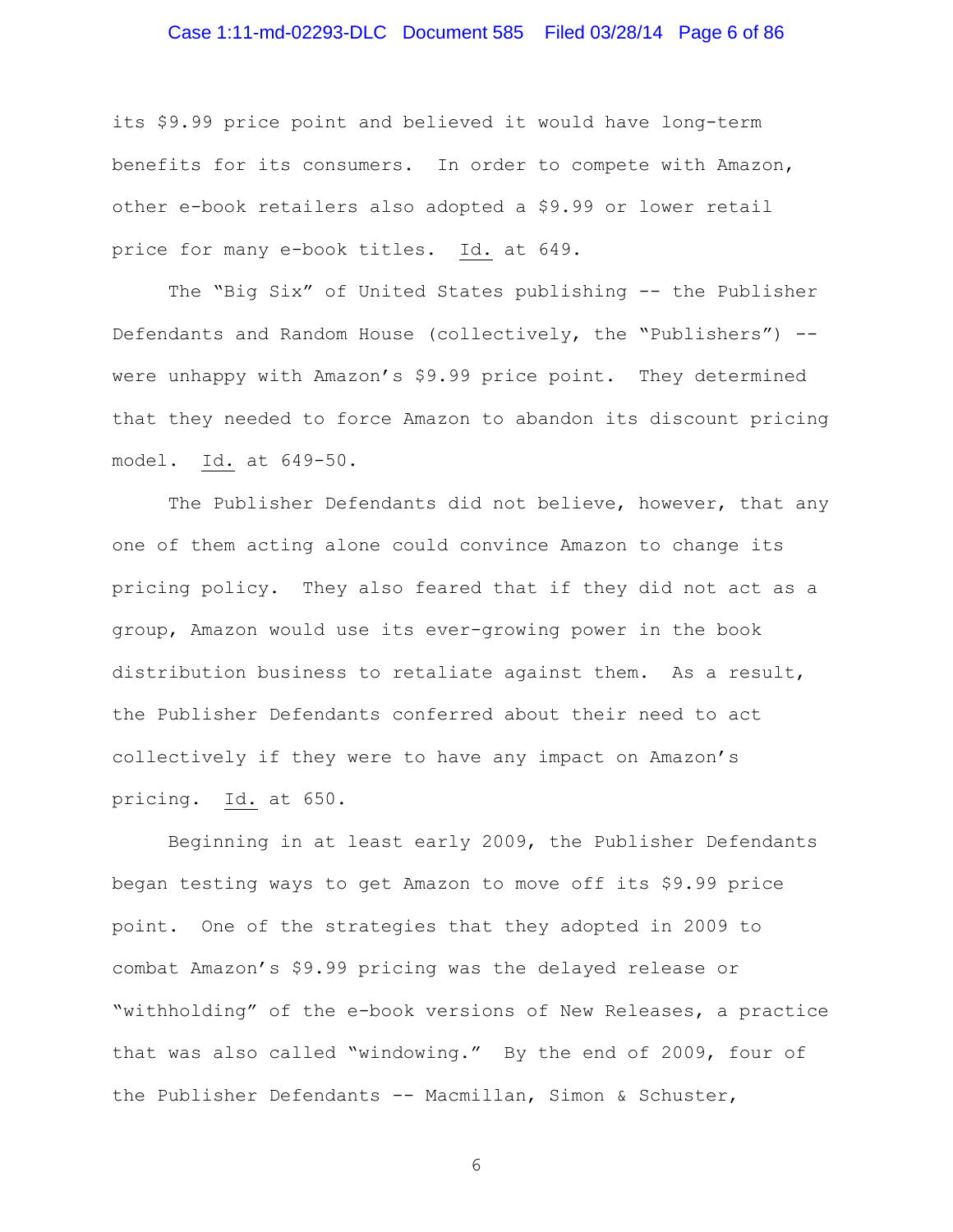# Case 1:11-md-02293-DLC Document 585 Filed 03/28/14 Page 7 of 86

Hachette, and HarperCollins -- had announced or implemented a policy of windowing some of their most popular e-book titles sold on Amazon. By making the more expensive hardcover version available to the public before the lower priced e-book, the Publisher Defendants hoped to protect the sales of New Release hardcover books and to pressure Amazon to raise its e-book prices. Id. at 651-52.

Even though by the Winter of 2009 four of the Publisher Defendants had delayed the release of some e-books or announced an intention to so, they knew that windowing was not a long-term solution to Amazon's \$9.99 pricing model. It was in this context that Apple arrived on the scene and provided the Publisher Defendants with the means to achieve their shared goal. Id. at 653-54.

#### **II. Apple and the Agency Model**

In 2009, Apple was close to unveiling the iPad. With this revolutionary tablet, Apple was able to contemplate the arrival of its first great device for reading e-books. Therefore, under the direction of Apple's Eddy Cue ("Cue"), Senior Vice President of Internet Software and Services, Apple began studying the e-book industry. Id. at 654.

By November 2009, Apple had concluded that selling e-books as individual apps was "flawed," and Apple's founder Steve Jobs ("Jobs") authorized Cue to pursue the development of a dedicated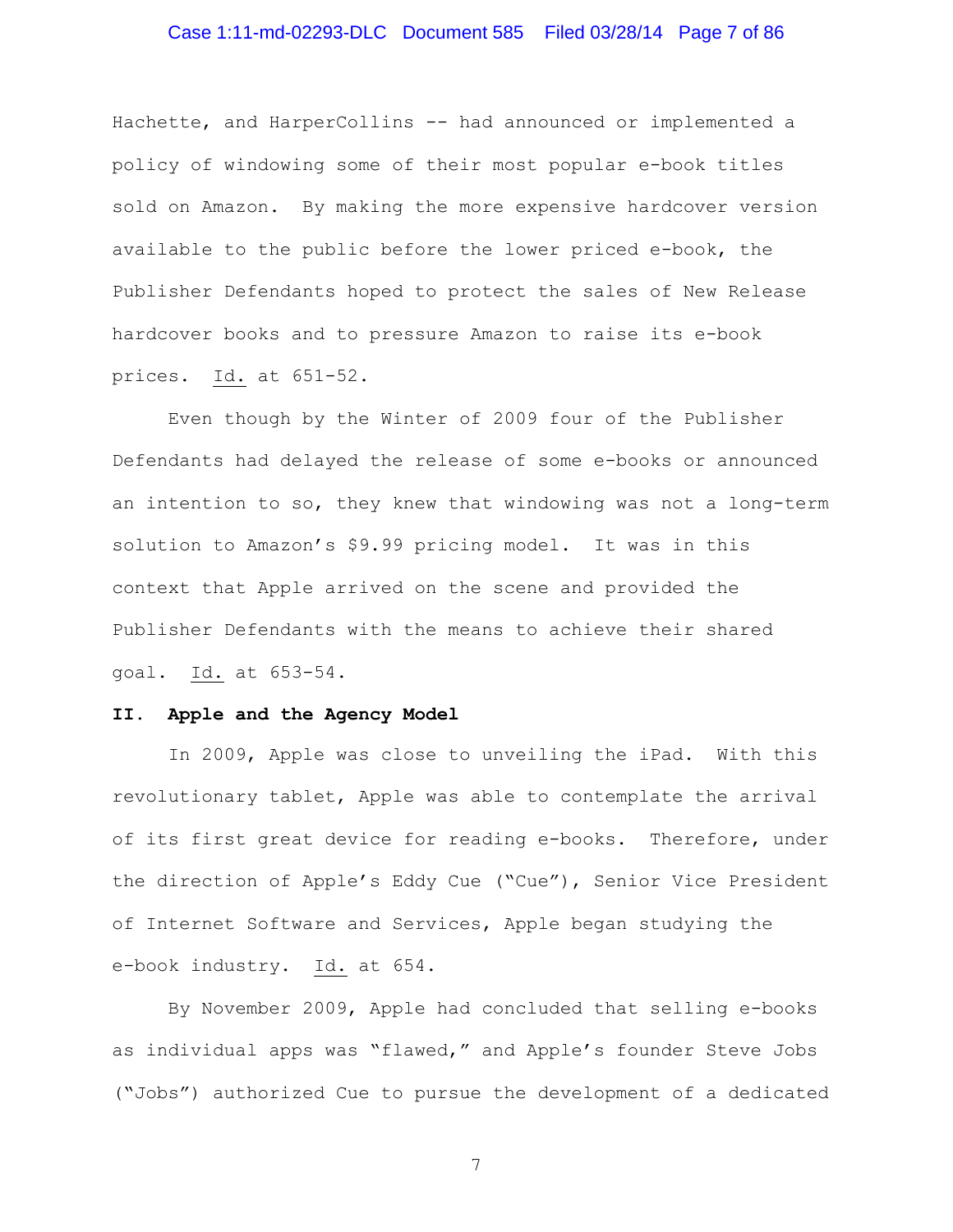### Case 1:11-md-02293-DLC Document 585 Filed 03/28/14 Page 8 of 86

Apple e-bookstore (the "iBookstore") for the iPad. Apple planned to demonstrate the iPad to the public at its launch on January 27, 2010 (the "Launch"), and to ship the devices to stores in early April 2010. Even though the iPad Launch would happen with or without an iBookstore, Apple did hope to announce its new iBookstore at the Launch. This left Cue with less than two months for Apple to acquire enough content to create a viable Apple e-bookstore, and that period included the Christmas and New Year holidays. As a result, Apple streamlined its efforts and concentrated on executing agreements with the Big Six Publishers for e-books. Id. at 654-55.

Cue met with the Publishers, separately, on December 15 and 16, 2009. Id. at 656. Hachette and later HarperCollins surprised Apple with their suggestion that, instead of a wholesale model, Apple adopt an agency model for the distribution of e-books.<sup>[6](#page-7-0)</sup> Id. at 657.

Days later, Apple decided to embrace the agency model, and settled on an agency model with a 30% commission, the same commission it was using in its App Store. Apple realized, however, that in handing over pricing decisions to the

Ĩ.

<span id="page-7-0"></span> $6$  Under a wholesale model, a retailer such as Amazon purchases e-books from publishers and resells them to consumers at a price Amazon sets. As an agent, Amazon does not set retail prices for e-books; the publishers sell the e-books through their agent at a price that the publishers set.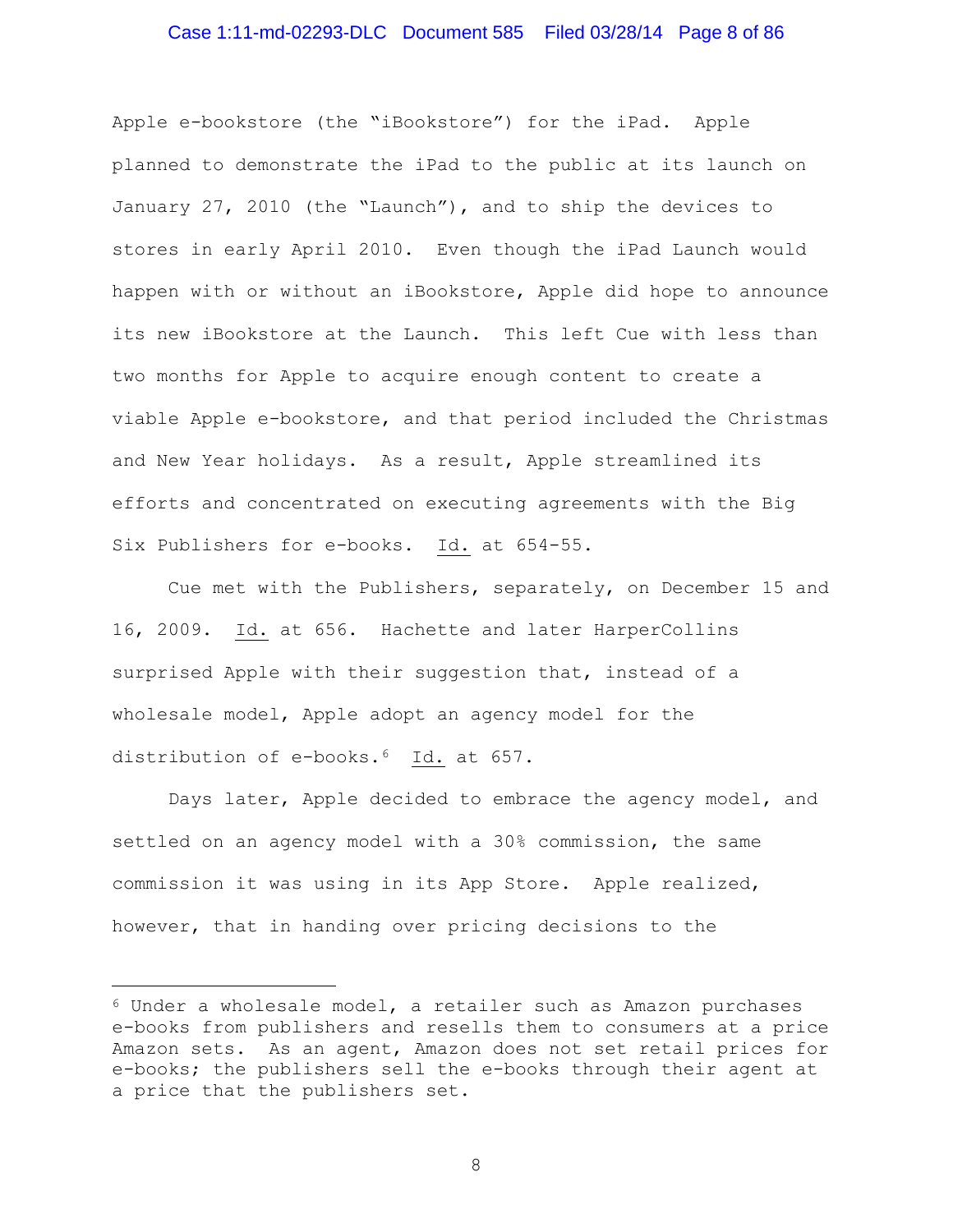# Case 1:11-md-02293-DLC Document 585 Filed 03/28/14 Page 9 of 86

Publishers, it needed to restrain their desire to raise e-book prices sky high. It decided to restrain retail prices through the use of pricing tiers with caps. While Apple was willing to raise retail e-book prices by as much as 50% over Amazon's \$9.99, it did not want to be embarrassed by what it considered unrealistically high prices. Id. at 658-59.

Apple realized that if it moved to an agency model with the Publishers, Apple would be at a competitive disadvantage so long as Amazon remained on the wholesale model and could price New Releases and NYT Bestsellers at \$9.99, or even lower, to compete with Apple. Since it was inevitable that the Publishers would raise e-book prices when given the opportunity -- indeed, Apple expected the Publishers to raise the prices to the tier caps - e-books priced at \$9.99 by Amazon would doom the iBookstore. Id. at 659.

To ensure that the iBookstore would be competitive at higher prices, Apple concluded that it needed to eliminate all retail price competition. Thus, the final component of its plan was to require the Publishers to move all of their e-retailers ("e-tailers") to the agency model. Id.

Things moved quickly. The week following Apple's first meetings with the Publishers, Cue met with key executives from Simon & Schuster, Macmillan, and Random House. Id. at 659-60. On January 4 and 5, Cue wrote six essentially identical emails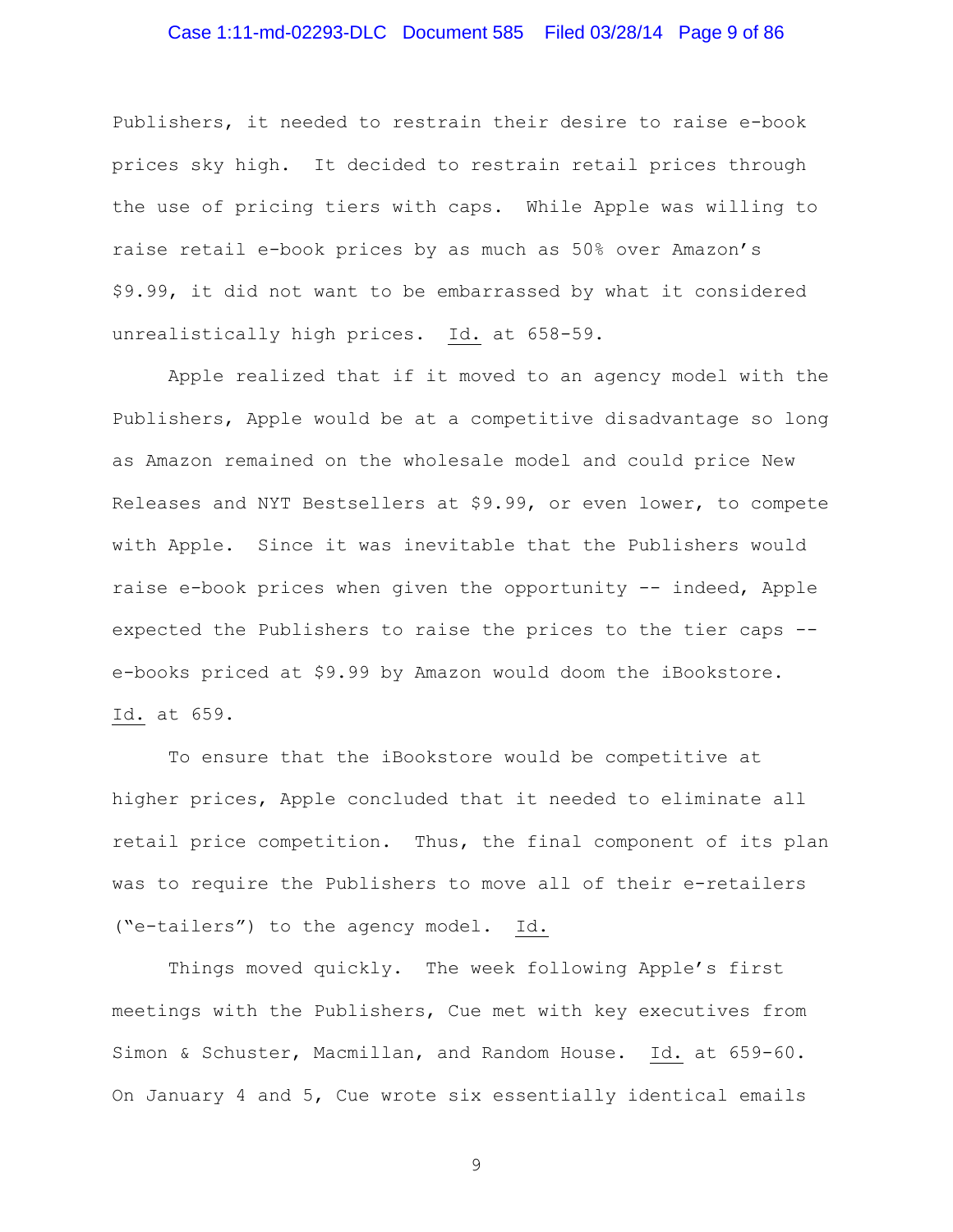### Case 1:11-md-02293-DLC Document 585 Filed 03/28/14 Page 10 of 86

to the Publishers, describing the key components of Apple's proposed agency model. Id. at 661-62. It was as apparent to the Publishers as it was to Apple that Apple's proposal would only allow the Publishers to raise the consumer prices for e-book versions of their key titles above Amazon's \$9.99 price point to the proposed caps if they moved Amazon and their other e-tailers to an agency arrangement. Id.

On January 11, Apple sent its proposed eBook Agency Distribution Agreement ("Draft Agreement") to each of the Publishers. The Draft Agreement included a "Most Favored Nation" provision ("MFN") that guaranteed that the e-books in Apple's e-bookstore would be sold for the lowest retail price available in the market. The MFN eliminated any risk that Apple would ever have to compete on price when selling e-books, while as a practical matter forcing the Publishers to adopt the agency model across the board with their e-tailers. Id. at 662-63. The final agency agreements (the "Agreements") included an MFN. Id. at 666.

In the two intervening weeks before the Launch, Apple and the Publishers engaged in intensive negotiations. Id. at 664. The Publisher Defendants fought hardest to raise the price caps. They and Apple knew that these negotiations were really about setting the new industry prices for e-books. Id. at 667. The debate over price caps essentially ended on January 16. Id. at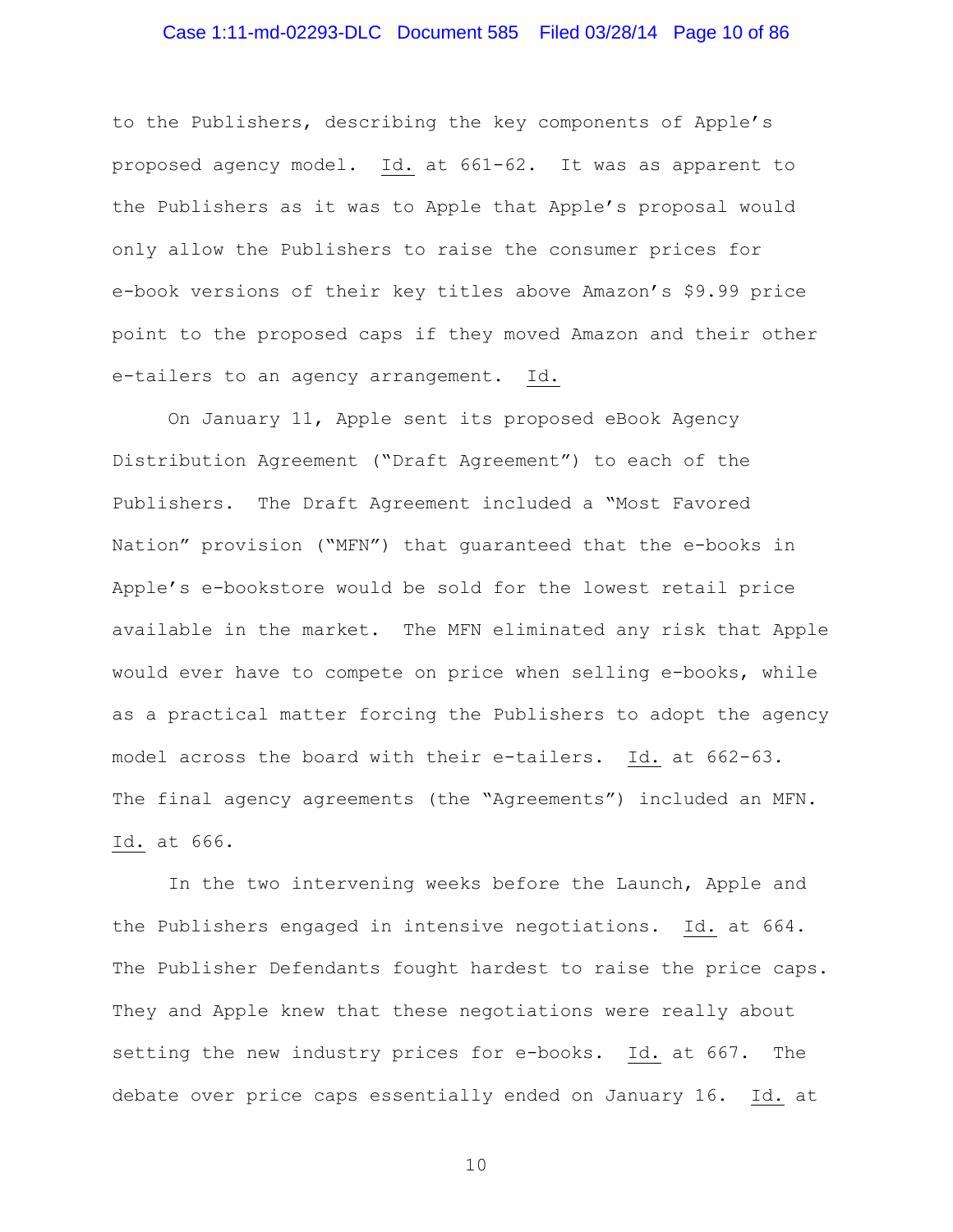### Case 1:11-md-02293-DLC Document 585 Filed 03/28/14 Page 11 of 86

668. Apple decreased the hardcover list price triggers for the \$12.99 and \$14.99 e-book caps, but carved out NYT Bestsellers for special treatment. Id. at 669. Except for small exceptions which were immaterial to Apple, this pricing proposal was the one finally adopted in the Agreements. Id.

As of January 16, the Launch was just eleven days away and Cue did not have a single agreement executed. Id. at 670. By January 26, the day before the Launch, Apple had executed its fifth Agreement. Id. The only Publisher to decline to sign the Agreement was Random House. Id. at 677. In separate conversations on January 20 and over the next few days, the Publisher Defendants all told Amazon that they wanted to change to an agency distribution model with Amazon. Id. at 672.

Thus, in less than two months, Apple had signed agency contracts with five of the six Publishers, and those Publisher Defendants had agreed with each other and Apple to solve the "Amazon issue" and eliminate retail price competition for ebooks. The Publisher Defendants would move as one, first to force Amazon to relinquish control of pricing, and then, when the iBookstore went live, to raise the retail prices of e-book versions of New Releases and NYT Bestsellers to the caps set by Apple. This would not have happened without Apple's ingenuity and persistence. Id. at 677-78.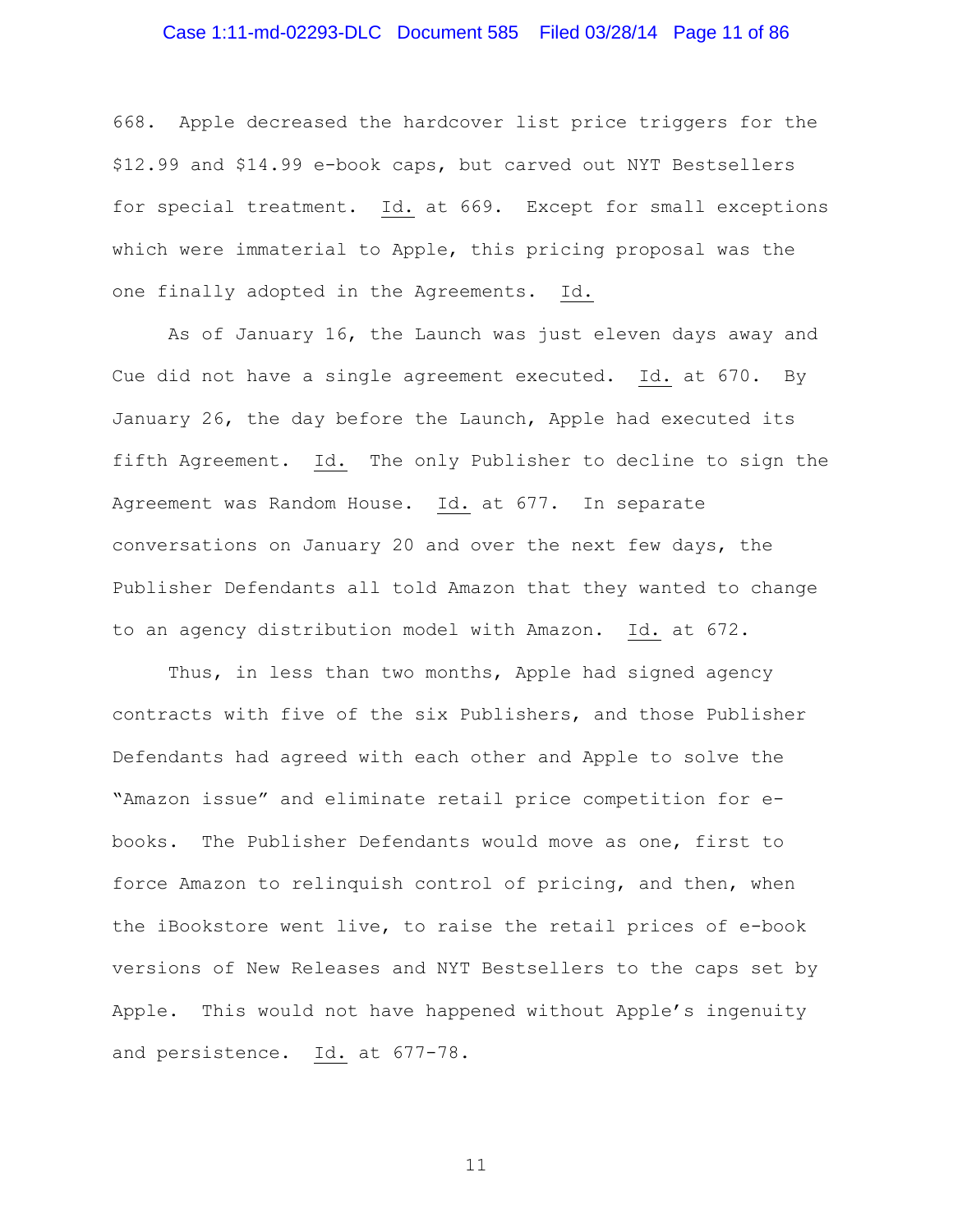### Case 1:11-md-02293-DLC Document 585 Filed 03/28/14 Page 12 of 86

On January 27, Jobs launched the iPad, introducing both the iPad's e-reader capability and the iBookstore. Id. at 678. On January 28, John Sargent, CEO of Macmillan, met with Amazon and advised that Amazon had just two options: either (1) move to an agency arrangement, or (2) not receive Macmillan's Kindle versions of New Releases for seven months. Seven months was no random period -- it was the number of months for which titles were designated New Release titles under the Agreement and restrained by the Apple price caps and MFN. The meeting lasted roughly twenty minutes. Amazon let Macmillan know in blunt terms that it was unhappy. Id. at 679.

Macmillan had anticipated that Amazon might retaliate against it by removing the "buy buttons" on the Amazon site that allow customers to purchase books from Amazon's online store or from the Kindle. The evening of Thursday, January 28, Amazon removed the buy buttons for both print and Kindle versions of Macmillan titles. Id.

Over the weekend, it became obvious to Amazon that its strategy had failed. Amazon knew that its battle was not just with Macmillan but with five of the Big Six. Amazon announced on its website on Sunday, January 31, that it would "capitulate and accept" Macmillan's agency terms. Id. at 680-81. With help from Apple, Macmillan negotiated an agency agreement with Amazon, which was signed that Friday, February 5. Id. at 681.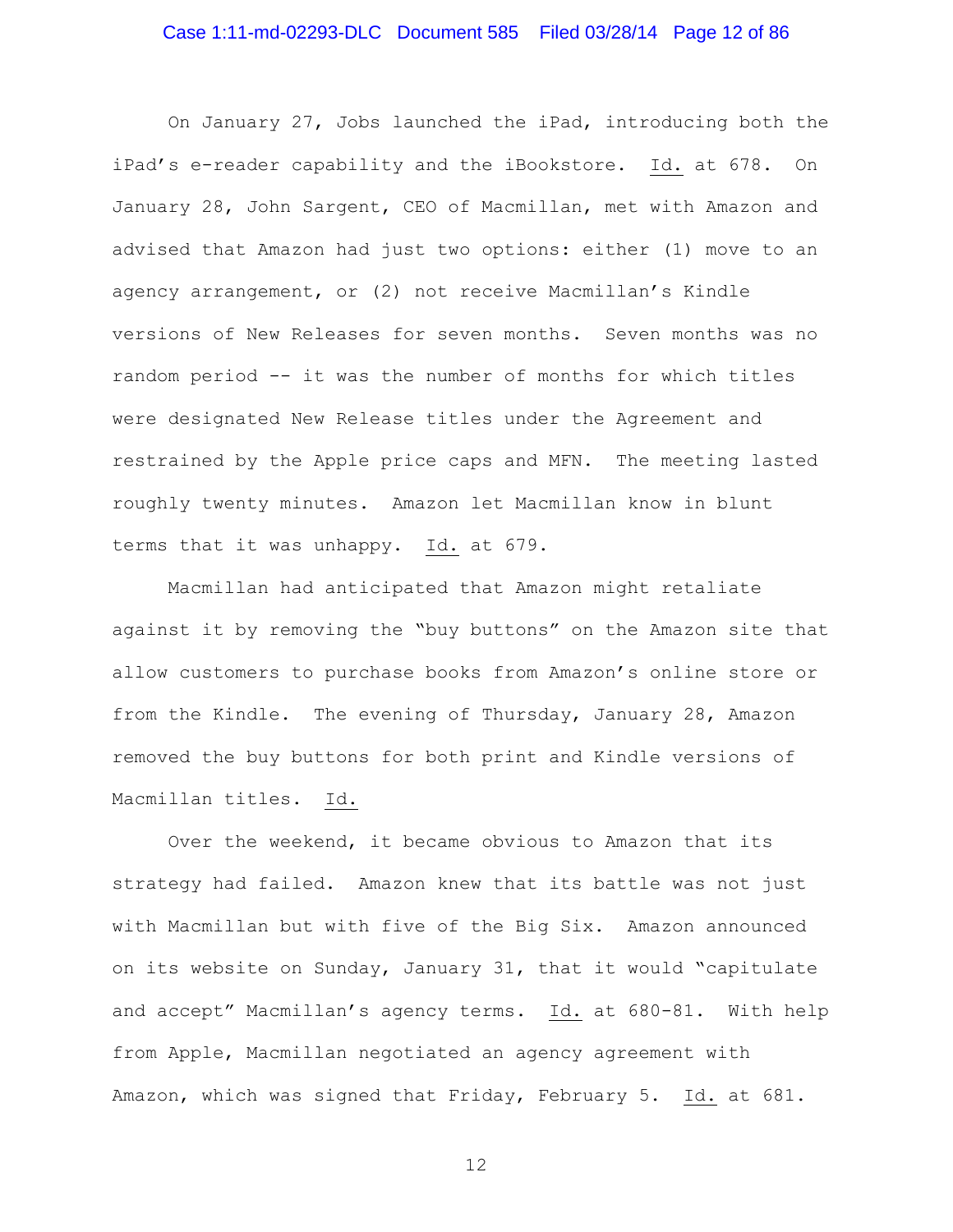### Case 1:11-md-02293-DLC Document 585 Filed 03/28/14 Page 13 of 86

In light of the Publisher Defendants' overlapping threats to remove content from Amazon's platform if it did not move to agency in early April, when the iPad became available, Amazon moved quickly to execute agency agreements with the remaining Publisher Defendants. Id.

By the end of March 2010, Amazon had completed agency agreements with Macmillan, HarperCollins, Hachette, and Simon & Schuster. Because of circumstances that were unique to Penguin and its reseller contract, its agency agreement with Amazon was the last to be executed. Penguin signed its agency contract with Amazon on June 2, 2010, but before that date, Penguin had refused to allow Amazon to sell Penguin's new e-books. Id. at 682.

### **III. Prices After Agency**

Just as Apple expected, after the iBookstore opened in April 2010, the price caps in the Agreements became the new retail prices for the Publisher Defendants' e-books. In the five months that followed, the Publisher Defendants collectively priced 85.7% of their New Release titles sold through Amazon and 92.1% of their New Release titles sold through Apple within 1% of the price caps. This was also true for 99.4% of the NYT Bestseller titles on Apple's iBookstore, and 96.8% of NYT Bestsellers sold through Amazon. The increases at Amazon within roughly two weeks of moving to agency amounted to an average per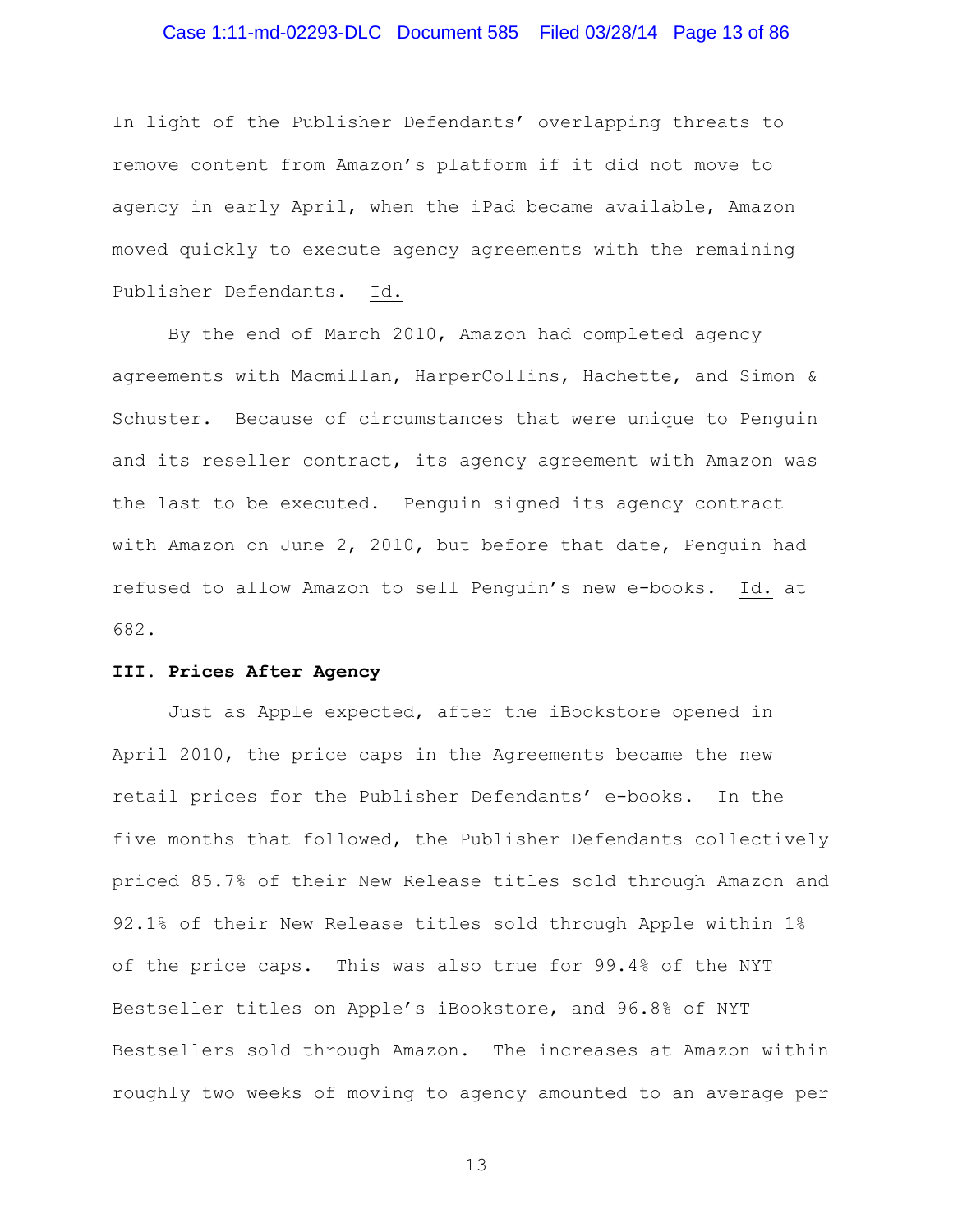# Case 1:11-md-02293-DLC Document 585 Filed 03/28/14 Page 14 of 86

unit e-book retail price increase of 14.2% for their New Releases, 42.7% for their NYT Bestsellers, and 18.6% across all of the Publisher Defendants' e-books. Id.

The following chart, prepared by one of Apple's experts for the liability trial, illustrates this sudden and uniform price increase. While the average retail prices for Random House's e-books hovered steadily around \$8, for four of the Publisher Defendants, the price increases occurred at the opening of the iBookstore; Penguin's price increases awaited the execution of its agency agreement with Amazon and followed within a few weeks. The bottom flat line represents the average prices of non-major publishers.



Id.

The Publisher Defendants raised more than the prices of just New Release e-books. The prices of some of their New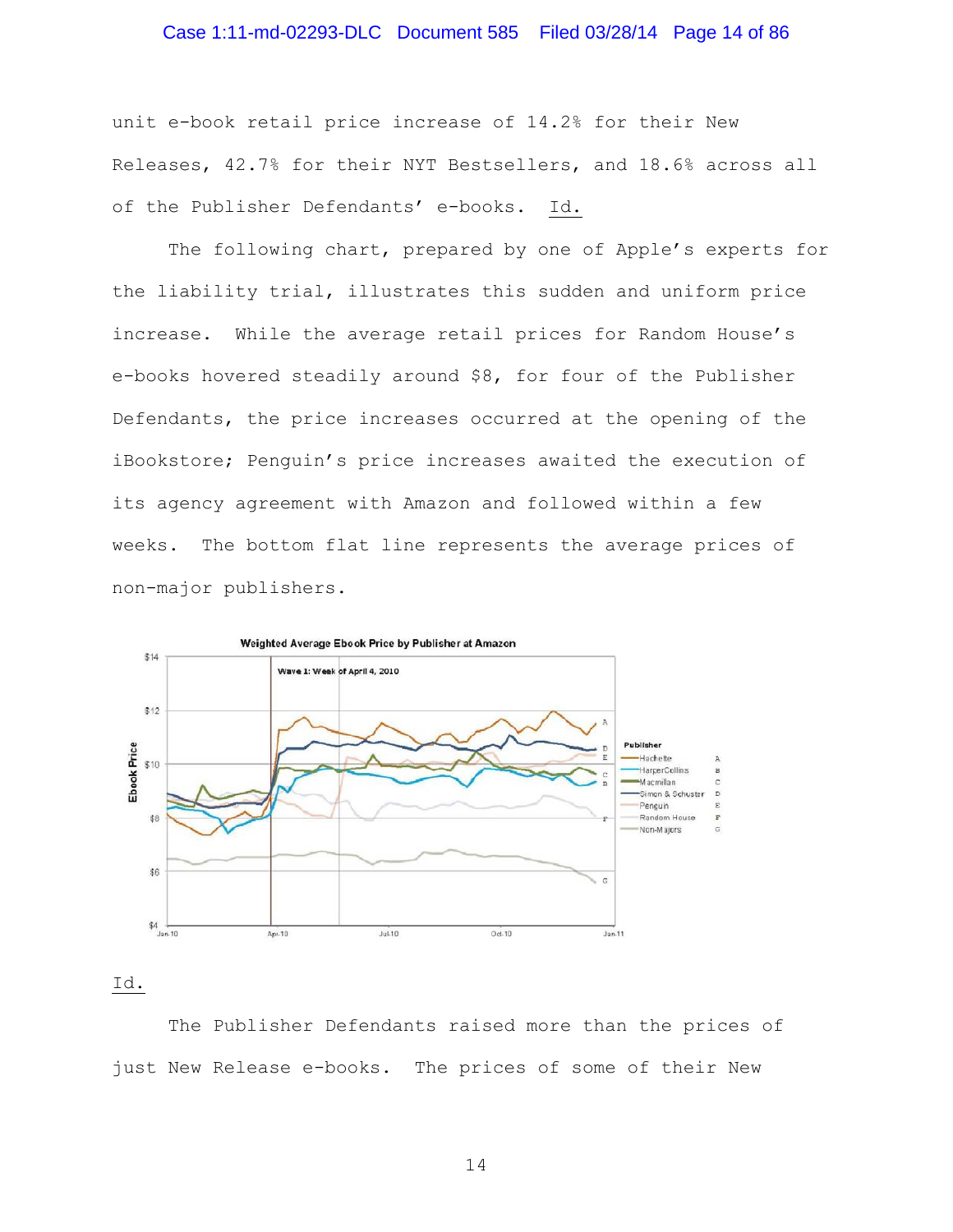### Case 1:11-md-02293-DLC Document 585 Filed 03/28/14 Page 15 of 86

Release hardcover books were also raised in order to move the ebook version into a correspondingly higher price tier. And, all of the Publisher Defendants raised the prices of their backlist e-books,<sup>7</sup> which were not governed by the Agreements' price tier regimen. Id. at 683.

The following two charts, one prepared by the DOJ and States' expert and another by an expert for Apple, compare the price increases for the Publisher Defendants' New Releases with the price increases for their backlist books. Despite drawing from different time periods, their conclusions are very similar. The Publisher Defendants used the change to an agency method for distributing their e-books as an opportunity to raise the prices for their e-books across the board. Id.

| Amazon Weighted Average Price Increases |            |            |                    |          |  |
|-----------------------------------------|------------|------------|--------------------|----------|--|
|                                         |            | <b>New</b> | <b>NYT</b>         |          |  |
| Publisher                               | All eBooks | Releases   | <b>Bestsellers</b> | Backlist |  |
| Hachette                                | 33.0%      | 14.1%      | 37.9%              | 37.5%    |  |
| HarperCollins                           | 13.6%      | 12.5%      | 44.0%              | 15.2%    |  |
| Macmillan                               | 11.6%      | 14.0%      |                    | 11.2%    |  |
| Penguin                                 | 18.3%      | 19.5%      | 43.6%              | 17.6%    |  |
| Simon & Schuster                        | 18.0%      | 15.1%      | 28.7%              | 19.8%    |  |
| Defendant                               |            |            |                    |          |  |
| Publishers                              | 18.6%      | 14.2%      | 42.7%              | 19.6%    |  |
| Random House                            | 0.01%      | 1.9%       | 0.2%               | 0.3%     |  |
| Non-Majors                              | $-0.2%$    | $-0.9%$    | 1.1%               | 0.1%     |  |

**E–Book Average Price Increases at Amazon by Publisher Defendants Following the Move to Agency** 

Ĩ.

<span id="page-14-0"></span> $7$  Backlist books are books that have been on the market for more than one year. Frontlist books are those that have been on the market for less than one year.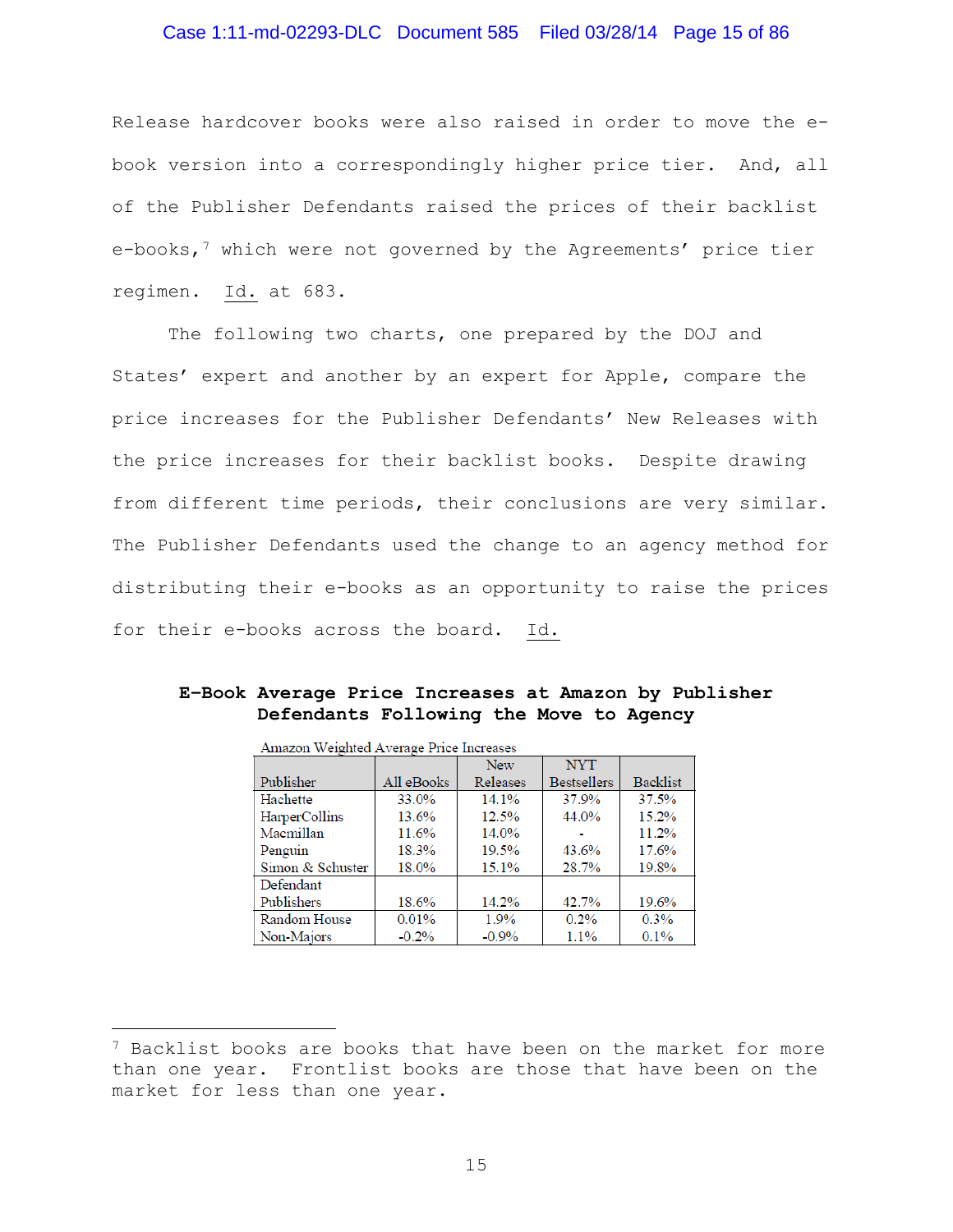|                                                  | Amazon  | <b>Barnes &amp; Noble</b> | Sony    |
|--------------------------------------------------|---------|---------------------------|---------|
| <b>Backlist</b>                                  |         |                           |         |
| <b>Before Agency</b>                             | \$7.16  | \$6.84                    | \$8.07  |
| After Agency                                     | \$8.78  | \$8.20                    | \$8.43  |
| Percent Change                                   | 23%     | 20%                       | 4%      |
| <b>Hardcover New Release and NYT Bestsellers</b> |         |                           |         |
| <b>Before Agency</b>                             | \$10.37 | \$9.99                    | \$11.31 |

\$11.60

16%

\$11.97

6%

\$12.28

18%

### **E–Book Average Price Increases at Amazon by Publisher Defendants Following the Move to Agency**

#### Id. at 683-84.

**After Agency** 

Percent Change

If there were any doubt about the impact of the Apple Agreements on e-book prices, at least in so far as the market for trade e-books is concerned, the experience of Random House confirms each of the observations just made about the prices and sales of the five Publisher Defendants. Random House adopted the agency model in early 2011, and promptly raised the prices of its e-books and experienced a concomitant decline in e-book sales. Id. at 685.

#### **IV. The Instant Litigation**

Beginning on August 9, 2011, a number of putative class actions were filed alleging that Apple and the Publisher Defendants conspired to fix prices and consequently injured those who purchased e-books from the Publisher Defendants. See, e.g., 11 Civ. 3892 (N.D. Cal.); 11 Civ. 5576 (S.D.N.Y.). Actions filed outside the Southern District of New York were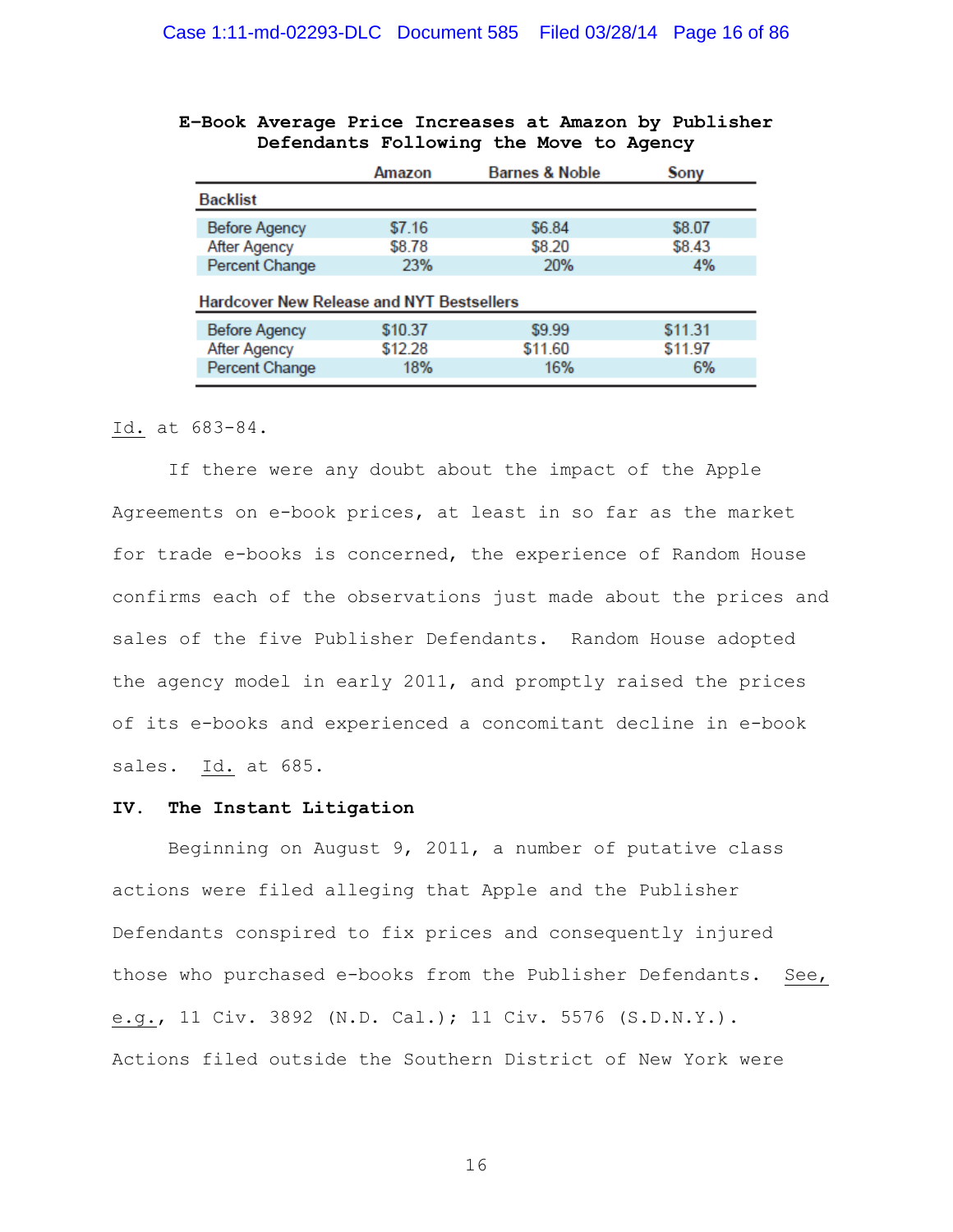# Case 1:11-md-02293-DLC Document 585 Filed 03/28/14 Page 17 of 86

transferred here by the United States Judicial Panel on Multidistrict Litigation.

As noted above, the DOJ and States have also brought suits against Apple and the Publisher Defendants alleging price-fixing in violation of the antitrust laws. On April 11, 2012, the DOJ Action was filed, seeking declaratory and injunctive relief against Apple and the Publisher Defendants. United States v. Apple Inc., et al., 12 Civ. 2826 (S.D.N.Y.). The DOJ quickly agreed to settle with Hachette, HarperCollins, and Simon & Schuster, and the first of the Publisher Defendants began terminating their Agreements on May 21, 2012. Final judgment was entered as to these three defendants on September 6, 2012. Penguin agreed to settle with the DOJ on December 18, 2012, and Macmillan executed a settlement agreement on February 8, 2013.

Also on April 11, 2012, the States' Action was filed against Apple, Macmillan, and Penguin, bringing claims parens patriae for injunctive relief and damages. The States' Action was transferred to this Court by the United States Judicial Panel on Multidistrict Litigation. State of Texas, et al. v. Penguin Grp. (USA), Inc., et al., 12 Civ. 3394 (S.D.N.Y.).

In a separately filed action, all of the states of the Union except for Minnesota, as well as the District of Columbia and five U.S. territories and possessions, settled their claims against Hachette, HarperCollins, and Simon & Schuster by a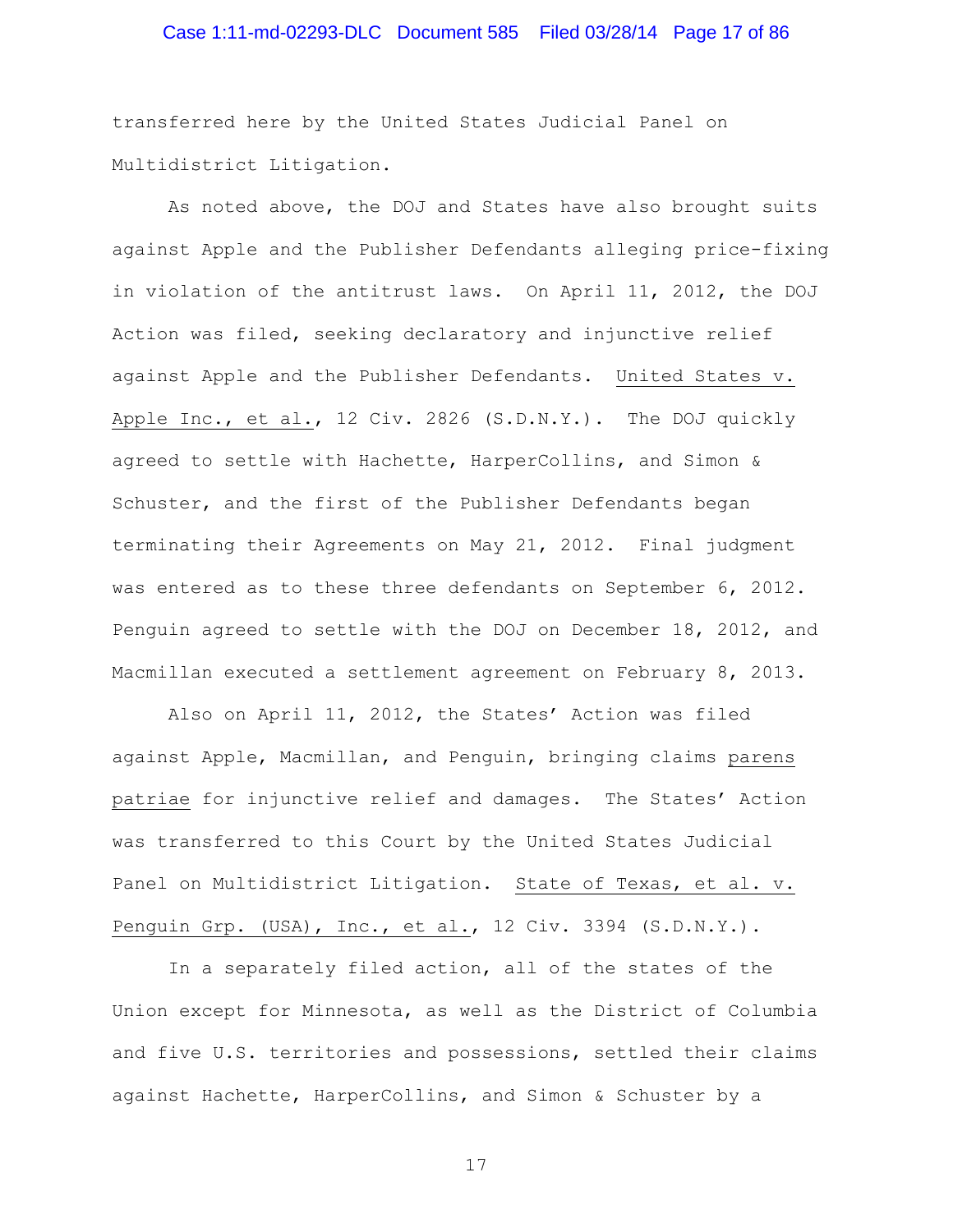### Case 1:11-md-02293-DLC Document 585 Filed 03/28/14 Page 18 of 86

settlement agreement executed June 11, 2012 and approved February 8, 2013. State of Texas, et al. v. Hachette Book Grp., Inc., et al., 12 Civ. 6625 (S.D.N.Y.).<sup>8</sup> The litigating States and class plaintiffs entered into settlement agreements with the remaining Publisher Defendants, Macmillan and Penguin, on April 25 and May 20, 2013, respectively. The States' and class settlements were approved on December 6, 2013.

As noted above, the liability trial was held in the DOJ Action and the States' Action from June 3 to 20, 2013. The July 10 Liability Opinion found that Apple had committed a per se violation of the Sherman Act, and that the DOJ and States had also carried their burden to show a violation under the rule of reason test.

On October 11, 2013, plaintiffs Anthony Petru, Thomas Friedman, and Shane S. Davis moved for class certification, pursuant to Rules 23(a) and (b)(3), Fed. R. Civ. P, for those in twenty-three states and U.S. territories who purchased an e-book published by one of the Publisher Defendants after the agency model was adopted but before May 21, 2012, the date the first Publisher Defendants began terminating their Agreements pursuant

<span id="page-17-0"></span><sup>8</sup> A class of Minnesota e-book consumers subsequently settled with Hachette, HarperCollins, and Simon & Schuster on June 20, 2013, through the class action. Ĩ.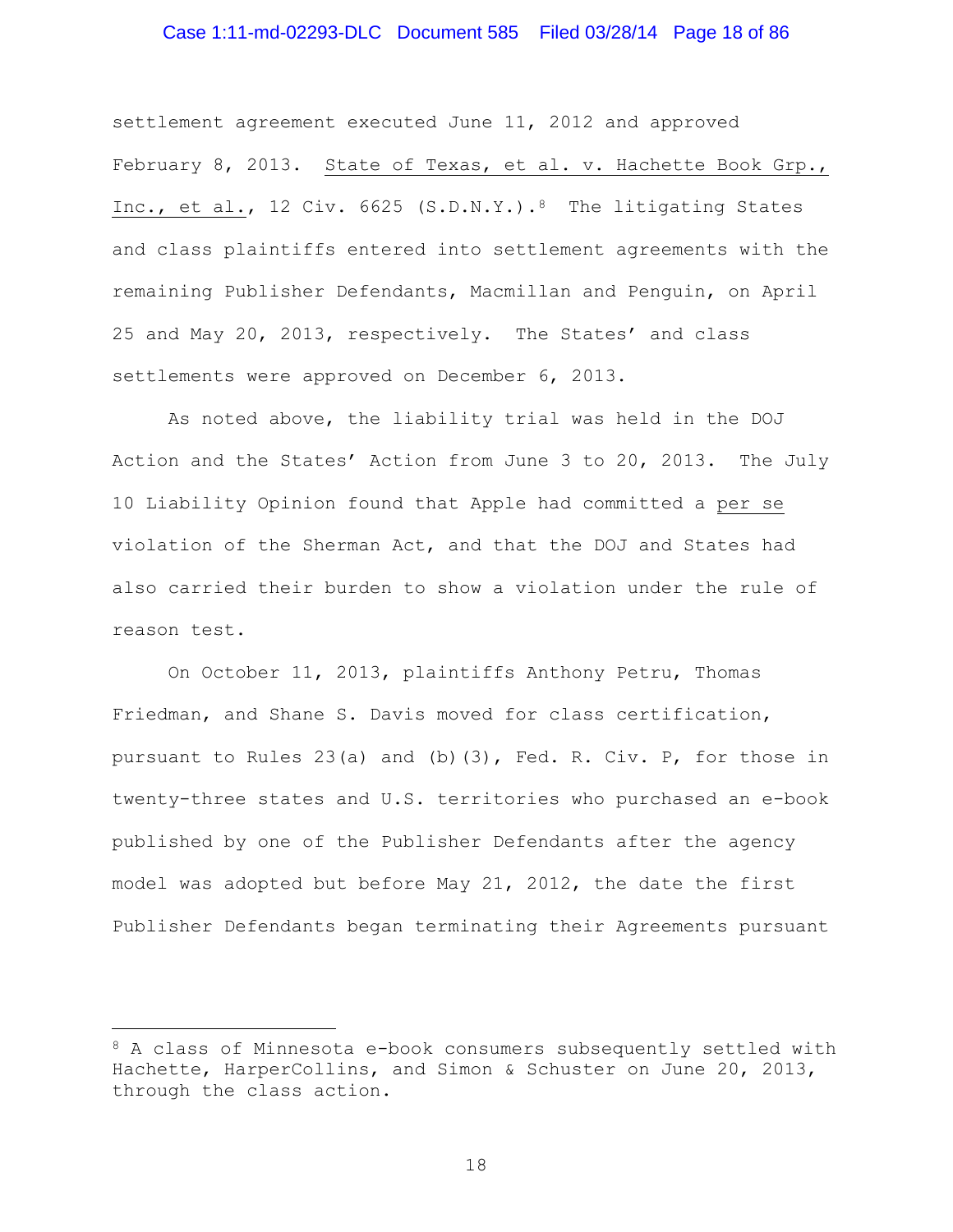to their settlements with government authorities. Specifically, plaintiffs seek to certify a class consisting of

[a]ll persons in the Non-Litigating Jurisdictions who purchased ebooks between April 1, 2010 and May 21, 2012, published by Hachette Book Group, Inc. ("Hachette"), HarperCollins Publishers L.L.C. ("HarperCollins"), Holtzbrinck Publishers, LLC d/b/a Macmillan ("Macmillan"), Penguin Group (USA) Inc. ("Penguin"), or Simon & Schuster, Inc. ("Simon & Schuster") directly from that publisher (including any of its imprints) after the adoption of the agency model by that publisher. The "Non-Litigating Jurisdictions" are American Samoa, California, Florida, Georgia, Guam, Hawaii, Kentucky, Maine, Minnesota, Mississippi, Montana, Nevada, New Hampshire, New Jersey, North Carolina, Northern Mariana Islands, Oklahoma, Oregon, Rhode Island, South Carolina, U.S. Virgin Islands, Washington, and Wyoming. Excluded from the Class are Defendants, their employees, co-conspirators, officers, directors, legal representatives, heirs, successors, and wholly or partly owned subsidiaries of affiliated companies, as well as the Honorable Denise L. Cote and persons described in 28 U.S.C.  $\frac{1}{5}$  455(b)(4)-(5).<sup>[9](#page-18-0)</sup>

Plaintiffs' motion for class certification was fully submitted

on January 21, 2014.

With their reply, plaintiffs filed Noll's reply declaration on December 18, 2013.<sup>[10](#page-18-1)</sup> On December 27, this Court granted Apple

<span id="page-18-0"></span><sup>&</sup>lt;sup>9</sup> By Order of December 20, 2011, the Court waived any interest it might have in the putative class action and ordered that any motion for class certification would define the class so as to exclude individuals described in 28 U.S.C.  $\frac{1}{5}$  455(b)(4)-(5). Ĩ.

<span id="page-18-1"></span><sup>10</sup> On September 30, 2013, plaintiffs requested permission for Noll to file a rebuttal report. The Court granted this request on October 3, also ordering that "[t]o the extent the plaintiffs' rebuttal report includes new opinions that could not have been anticipated by Apple's expert(s), Apple may file a sur-reply report."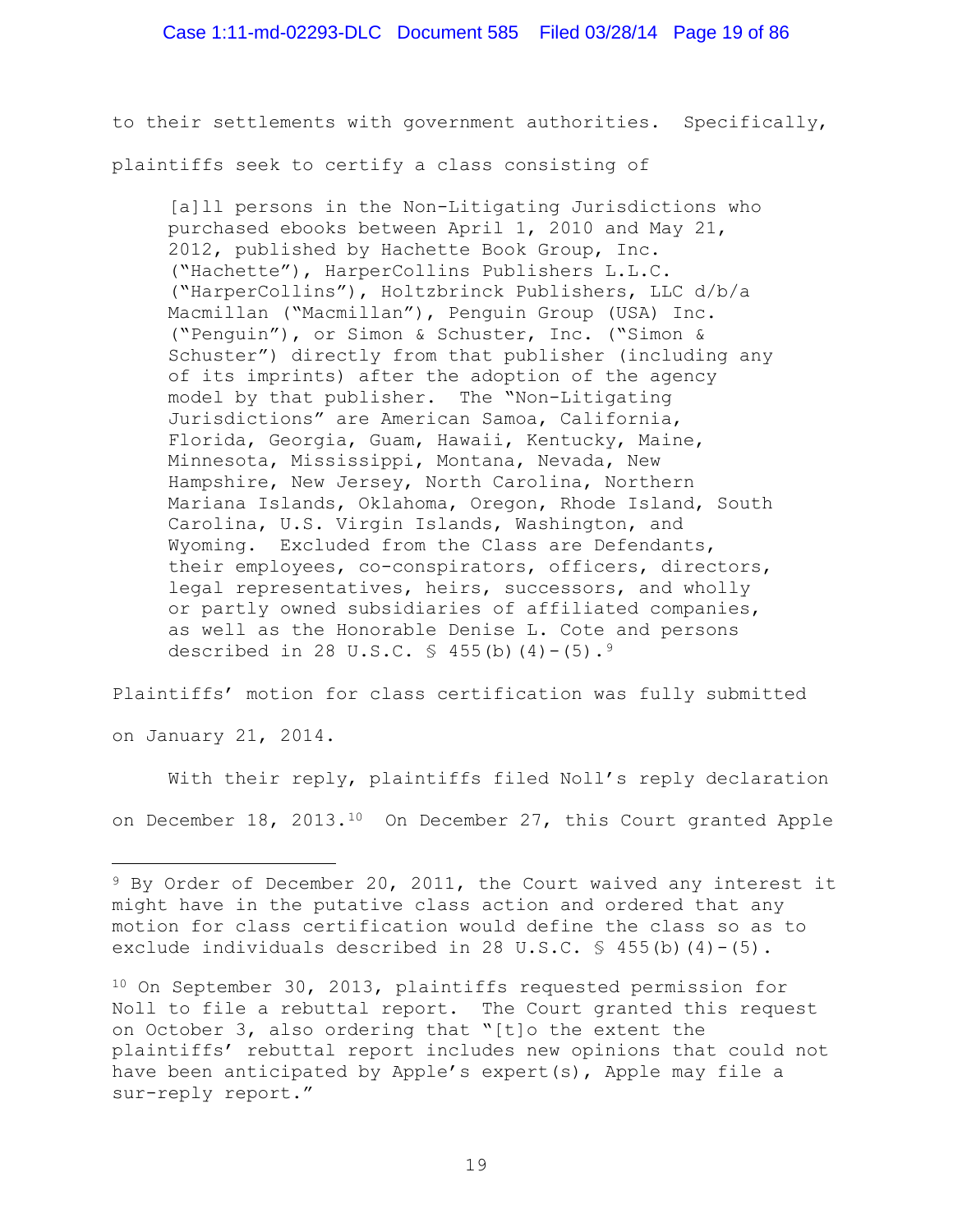### Case 1:11-md-02293-DLC Document 585 Filed 03/28/14 Page 20 of 86

permission to file a sur-reply brief and sur-reply expert reports addressing "new opinions that could not have been anticipated by Apple's experts." The only "new opinion[] that could not have been anticipated" was Noll's decision to use a supercomputer to re-run his regression study using individual transaction records, rather than four-week average prices. That regression study is described below.

On January 21, 2014, Apple filed its sur-reply memorandum of law in opposition to class certification and the sur-reply declarations of Kalt and Orszag, all of which went well beyond the scope of Noll's addition of a finer-grained analysis. On January 27, class plaintiffs requested that the Court strike Apple's sur-reply memorandum of law in opposition to plaintiffs' motion for class certification and class plaintiffs and the States jointly requested that the Court strike the sur-reply declarations of Kalt and Orszag. Apple responded on January 31.

Plaintiffs' request to strike is granted as to Apple's surreply memorandum except for those passages that properly address Noll's new analysis.<sup>11</sup> Plaintiffs' request is also granted as to any new analyses by Kalt that are not directly responsive to

Ĩ.

<span id="page-19-0"></span><sup>&</sup>lt;sup>11</sup> The motion to strike is denied as to the first two paragraphs of the memorandum and the four paragraphs beginning with the first full paragraph on page 4.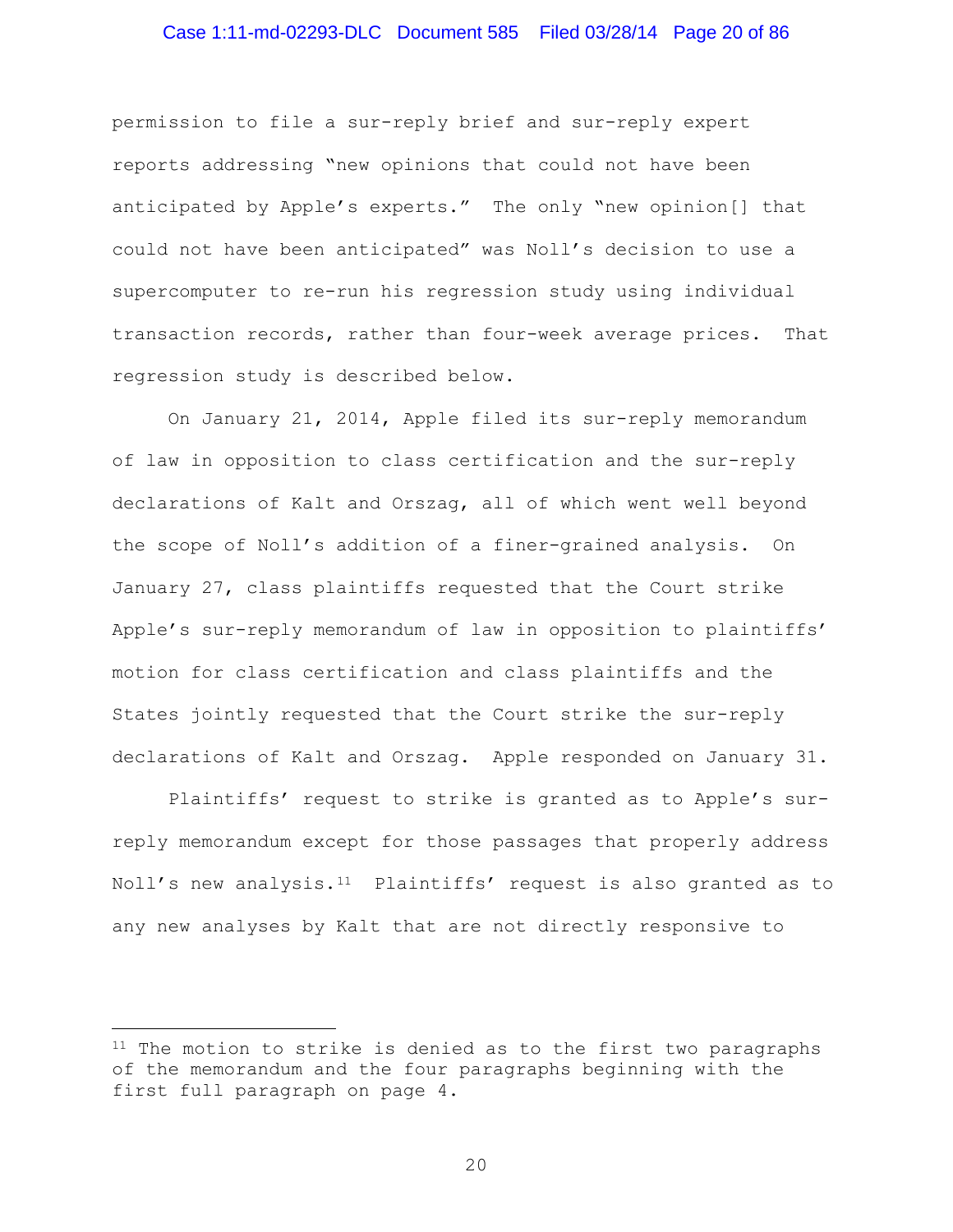### Case 1:11-md-02293-DLC Document 585 Filed 03/28/14 Page 21 of 86

Noll's use of individual transaction data.[12](#page-20-0) Kalt and Orszag also devote a great deal of space to addressing Noll's criticisms of their rebuttal declarations. These criticisms could have been anticipated, and thus Kalt's and Orszag's responses are beyond the scope of the December 27 Order. Yet, in the interests of fully exploring the bases for Apple's experts' opinions, the Court declines to strike these responses. Accordingly, plaintiffs' request is denied as to the remainder of Kalt's sur-reply and as to Orszag's sur-reply.

#### **A. Noll's Damages Model**

Plaintiffs offer Dr. Roger G. Noll's declarations in support of their motion for class certification. Noll is a Professor Emeritus of Economics at Stanford University and a Senior Fellow in the Stanford Institute for Economic Research, where he has served as the Director of the Program in Regulatory Policy since 1984. He holds a B.S. in mathematics from the California Institute of Technology and a Ph.D. in economics from Harvard University. Noll's primary field of research is industrial organization, which includes antitrust economics, and he has taught courses in the fields of antitrust and regulation to undergraduate and graduate students for almost fifty years.

<span id="page-20-0"></span> $12$  The motion to strike is granted as to the following portions of Kalt's sur-reply: paragraphs 22-29, 39-43, 58-59, 71, 76, 81, 86, and 88-91; and figures 2A-2F, 3, 8A-8B, 11A-11B, and 18. Ĩ.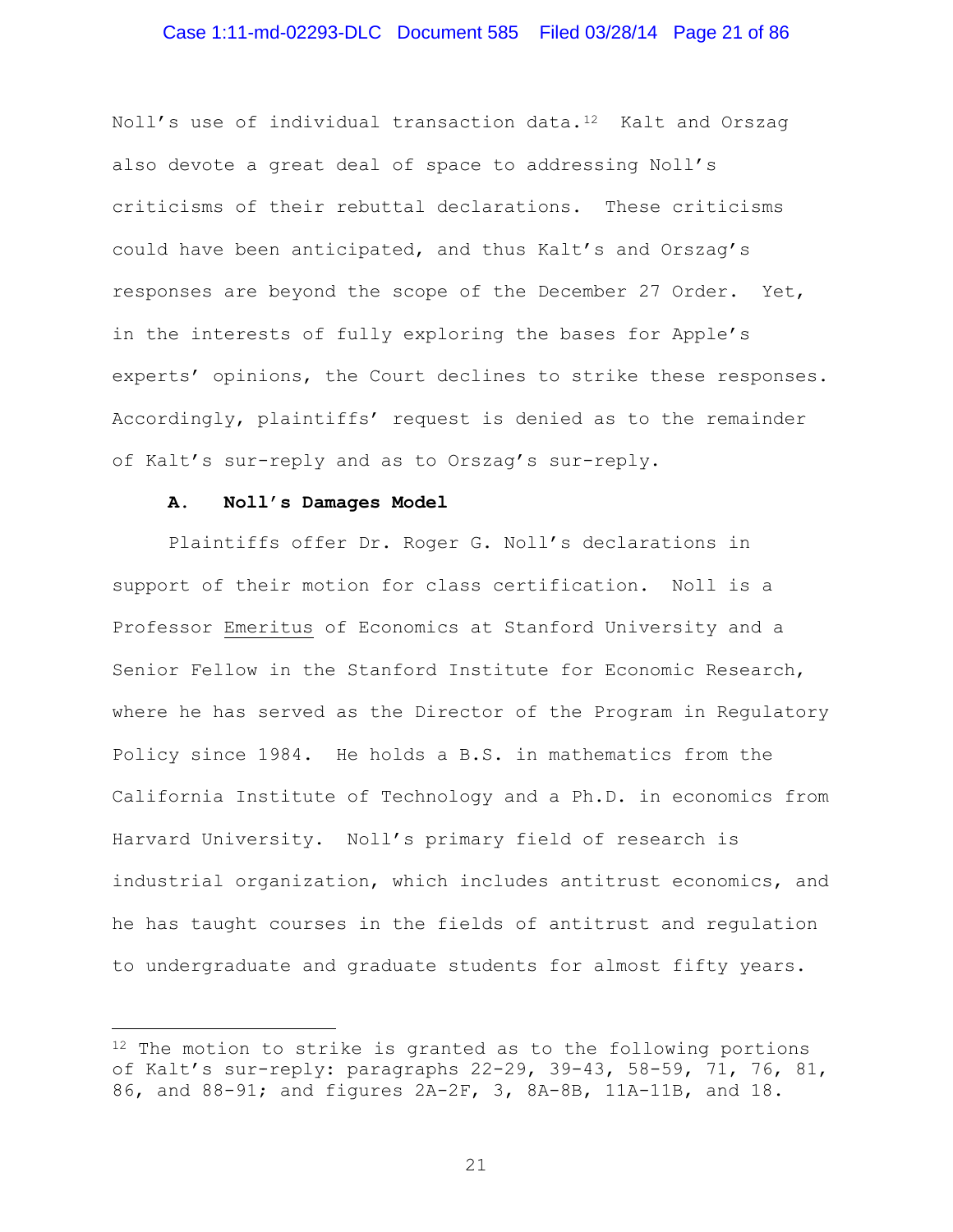# Case 1:11-md-02293-DLC Document 585 Filed 03/28/14 Page 22 of 86

He has published more than 300 scholarly articles, books, and reviews, many of which concern antitrust or the information technology sector.

He sits on the board of editors of a number of economics journals, including the International Journal of the Economics of Business, Journal of Risk and Uncertainty, and the Economics of Governance. He has served on various committees of the National Research Council, and he is a member of the Board of Advisors of the American Antitrust Institute. His awards include, most recently, the Alfred E. Kahn Distinguished Career Award, given by the American Antitrust Institute in 2012, and a Distinguished Member Award given by the American Economic Association's Transportation and Public Utilities Group in 2013.

Plaintiffs asked Noll to determine whether anticompetitive harm arising from the conspiracy can be demonstrated for all class members, and whether the method for calculating damages to individual consumers is common to class members. Noll also calculated damages for both the class and the States. After considering the Liability Opinion, Noll determined that one element of anticompetitive harm is the transfer of wealth from consumers to sellers as a result of prices that are elevated due to anticompetitive conduct. Noll calculated that the anticompetitive conduct by the defendants caused prices to be higher for e-books that account for 99.8% of e-book sales by the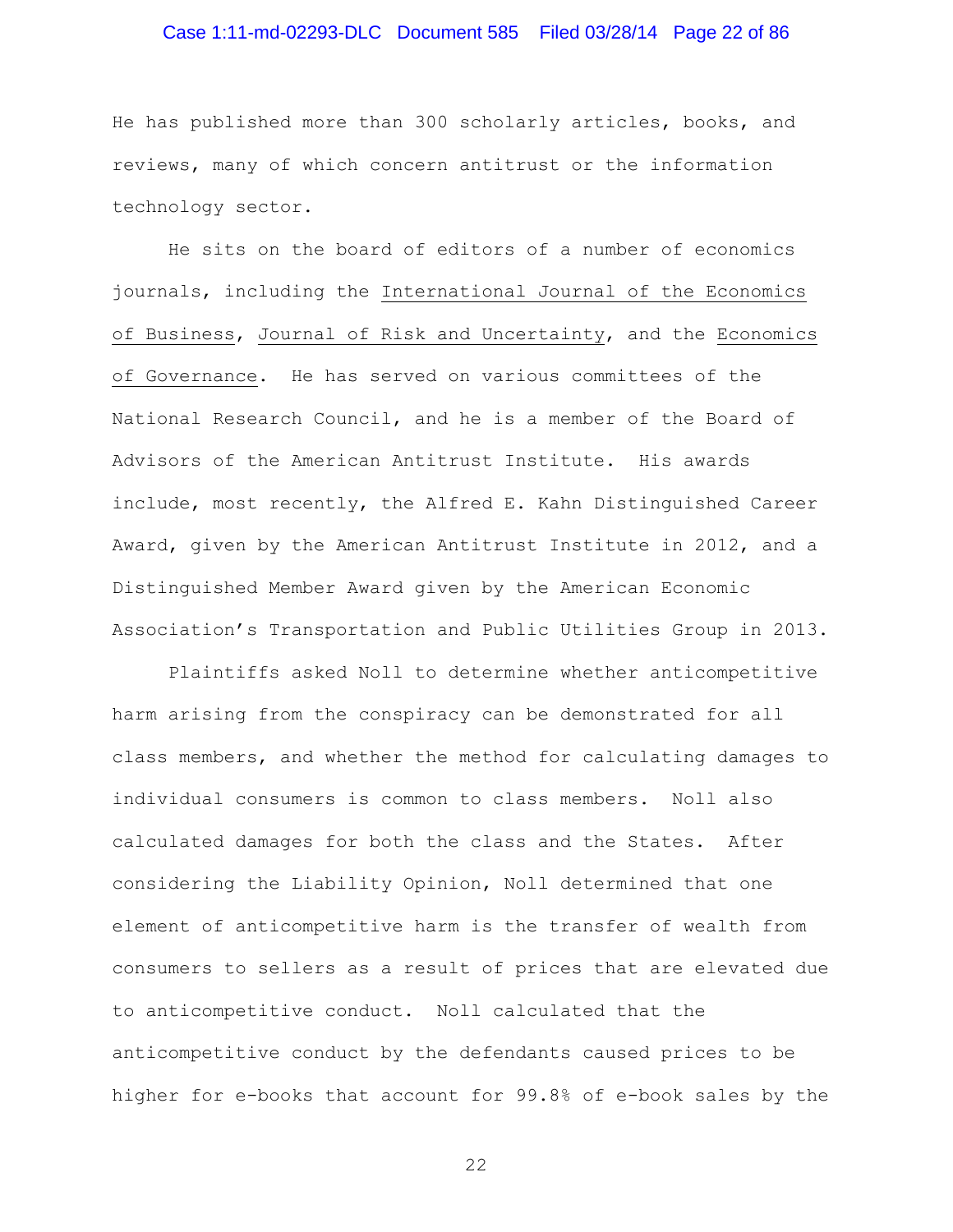### Case 1:11-md-02293-DLC Document 585 Filed 03/28/14 Page 23 of 86

Publisher Defendants. Through this analysis, he concluded that the requirement to show class-wide anticompetitive harm had been satisfied.

To calculate damages, Noll adopted the widely-used "before and after" approach. Noll and his team used prices for titles from the Publisher Defendants before they began selling e-books under their agency agreements,  $13$  as well as prices throughout this period for titles from other publishers that had not adopted the agency model, to calculate "competitive benchmark" prices. These benchmark prices -- which include Random House sales through mid-January 2011, when Random House adopted the agency model -- are presumed to be free of the effects of collusion.[14](#page-22-1)

Noll controlled for a host of other factors that might influence an e-book's price. To do so, Noll built a hedonic

<span id="page-22-0"></span><sup>13</sup> Noll's "competitive benchmark" includes sales of e-books from Hachette, HarperCollins, Macmillan, and Simon & Schuster between June 8, 2008 and April 1, 2010, and sales of e-books from Penguin between June 8, 2008 and May 26, 2010. It is not clear from Noll's declaration whether Penguin sales between May 26 and May 31 are considered pre- or post-agency. ī

<span id="page-22-1"></span><sup>14</sup> Noll's use of these benchmarks creates a conservative model that likely underestimates damages. After all, the prices of titles from other publishers may well have risen because of the price-fixing of their major competitors. Thus, Noll's "competitive benchmark" may well include prices that were inflated by collusion.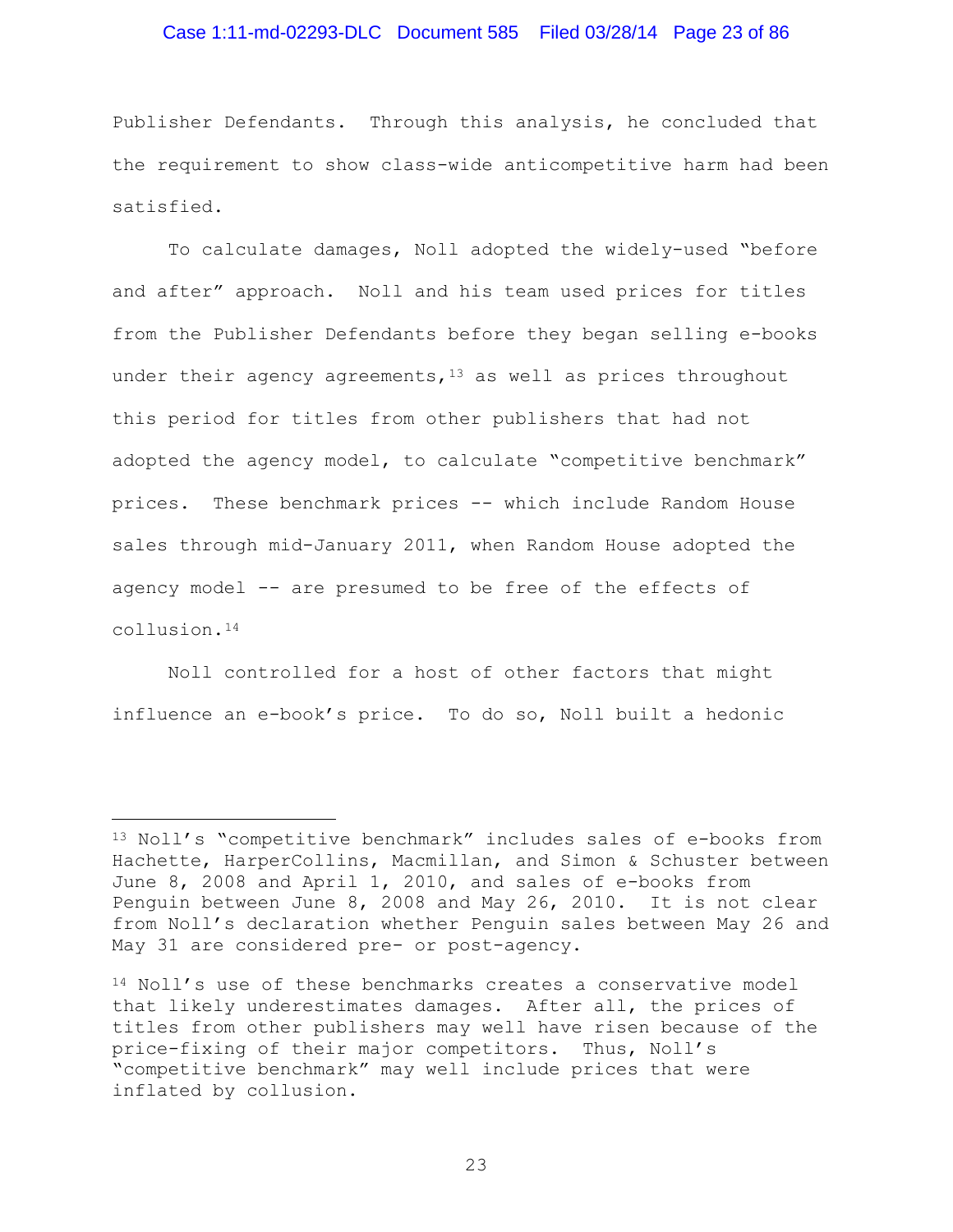### Case 1:11-md-02293-DLC Document 585 Filed 03/28/14 Page 24 of 86

pricing model to separate out these effects.[15](#page-23-0) Noll's model considers the following characteristics as independent variables for each e-book title: whether the title was "frontlist" or "backlist" when purchased (i.e., whether it was published more than a year earlier); whether it was a "new release," as determined by Amazon (i.e., available for 90 days or fewer); whether it was a NYT Bestseller; which of several genres it belonged to; whether the title had a hardcover print edition; whether it had a paperback edition; and which publisher offered the title. The model also includes, in its analysis of each transaction, a variable for monthly personal consumption expenditures on nondurable goods, to account for changing amounts of disposable income;<sup>16</sup> a variable measuring how long the agency model had been in place, to account for unrelated trends affecting e-book prices; an indicator variable specific to each title, to account for pricing effects specific to a particular

Ĩ.

<span id="page-23-0"></span><sup>15</sup> A hedonic pricing model -- "hedonic" from the Greek meaning pleasure, as the method relates to consumers' desires - measures the effect of various product attributes on price. See Freeland v. AT&T Corp., 238 F.R.D. 130, 149 n.15 (S.D.N.Y. 2006).

<span id="page-23-1"></span><sup>16</sup> This variable incorporates data from the Bureau of Economic Analysis of the U.S. Department of Commerce.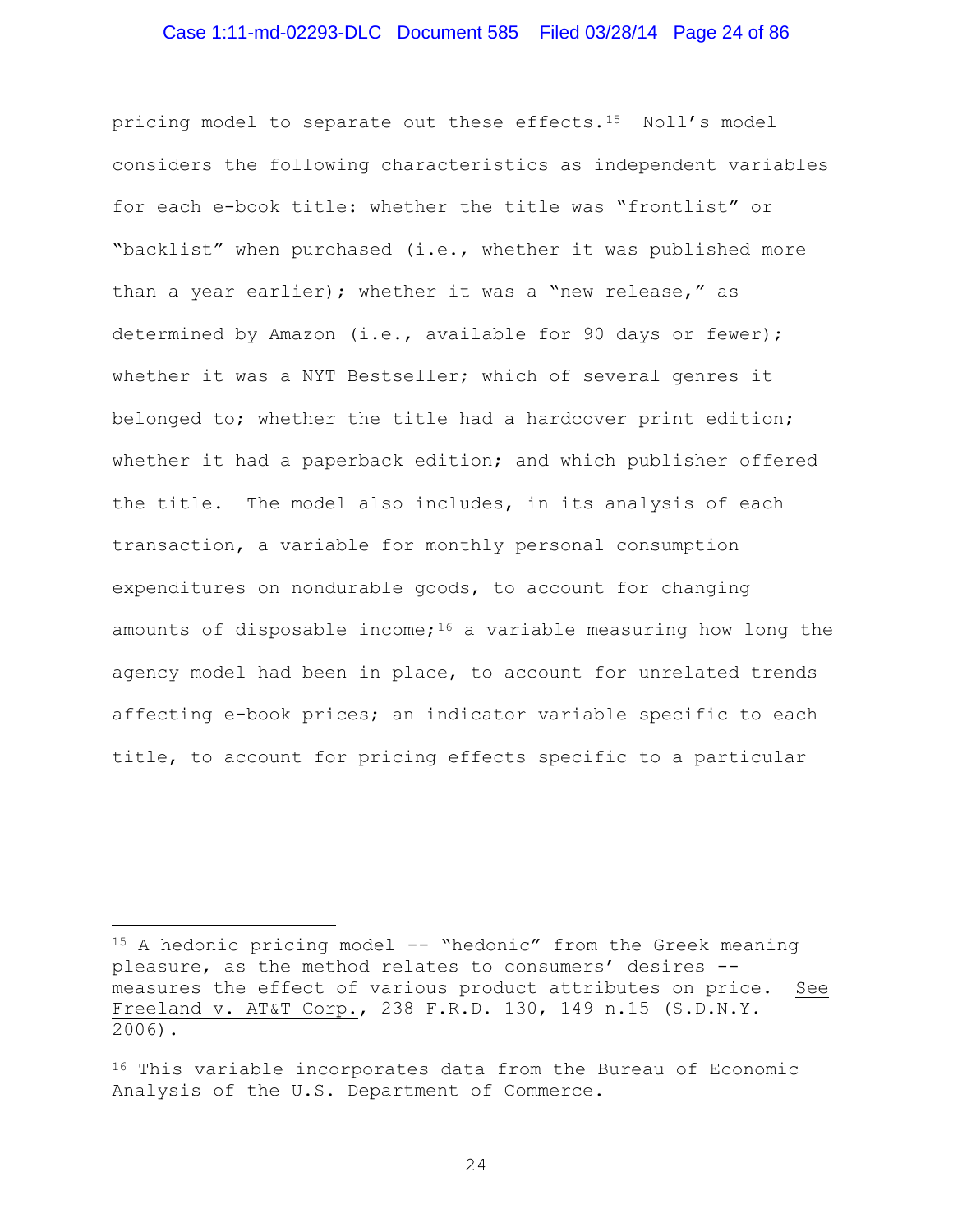### Case 1:11-md-02293-DLC Document 585 Filed 03/28/14 Page 25 of 86

e-book title; and a variable that reflects whether the sale was made under the agency model. $17$ 

To calculate the effects of these variables on an e-book's price, Noll ran a multiple regression analysis<sup>[18](#page-24-1)</sup> on transaction records for more than 149 million sales of 1.3 million different titles. Noll's data was comprised of transaction records compiled by Amazon, Barnes & Noble, Apple, Sony, Kobo, Google, and Books-A-Million for each e-book (except textbooks)<sup>19</sup> sold between June 8, 2008 and April 8, 2012 (five weeks before the end of the damages period, May 21, 2012). To be included in the data set, an e-book title had to be purchased at least once

Ĩ.

<span id="page-24-0"></span><sup>&</sup>lt;sup>17</sup> In addition, Noll includes a variable to account for the effects of Amazon's removal of the "buy button" from listings for all Macmillan titles, including e-books, between January 29 and February 6, 2010.

<span id="page-24-1"></span><sup>18 &</sup>quot;Multiple regression analysis is a statistical tool used to understand the relationship between or among two or more variables. [It] involves a variable to be explained -- called the dependent variable -- and additional explanatory variables that are thought to produce or be associated with changes in the dependent variable." Federal Judicial Center, Reference Manual on Scientific Evidence, 305 (3d ed. 2011); see also Lavin-McEleney v. Marist Coll., 239 F.3d 476, 482 (2d Cir. 2001) (noting, in sex discrimination case, that "[i]t is undisputed that multiple regression analysis . . . is a scientifically valid statistical technique for identifying discrimination"); Bickerstaff v. Vassar Coll., 196 F.3d 435, 448 (2d Cir. 1999) (recognizing that "multiple regression analysis [is] a commonly accepted method of statistical analysis for examining the effect of independent variables on a dependent variable").

<span id="page-24-2"></span><sup>19</sup> Textbooks fall outside the relevant market definition: trade e-books in the United States. Liability Opinion, 952 F. Supp. 2d at 694 n.60.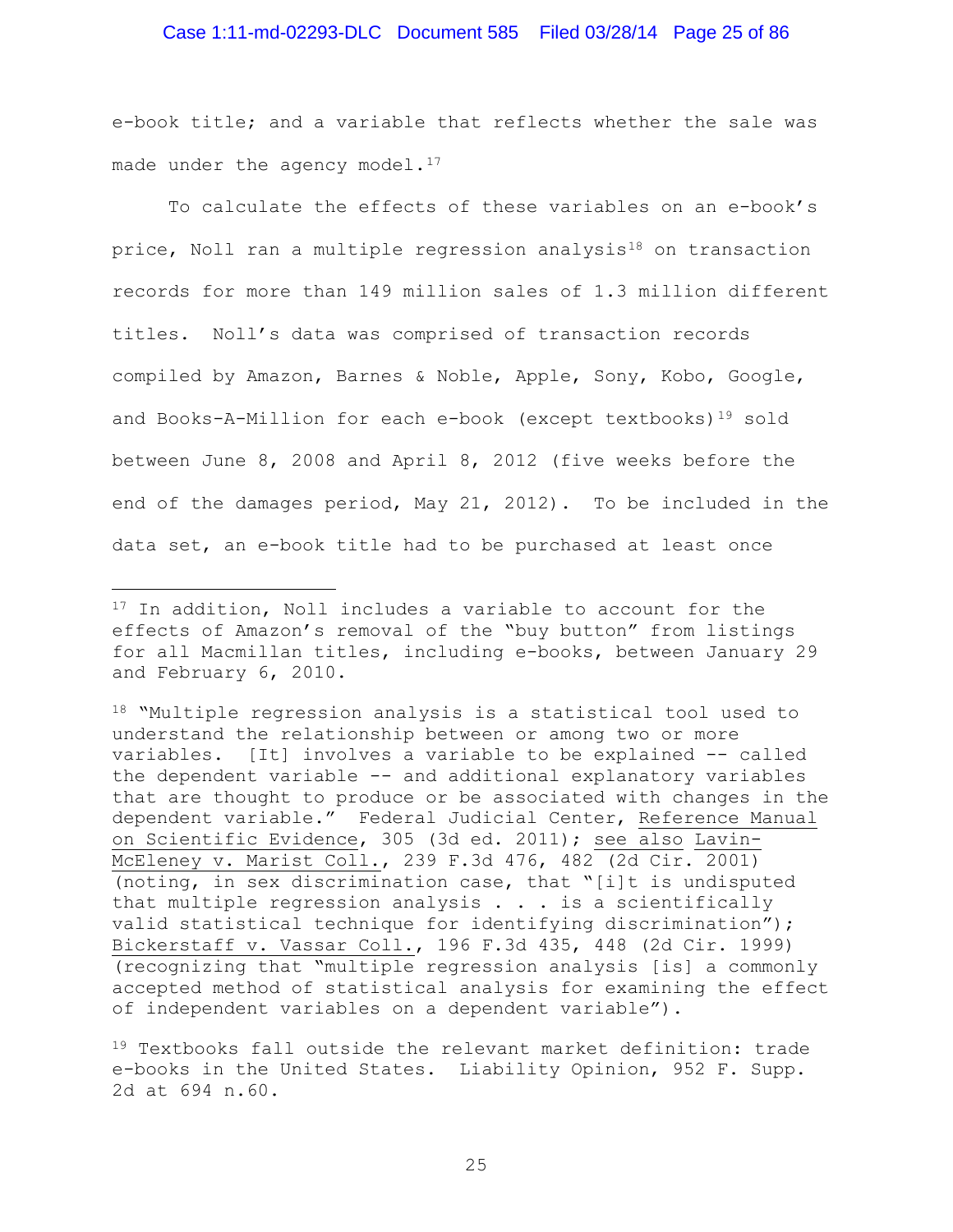### Case 1:11-md-02293-DLC Document 585 Filed 03/28/14 Page 26 of 86

after the first Agreements went into effect on April 1, 2010. Of the 7[20](#page-25-0) possible combinations of the variables listed above,  $20$ all sales of the Publisher Defendants' e-books were captured by 502 of these combinations.

After controlling for the factors listed above, Noll's model calculated the effect, if any, of Apple's anticompetitive conduct for each of these 502 combinations of the above independent variables. Each e-book falls into exactly one of these 502 categories. For instance, Noll's model calculates that a customer who purchased an e-book version of a Penguin hardcover book of fiction on the NYT Bestseller list during the agency period paid an overcharge of approximately 29.4%.

Damages calculations for each transaction are straightforward: damages for a given sale are equal to the price paid multiplied by the overcharge for that title's category. In the example above, purchasing the Penguin NYT Bestseller for  $$14.99$  would result in damages of  $$14.99 \times 29.4\% = $4.41$ . Subtracting these damages from the actual price reveals the butfor price -- that is, the price a consumer would have paid but

ī

<span id="page-25-0"></span><sup>20</sup> While there are 720 possible combinations of these variables for the Publisher Defendants' e-books, there are 1008 possible combinations for any given e-book: seven possible publisher values (one for each of the Big Six, and one for other), six genre categories, two possible values for the hardcover edition variable, two possible values for the paperback edition variable, and then three possible values for the title's age (new release, other frontlist, or backlist).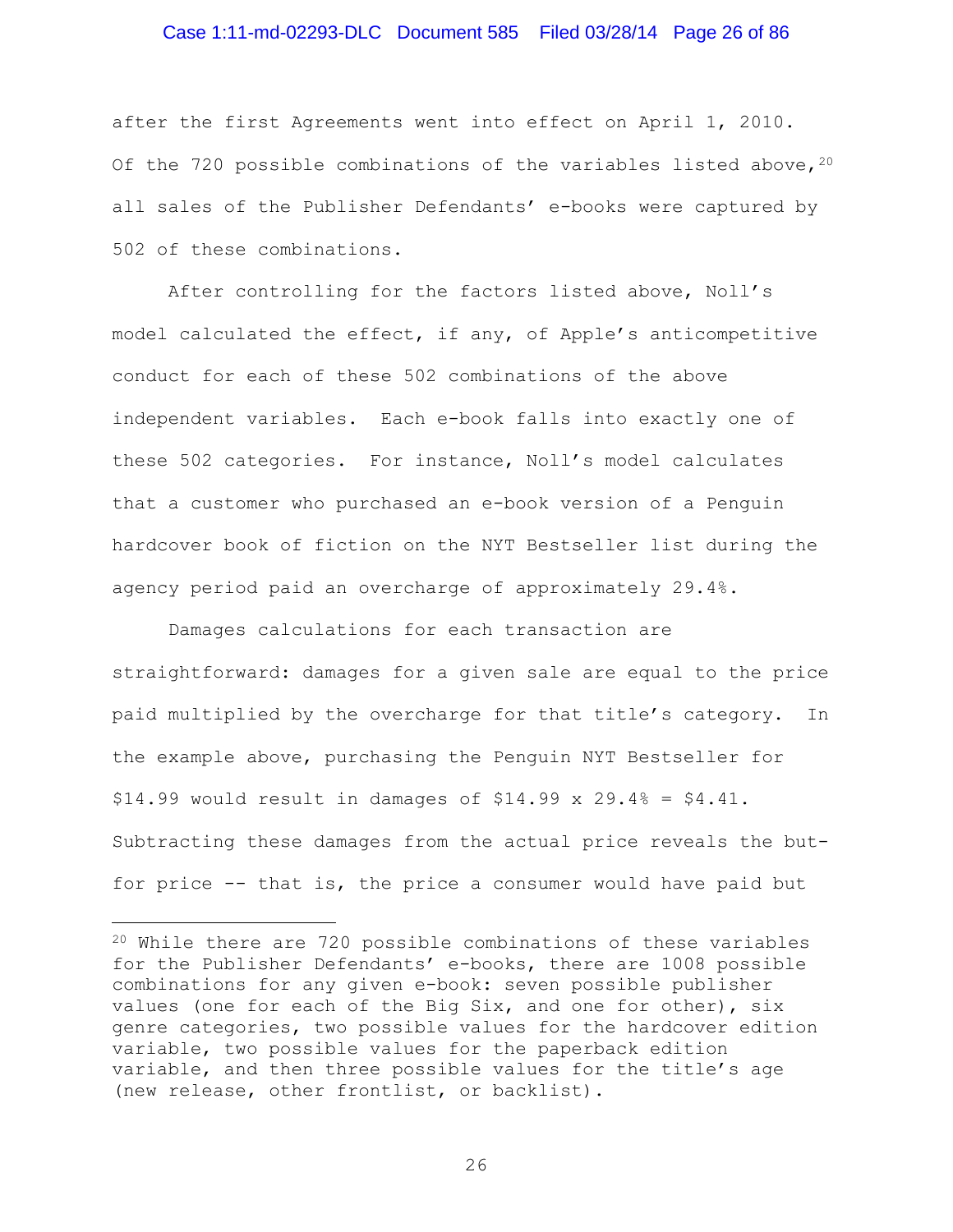### Case 1:11-md-02293-DLC Document 585 Filed 03/28/14 Page 27 of 86

for the price fixing. In the example of the Penguin NYT Bestseller, the but-for price is \$10.58, that is, \$14.99 less \$4.41.

In the first model Noll submitted to this Court, he ran his regression analysis using the average price for each title over a four-week period, rather than the actual transaction price, to reduce computational complexity. Thus, a unit of observation was an average sale price of an e-book title for a four-week period through a specific retailer. After Apple's experts criticized him on this point, Noll employed a supercomputer to re-run his regression using both a one-week average sale price and the actual prices for each sales transaction.

The model estimated by Noll's regression analysis has an adjusted  $R^2$  of 0.90 -- that is, it explains 90% of the variance in prices among e-book titles. $21$  Using the individual sales transaction data, Noll calculates the total damages to consumers, both putative class members and in the States, to be just over \$280 million. The fraction of e-book sales for which the model finds no damages is 0.2%.

Ĩ.

<span id="page-26-0"></span> $21$  This is the adjusted  $R^2$  of Dr. Noll's initial model, not his later model that used individual transaction prices rather than four-week averages. The parties have not suggested that the adjusted  $R^2$  of the later model is substantially different, although Apple's experts have re-run both of Noll's regressions and calculated related R<sup>2</sup> statistics for both models.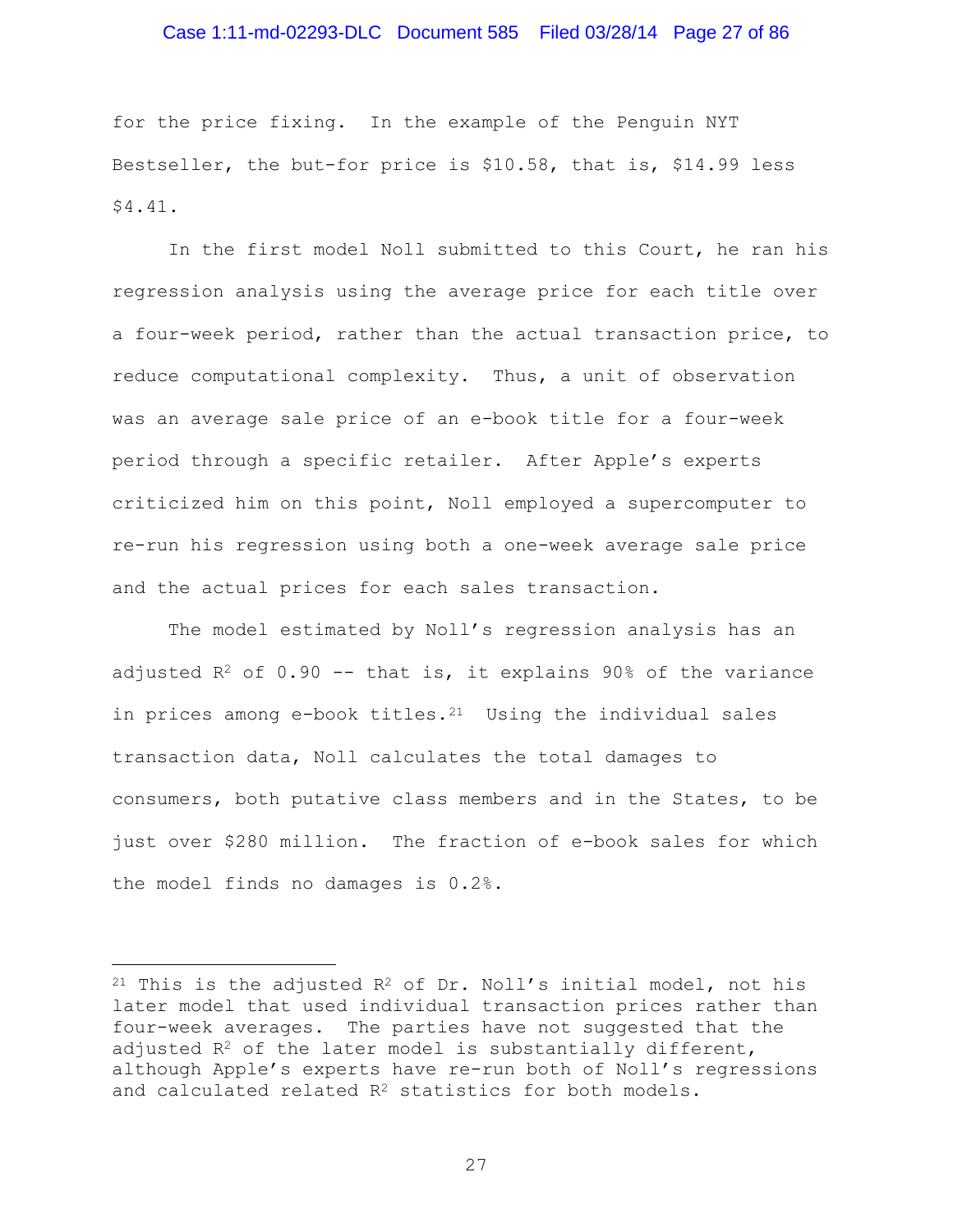#### **DISCUSSION**

### **I. Plaintiffs' Motion for Class Certification**

Apple opposes plaintiffs' motion for class certification on narrow grounds. It chiefly argues that Noll's damages model cannot reliably determine each class member's damages, and consequently plaintiffs cannot meet the commonality and predominance requirements.

#### **A. Legal Standard**

A party seeking certification of a class must "affirmatively demonstrate" compliance with each of the requirements of Rule 23. Comcast Corp. v. Behrend, --- U.S. ---, ---, 133 S. Ct. 1426, 1432 (2013) (citation omitted). Thus, plaintiffs will be able to sue as representatives of a class only if

- (1) the class is so numerous that joinder of all members is impracticable,
- (2) there are questions of law or fact common to the class,
- (3) the claims or defenses of the representative parties are typical of the claims or defenses of the class, and
- (4) the representative parties will fairly and adequately protect the interests of the class.

Fed. R. Civ. P. 23(a); see Police & Fire Ret. Sys. of the City of Detroit v. IndyMac MBS, Inc., 721 F.3d 95, 104 n.10 (2d Cir. 2013).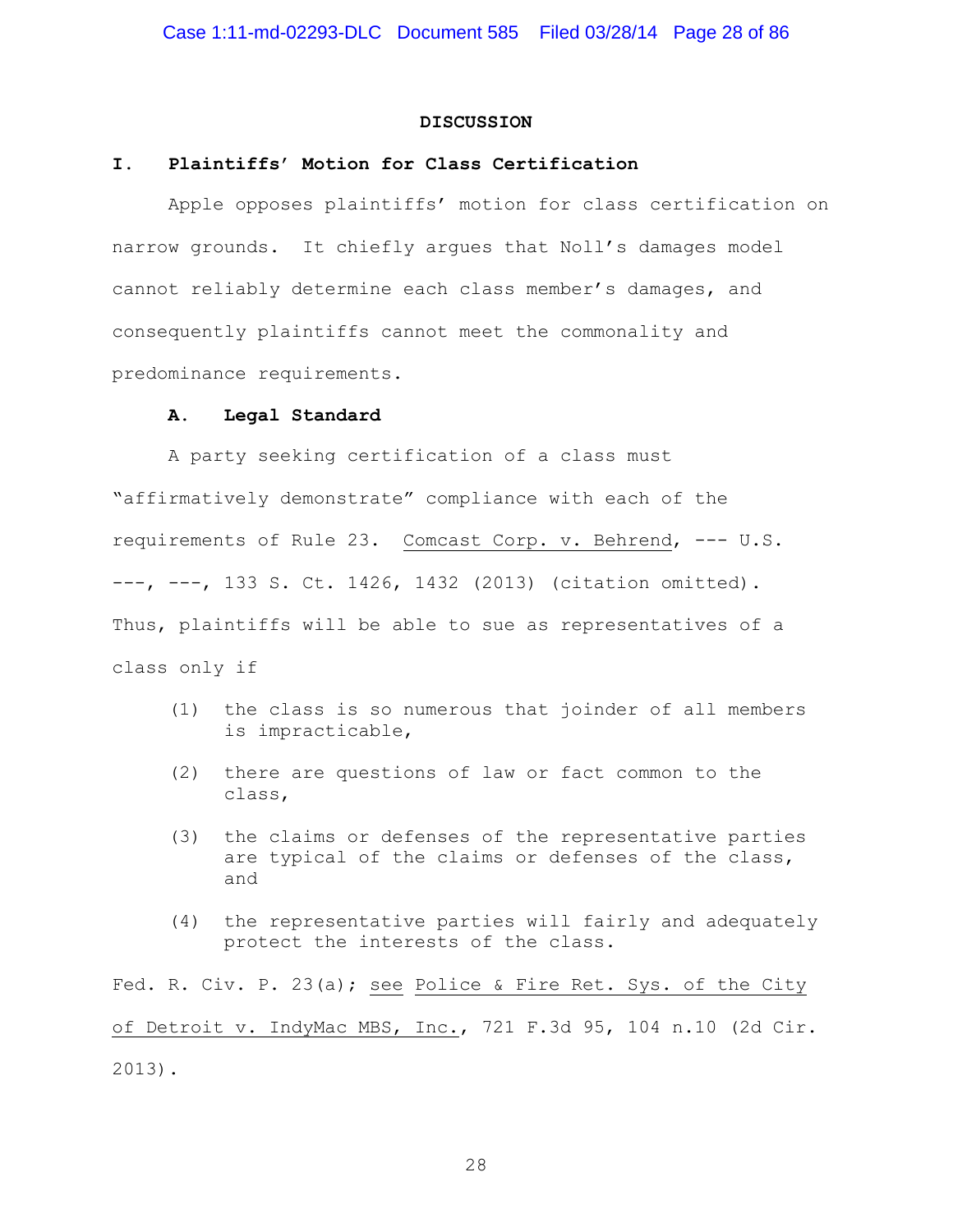### Case 1:11-md-02293-DLC Document 585 Filed 03/28/14 Page 29 of 86

If the Rule 23(a) criteria are satisfied, an action may be maintained as a class action only if it also qualifies under at least one of the categories provided in Rule 23(b). Fed. R. Civ. P. 23(b); In re U.S. Foodservice Inc. Pricing Litig., 729 F.3d 108, 117 (2d Cir. 2013). Plaintiffs seek to certify a class under Rule 23(b)(3). Rule 23(b)(3) permits certification "if the questions of law or fact common to class members predominate over any questions affecting only individual members, and . . . a class litigation is superior to other available methods for fairly and efficiently adjudicating the controversy." Fed. R. Civ. P. 23(b)(3); In re U.S. Foodservice, 729 F.3d at 117 (citation omitted). Among other factors, courts are to consider:

- (A) the class members' interests in individually controlling the prosecution or defense of separate actions;
- (B) the extent and nature of any litigation concerning the controversy already begun by or against class members;
- (C) the desirability or undesirability of concentrating the litigation of the claims in the particular forum; and

(D) the likely difficulties in managing a class action. Fed. R. Civ. P. 23(b)(3); In re U.S. Foodservice, 729 F.3d at 130 n.15 (citation omitted).

"To certify a class, a district court must make a definitive assessment of Rule 23 requirements, notwithstanding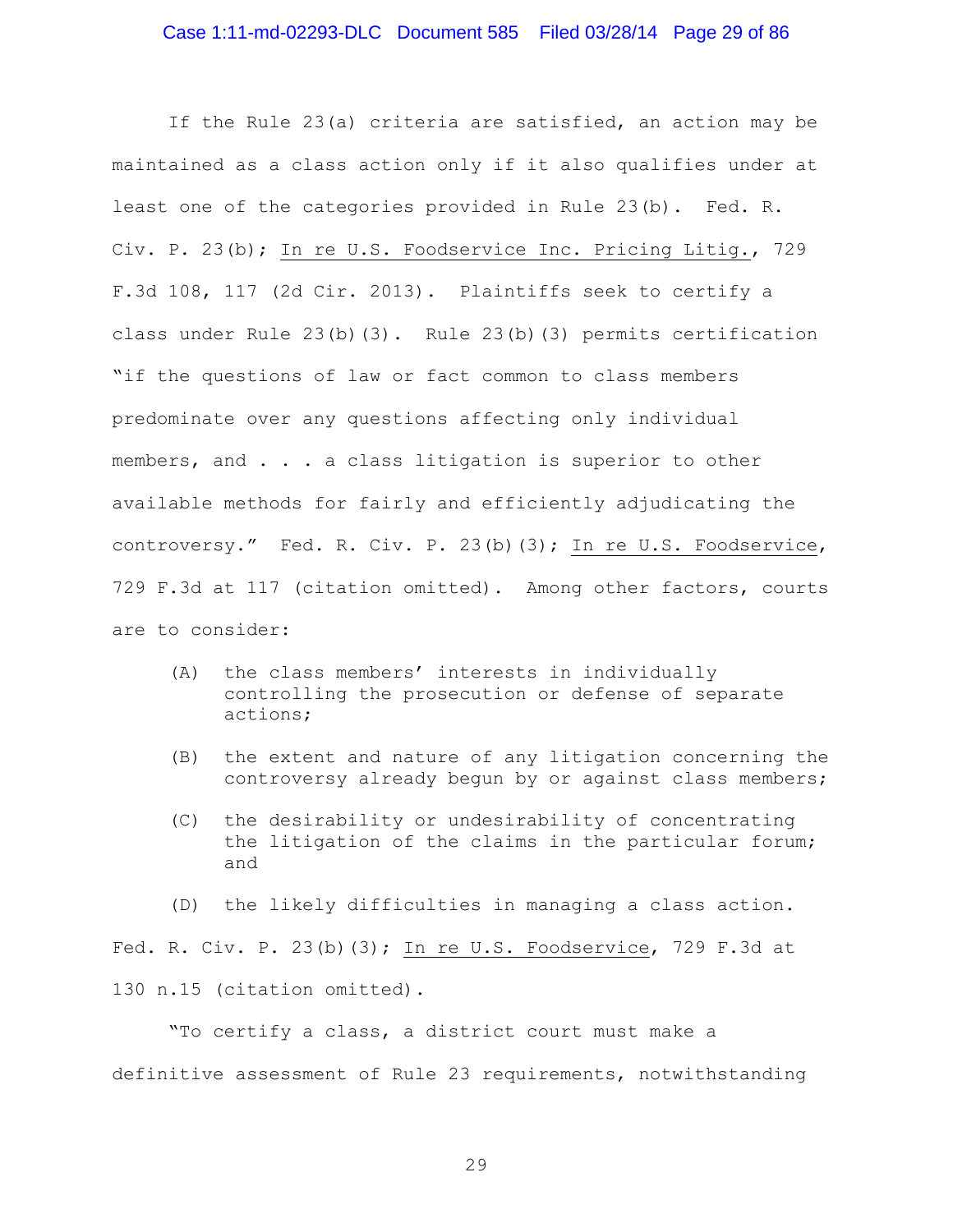### Case 1:11-md-02293-DLC Document 585 Filed 03/28/14 Page 30 of 86

their overlap with merits issues, must resolve material factual disputes relevant to each Rule 23 requirement, and must find that each requirement is established by at least a preponderance of the evidence." In re U.S. Foodservice, 729 F.3d at 117 (citation omitted). In other words, the district judge must "receive enough evidence, by affidavits, documents, or testimony, to be satisfied that each Rule 23 requirement has been met." Teamsters Local 445 Freight Div. Pension Fund v. Bombardier, Inc., 546 F.3d 196, 204 (2d Cir. 2008) (citation omitted).

#### **B. Rule 23(a) Requirements**

#### **1. Numerosity**

Rule 23(a) requires a finding that the putative class members are so numerous as to make joinder of each "impracticable." Fed. R. Civ. P. 23(a)(1). Numerosity is presumed when a class consists of forty or more members. See Consol. Rail Corp. v. Town of Hyde Park, 47 F.3d 473, 483 (2d Cir. 1995).

Apple does not contest numerosity and does not dispute plaintiffs' claim that the putative class consists of millions of consumers. Such a class meets the numerosity requirement.

#### **2. Commonality**

Commonality is established where "plaintiffs' grievances share a common question of law or of fact." Shariar v. Smith &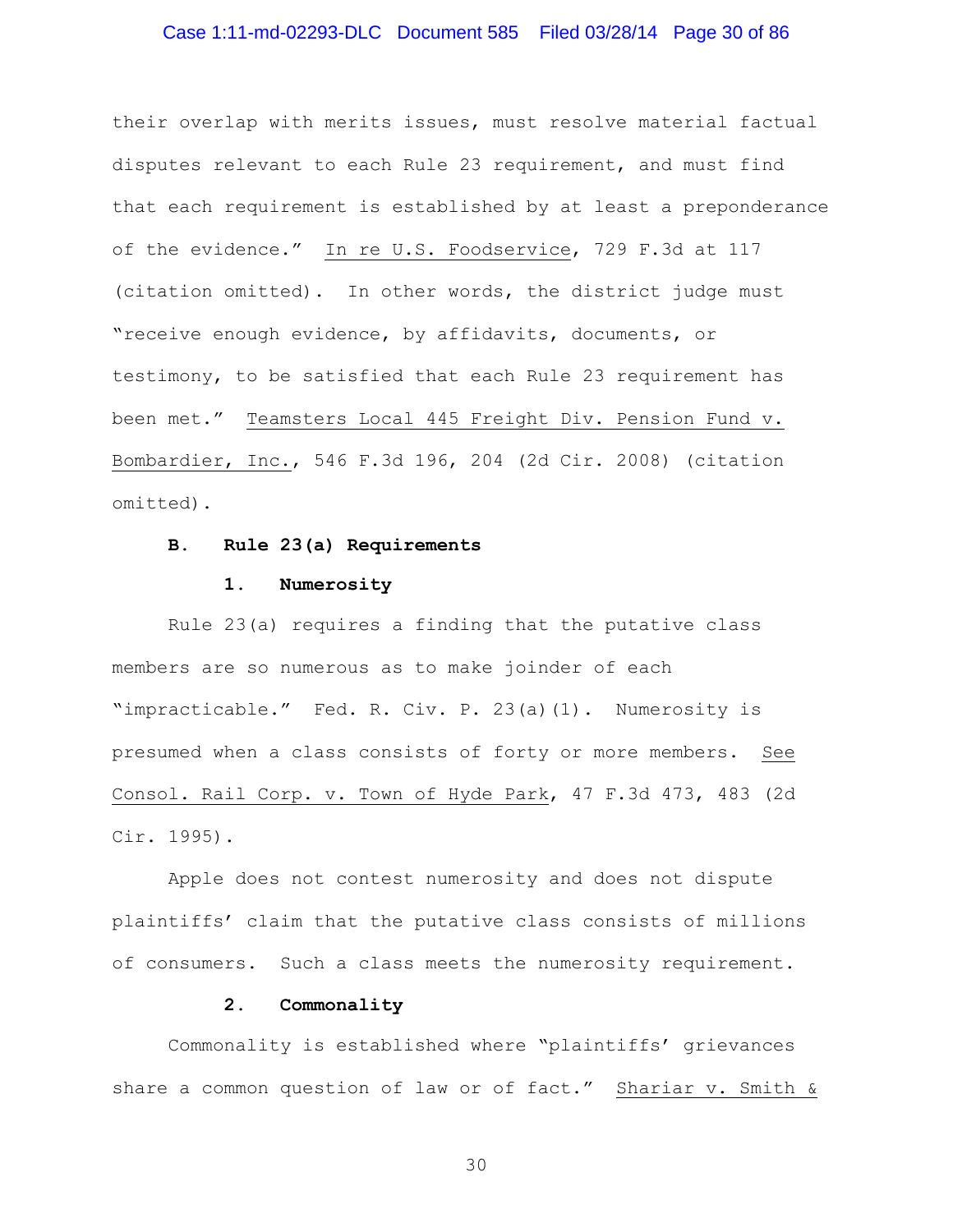Wollensky Rest. Grp., Inc., 659 F.3d 234, 252 (2d Cir. 2011) (citation omitted). As the Supreme Court taught in Dukes,

[w]hat matters to class certification is not the raising of common "questions" -- even in droves - but, rather the capacity of a classwide proceeding to generate common answers apt to drive the resolution of the litigation. Dissimilarities within the proposed class are what have the potential to impede the generation of common answers.

Wal–Mart Stores, Inc. v. Dukes, ––– U.S. –––, –––, 131 S. Ct. 2541, 2551 (2011) (citation omitted).

There are a host of common issues that will generate common answers in this litigation. They include the collateral estoppel effect of the Liability Opinion on issues to be litigated in the damages trial, and the applicability of Noll's damages model.

Apple contends that the plaintiffs cannot establish through common proof an injury to each individual plaintiff and his or her damages. For this same reason it argues that the common issues here do not predominate over individual issues. For the reasons described below in connection with the discussion of plaintiffs' showing of predominance, Apple's argument is rejected.

Because "the predominance criterion is far more demanding" than the commonality requirement, when plaintiffs move for certification of a class pursuant to Rule 23(b)(3), "Rule 23(a)(2)'s 'commonality' requirement is subsumed under, or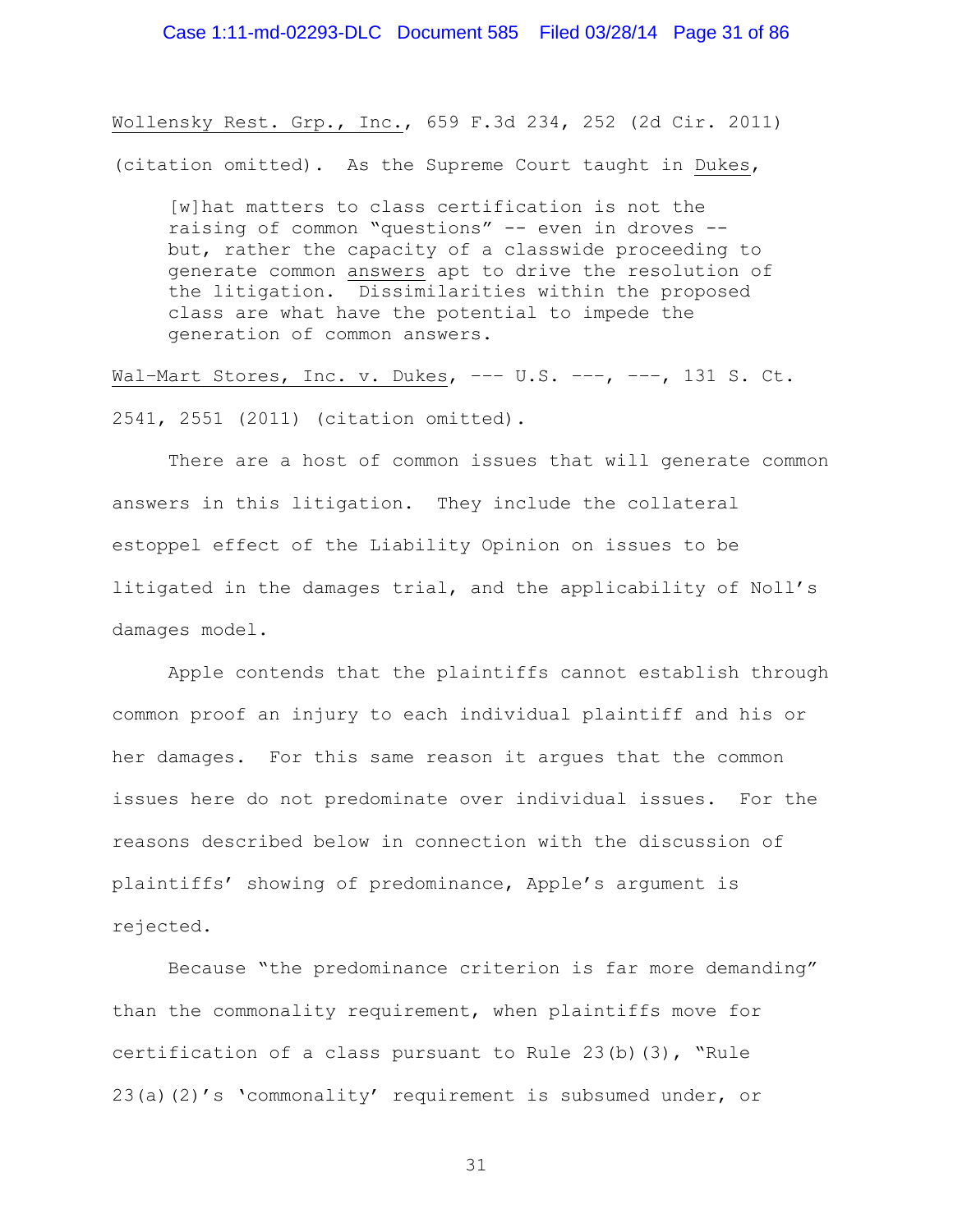### Case 1:11-md-02293-DLC Document 585 Filed 03/28/14 Page 32 of 86

superseded by, the more stringent Rule 23(b)(3) requirement" of predominance. Amchem Prods., Inc. v. Windsor, 521 U.S. 591, 609, 624 (1997). As the plaintiffs have satisfied Rule 23(b)(3)'s predominance requirement, Rule 23(a)(2)'s commonality requirement is met as well.<sup>[22](#page-31-0)</sup>

## **3. Typicality**

Ĩ.

The typicality requirement is met when "each [class] member's claim arises from the same course of events, and each class member makes similar legal arguments to prove the defendant's liability." Brown v. Kelly, 609 F.3d 467, 475 (2d Cir. 2010) (citation omitted). Commonality and typicality "tend to merge into one another, so that similar considerations animate analysis of both." Id. (citation omitted).

Here, each putative class member's claim arises from the same conduct: Apple's conspiracy with the Publisher Defendants to fix e-book prices, which caused the prices of e-books to rise. They share the same measurement of their damages, using Noll's model. And each class member would make similar legal arguments as to liability, including the extent to which collateral estoppel applies, barring Apple from disputing this

<span id="page-31-0"></span> $22$  In a footnote, Apple refers to a September 27, 2013 letter it provided to the Court. To the extent Apple has made an argument in the text of its opposition to the motion for certification, it has been considered. The Court declines Apple's invitation to review as well its September 27 letter for any arguments it might include that may be relevant to this motion practice.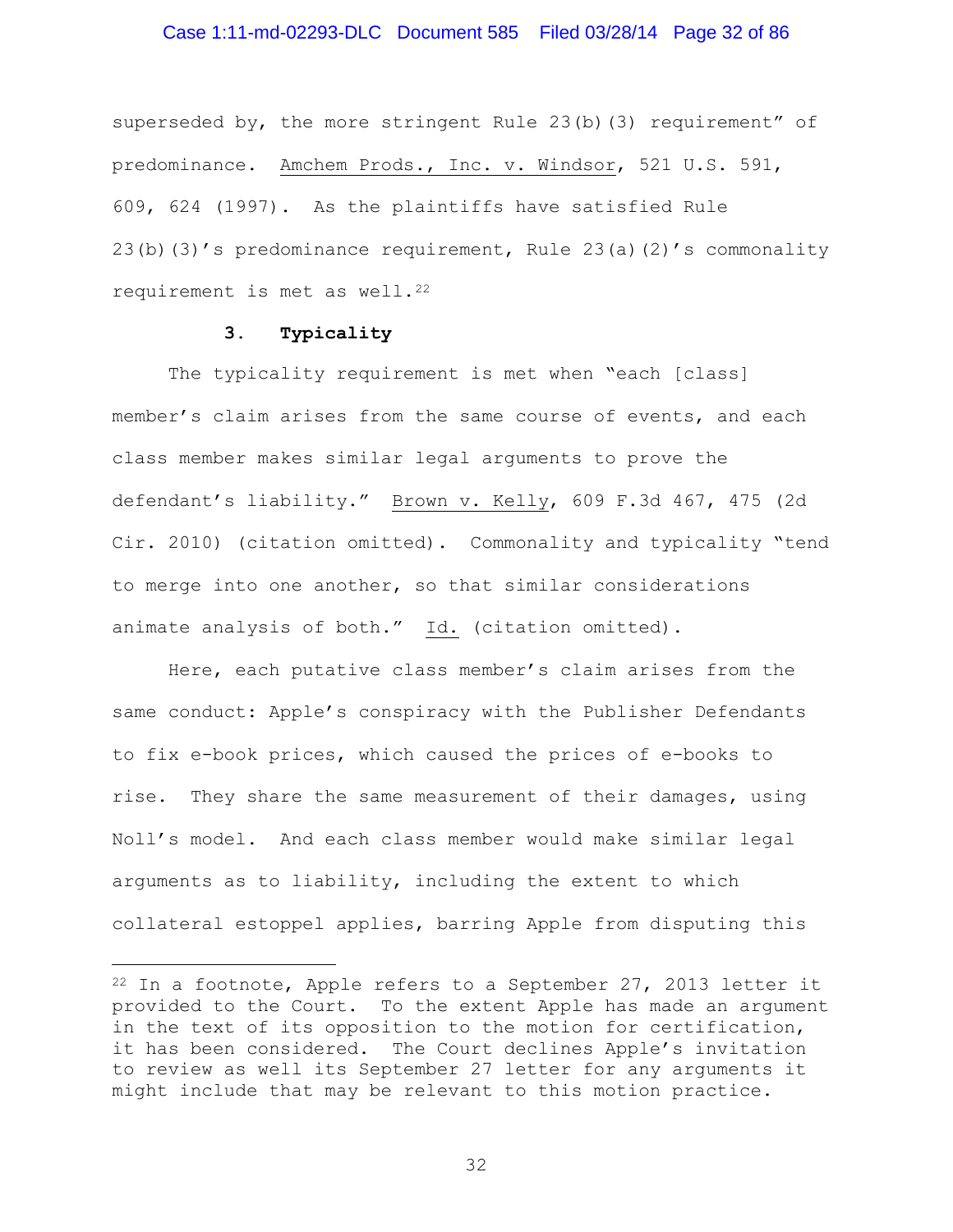### Case 1:11-md-02293-DLC Document 585 Filed 03/28/14 Page 33 of 86

Court's earlier finding of liability. This is sufficient to establish typicality. Apple does not dispute the existence of typicality here.

### **4. Adequacy**

To determine the adequacy of representation, courts determine whether: "1) plaintiff's interests are antagonistic to the interest of other members of the class and 2) plaintiff's attorneys are qualified, experienced and able to conduct the litigation." In re Flag Telecom Holdings, Ltd. Sec. Litig., 574 F.3d 29, 35 (2d Cir. 2009) (citation omitted). The adequacy inquiry serves to "uncover[] conflicts of interest between named parties and the class they seek to represent." Id. (quoting Amchem*,* 521 U.S. at 625). Not every potential conflict will preclude a finding of adequacy, however. Id. "The conflict that will prevent a plaintiff from meeting the Rule 23(a)(4) prerequisite must be fundamental, and speculative conflict should be disregarded at the class certification stage." In re Visa Check/MasterMoney Antitrust Litig., 280 F.3d 124, 145 (2d Cir. 2001) (citation omitted), overruled on other grounds by In re Initial Public Offerings Sec. Litig., 471 F.3d 24 (2d Cir. 2006) ("In re IPO").

The named plaintiffs are adequate representatives of the class and class counsel are qualified, experienced, and able to conduct this litigation. Apple's only argument against a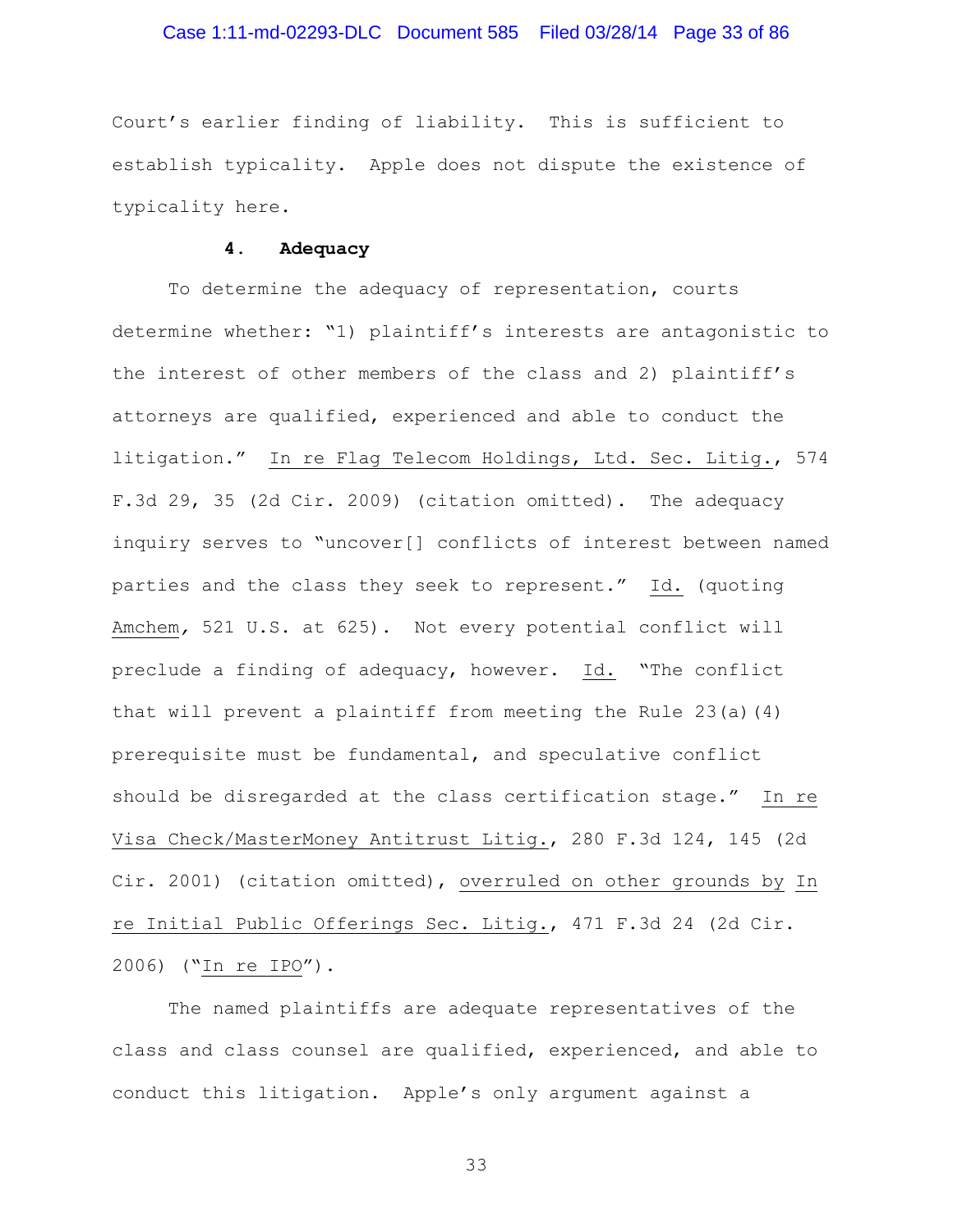# Case 1:11-md-02293-DLC Document 585 Filed 03/28/14 Page 34 of 86

finding of adequacy is that plaintiffs are not "seeking damages after May 21, 2012" and are consequently "waiving the rights of absent class members to seek such damages." Here, declining to seek damages for transactions after May 21, 2012 -- the date the first of the Publisher Defendants began terminating their agency agreements pursuant to their settlements with the DOJ and States -- is entirely reasonable and justified. Any effort to extend the class period beyond May 21, 2012 would substantially complicate plaintiffs' damages analysis. Apple cites no case where a similar limitation on a demand for damages was found to defeat class certification.

#### **C. Rule 23(b)(3)'s Requirements**

Plaintiffs having satisfied each of the elements of Rule 23(a), the next inquiry concerns the requirements of Rule 23(b)(3). After a discussion of the predominance requirement, the issues of superiority and ascertainability will be addressed.

## **1. Predominance**

Predominance is established where the legal or factual issues that can be resolved through generalized proof are "more substantial than the issues subject only to individualized proof." In re U.S. Foodservice, 729 F.3d at 118 (citation omitted). In the predominance analysis, "resolved" issues are to be treated just the same as "contested" issues and are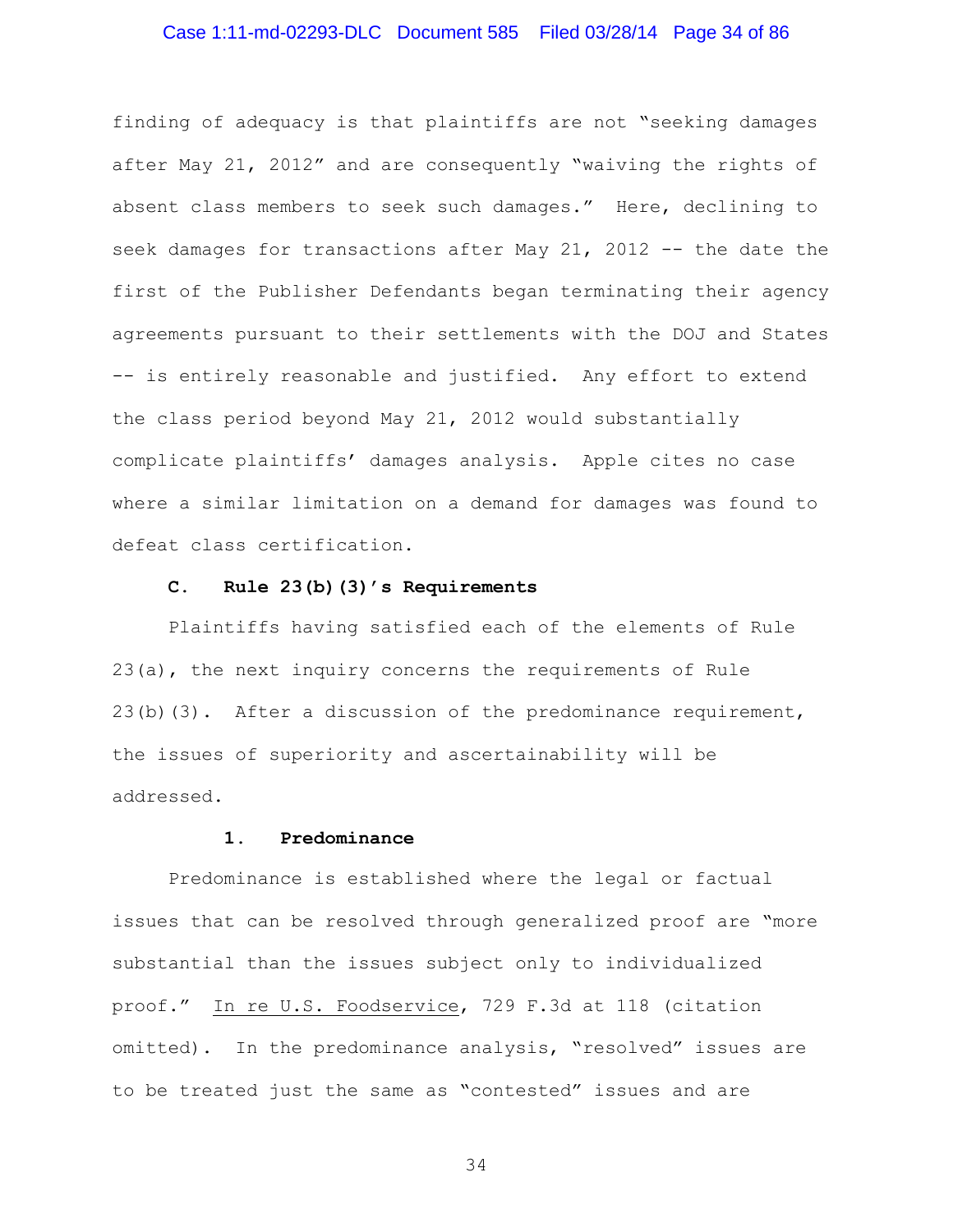# Case 1:11-md-02293-DLC Document 585 Filed 03/28/14 Page 35 of 86

weighed in analyzing the extent to which common issues will predominate over individual ones. In re Nassau Cnty. Strip Search Cases, 461 F.3d 219, 228 (2d Cir. 2006). The Second Circuit has emphasized that "Rule 23(b)(3) requires that common questions predominate, not that the action include only common questions." Brown, 609 F.3d at 484. "As long as a sufficient constellation of common issues binds class members together," individualized issues will not "automatically foreclose class certification under Rule 23(b)(3)." Id. at 483. The essential inquiry for predominance is whether the proposed class is "sufficiently cohesive to warrant adjudication by representation." Amgen Inc. v. Conn. Ret. Plans & Trust Funds, --- U.S. ---, ---, 133 S. Ct. 1184, 1196 (2013) (citation omitted).

Predominance is readily shown "in certain cases alleging . . . violations of the antitrust laws." Amchem, 521 U.S. at 625. For "where plaintiffs were allegedly aggrieved by a single policy of the defendant[], and there is a strong commonality of the violation and the harm, this is precisely the type of situation for which the class action device is suited." Brown, 609 F.3d at 484 (citation omitted).

This is just such a case. Apple conspired with the five Publisher Defendants to fix national e-book prices. Working together, the e-book prices of the Publisher Defendants rose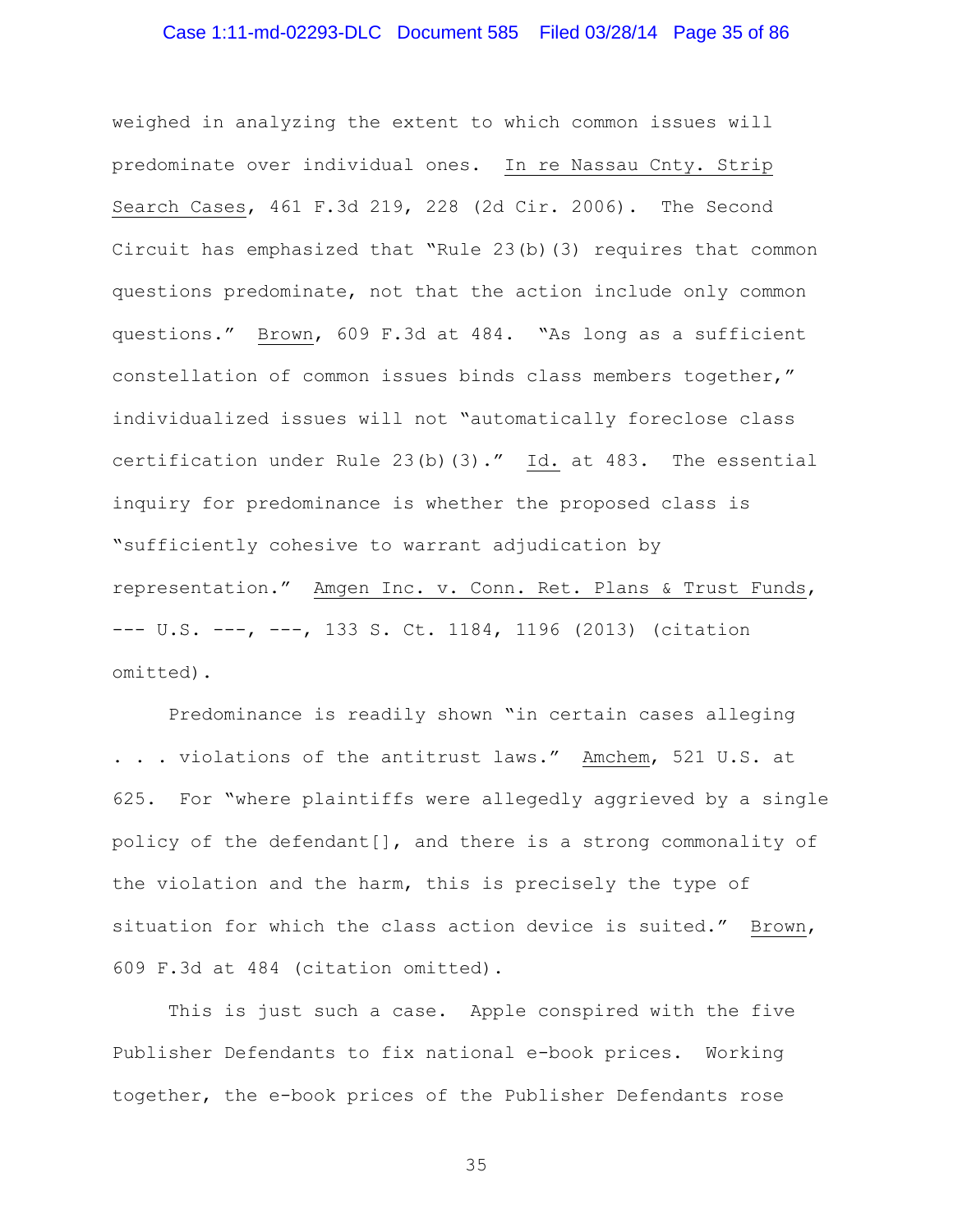### Case 1:11-md-02293-DLC Document 585 Filed 03/28/14 Page 36 of 86

precipitously and with one exception, simultaneously,  $23$  after their adoption of Apple's Agreements.

To prove a violation of Section 1 of the Sherman Act, plaintiffs must show "a combination or some form of concerted action between at least two legally distinct economic entities that constituted an unreasonable restraint of trade either per se or under the rule of reason." PepsiCo, Inc. v. Coca-Cola Co., 315 F.3d 101, 109 (2d Cir. 2002) (citation omitted). Apple does not dispute that findings regarding any "unreasonable restraint of trade" will be based on class-wide proof and arguments.[24](#page-35-1)

To bring a private damages action pursuant to Section 4 of the Clayton Act, plaintiffs must also establish "antitrust standing." Gatt Commc'ns, Inc. v. PMC Assoc., LLC, 711 F.3d 68, 75 (2d Cir. 2013) (citation omitted). To do so, they must prove that they suffered an "antitrust injury" -- an injury "of the type that the antitrust statute was intended to forestall" - and that they are "suitable plaintiff[s] to pursue the alleged

ī

<span id="page-35-0"></span><sup>23</sup> As noted above, Penguin did not sign its agency contract with Amazon until June 2, 2010. Liability Opinion, 952 F. Supp. 2d at 682.

<span id="page-35-1"></span><sup>24</sup> Class plaintiffs' motion for partial summary judgment on collateral estoppel grounds is still pending before the Court. But how and where collateral estoppel applies is a class-wide issue, just as relitigation of any particular issue covered by the Liability Opinion would be based on class-wide evidence.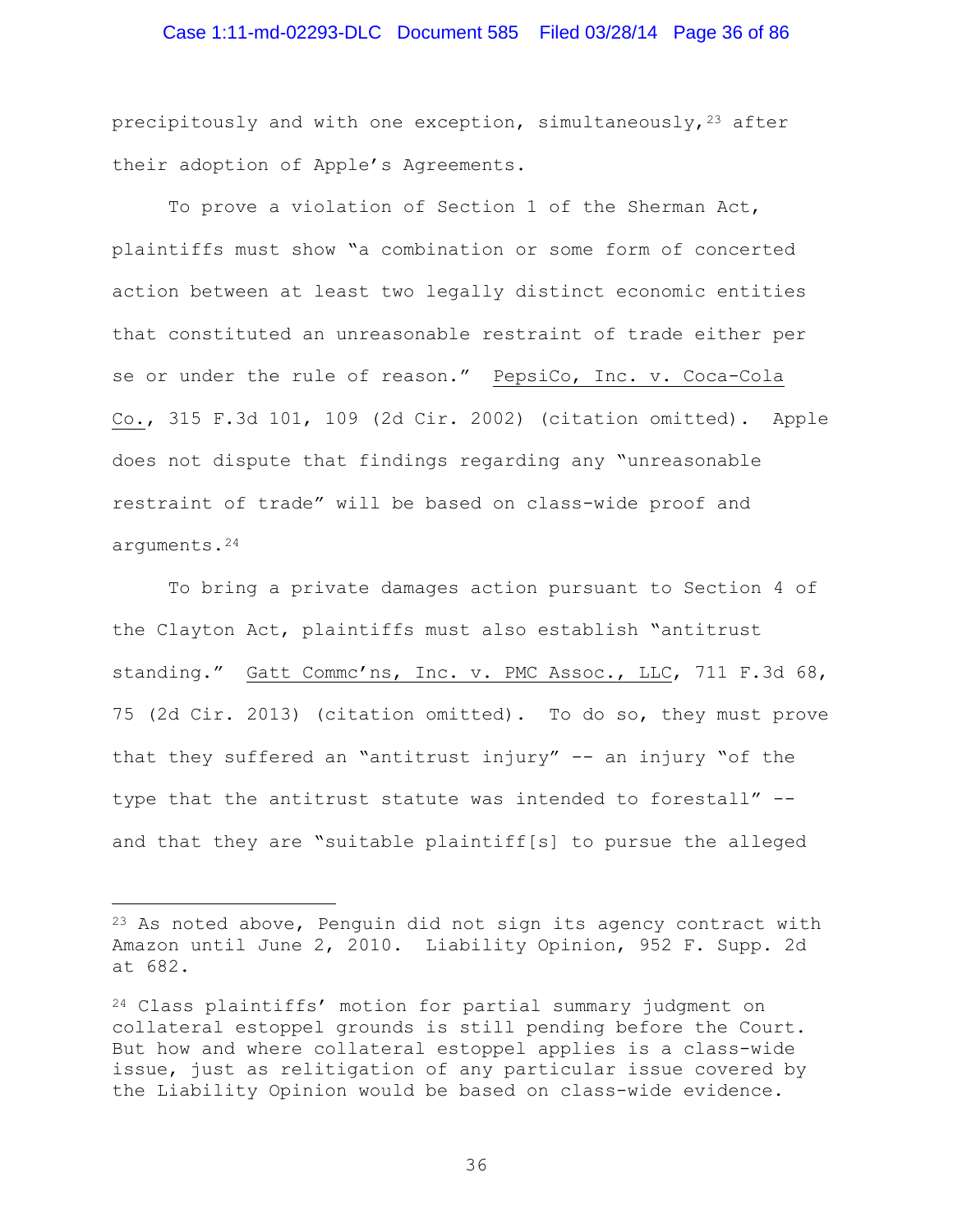# Case 1:11-md-02293-DLC Document 585 Filed 03/28/14 Page 37 of 86

antitrust violations and thus [are] efficient enforcer[s] of the antitrust laws." Id. at 76 (citation omitted). Apple does not dispute that a class member who suffered an overcharge on the Publisher Defendants' e-books has standing to bring a claim here.

Instead, Apple challenges a finding of predominance on two other grounds. First, Apple argues that the putative class members are dissimilar, because each e-book transaction is "unique," the prices of many e-books fell after the adoption of the agency model, many iBookstore customers purchased only one or two e-books, and many injured class members received offsetting benefits. Second, Apple argues that Noll's damages model cannot reliably establish damages for each class member, and that the use of that model to determine damages would constitute an improper "trial by formula." None of these arguments alters the conclusion that the common issues in this litigation will predominate over any individual ones.

#### **a. Common Injury**

### **i. Every E-Book Is Unique.**

In presenting its first argument, Apple offers three reasons why the sale of every e-book is unique. According to Apple, class certification is improper here because "each of the 150 million e-book purchases that took place during the putative class period has its own unique history and must be evaluated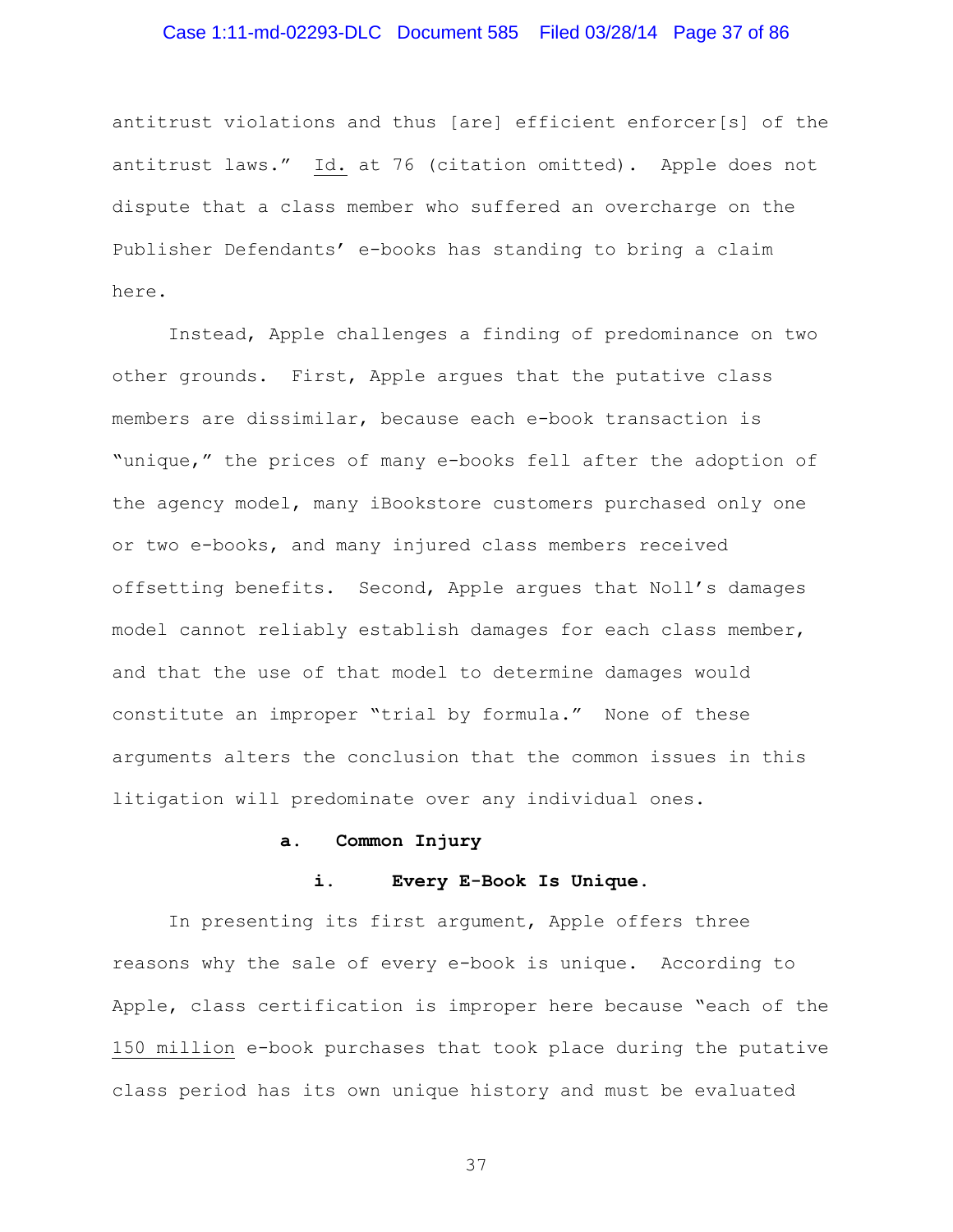### Case 1:11-md-02293-DLC Document 585 Filed 03/28/14 Page 38 of 86

separately." Although each transaction has "its own unique history," it need only be "evaluated separately" if it is not susceptible to class-wide proof. Here, Noll's multivariate regression analysis has disentangled the effect of collusion on e-book prices, generating a model that explains 90% of the variance among titles' pricing. Apple has not identified any variable that Noll should have but did not include in his regression model.[25](#page-37-0) An abstract argument that each transaction is "unique" or that some number of class members made very few purchases through the iBookstore does not cast doubt on Noll's model.

Moreover, as the Liability Opinion explains, the Publisher Defendants set the prices of individual e-book titles by

Ĩ.

Even if the argument were not waived, it would be easily dismissed. As Noll has explained, his regression does capture effects specific to an individual title, as it includes an "indicator variable" for every e-book title. Noll's indicator variables are not perfect, as they must average these effects over time, but they allow his model to account for the idiosyncratic pricing influences on each e-book title.

<span id="page-37-0"></span><sup>&</sup>lt;sup>25</sup> For the first time in its reply brief in support of its motion to exclude Noll's opinions, Apple contends that a class should not be certified because Noll "disregards factors that would affect the price for a given transaction, including authors' reputations, reviews, events such as a movie release of the title, 'buzz' and 'word-of-mouth' effects, and advertising and other marketing effects." Apple could have raised this argument in its initial brief in opposition to class certification, but chose not to. Accordingly, the argument is waived. See Conn. Bar Ass'n v. United States, 620 F.3d 81, 91 n.13 (2d Cir. 2010) ("Issues raised for the first time in a reply brief are generally deemed waived.").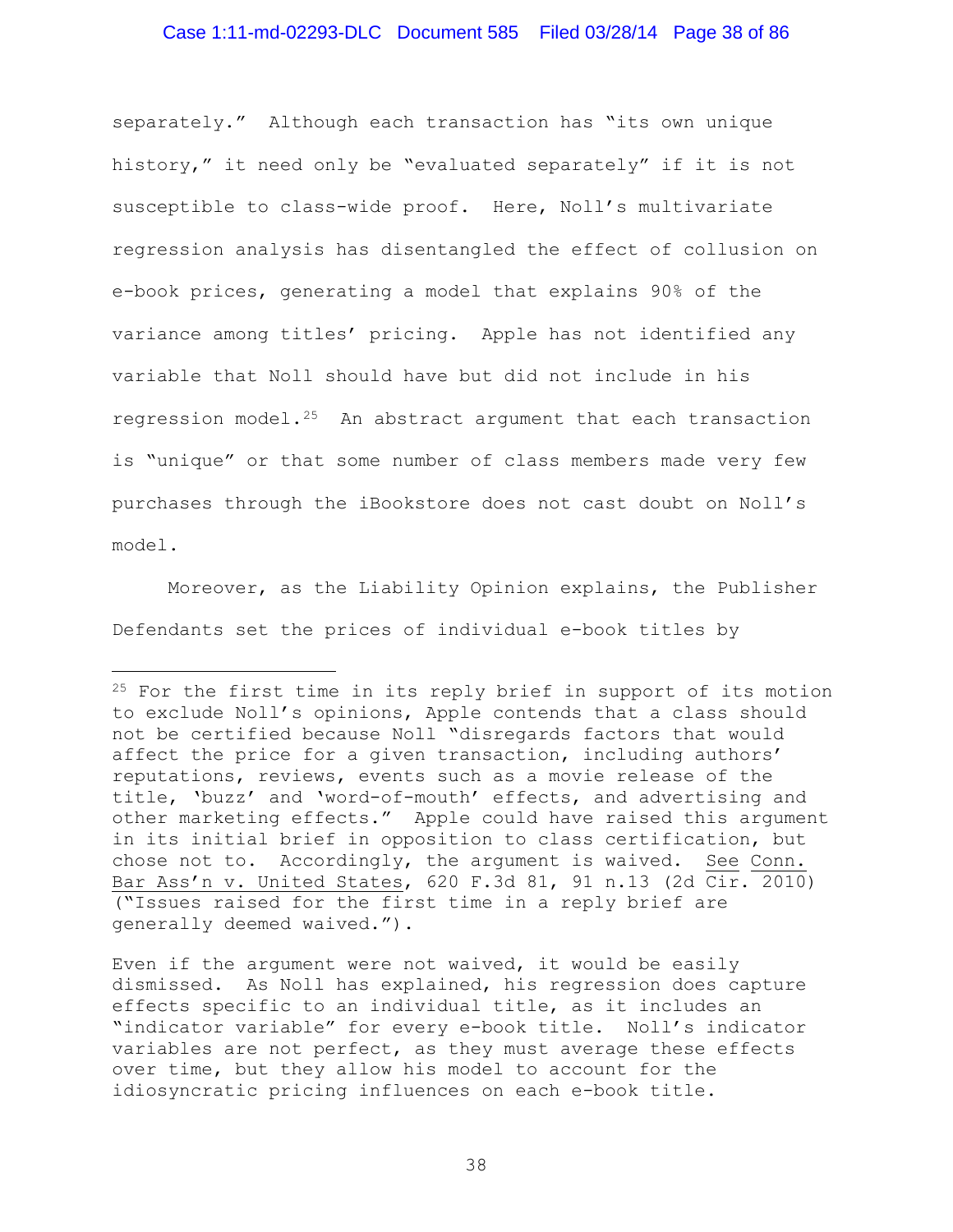### Case 1:11-md-02293-DLC Document 585 Filed 03/28/14 Page 39 of 86

reference to the categories to which they assigned them. E-books were not purchased by a consumer haggling over a price in a bookstall on a street corner. For example, Apple's pricing caps, which became the sales price for most of the Publisher Defendants' books, set the e-book price at \$12.99 for a NYT Bestseller whose hardcover was priced between \$25.01 and \$27.50, and at \$14.99 for NYT Bestsellers with a hardcover list price between \$27.51 and \$30. Liability Opinion, 952 F. Supp. 2d at 669.

In a variation on the same argument, Apple contends that the existence of any injury will depend on the specific titles purchased by a class member and the timing of those purchases since "over 50% of the Publisher Defendants' e-book titles' prices decreased or stayed the same after the switch to agency." Plaintiffs hotly contest the reliability of the analysis undertaken by Kalt which produced the over 50% figure, but it will be assumed for purposes of addressing this portion of Apple's argument that the figure is accurate.  $26$ 

In any event, Apple has identified no reason to believe that a decrease in the price of an e-book over the course of the class period is inconsistent with inflation due to the price-

<span id="page-38-0"></span> $26$  The reliability and admissibility of Kalt's work, including this figure, is discussed in the Opinion issued today addressing the motions to strike Kalt's and Orszag's expert opinions. Ĩ.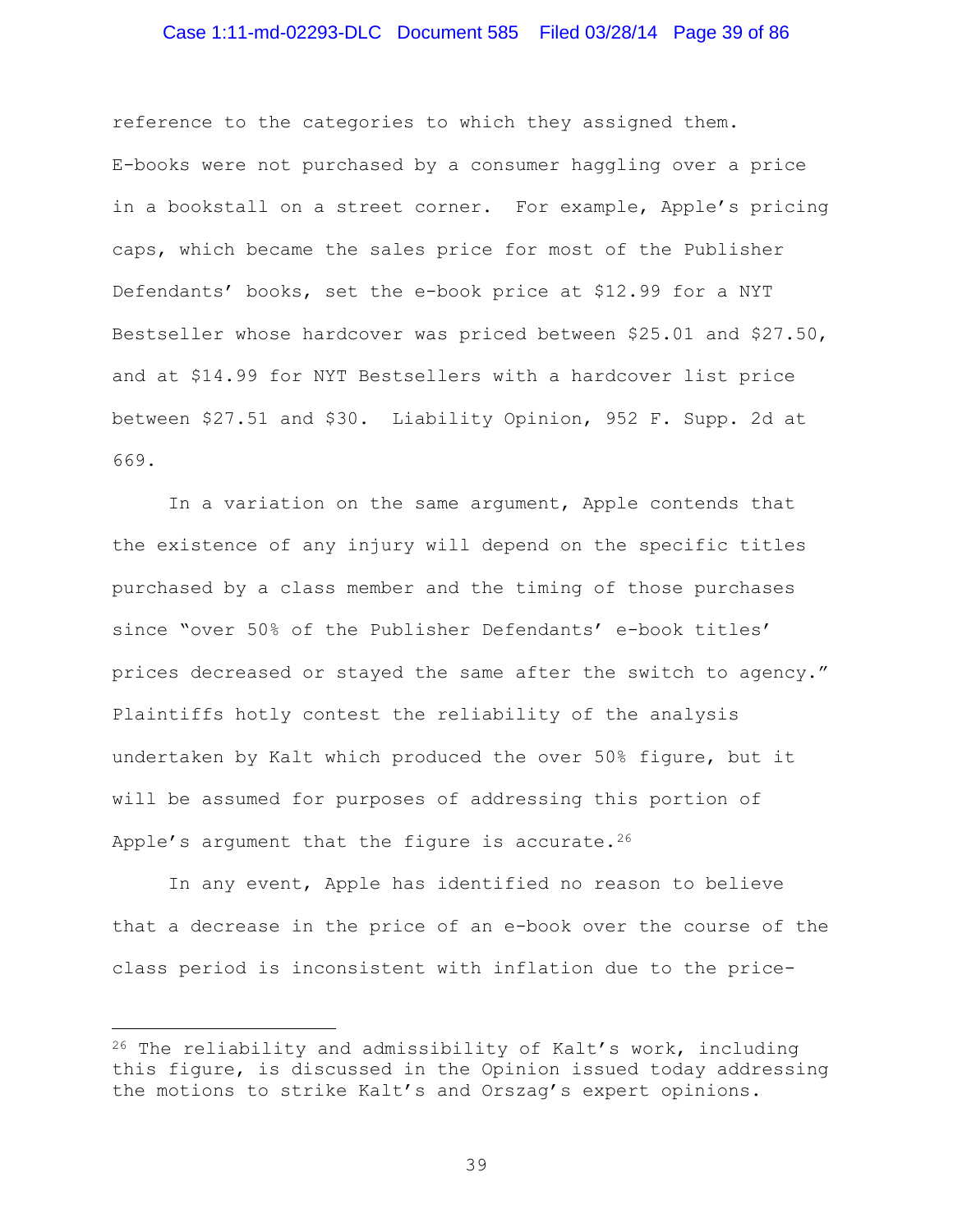# Case 1:11-md-02293-DLC Document 585 Filed 03/28/14 Page 40 of 86

fixing scheme. A number of independent factors, like the release of a paperback edition, tend to cause a price decrease. Those independent factors did not cease to exist during the period of Apple's conspiracy with the Publisher Defendants. Noll's model accounts for such independent variables while measuring the impact of the scheme. Each e-book title and its history has been accounted for through the use of a titlespecific indicator variable and through Noll's calculation of overcharges specific to each of 502 categories.

#### **ii. Offsets**

Apple argues that the dissimilarities among class members, which are evident when one examines each of their purchases of e-books, will prevent the plaintiffs from demonstrating common injury or damages. It contends that the examination of every e-book purchase by each class member -- including purchases of e-books issued by publishers other than the Publisher Defendants -- is necessary, and that such an examination will show that many class members benefitted by Apple's entry into the e-book market, that such benefits warrant offsets, and that individualized inquiry is necessary to determine the magnitude of these offsets. Thus, according to Apple, even if members of the class are entitled to damages due to Apple's participation in a price-fixing conspiracy and the inflated prices that consumers paid because of that conspiracy, Apple is entitled to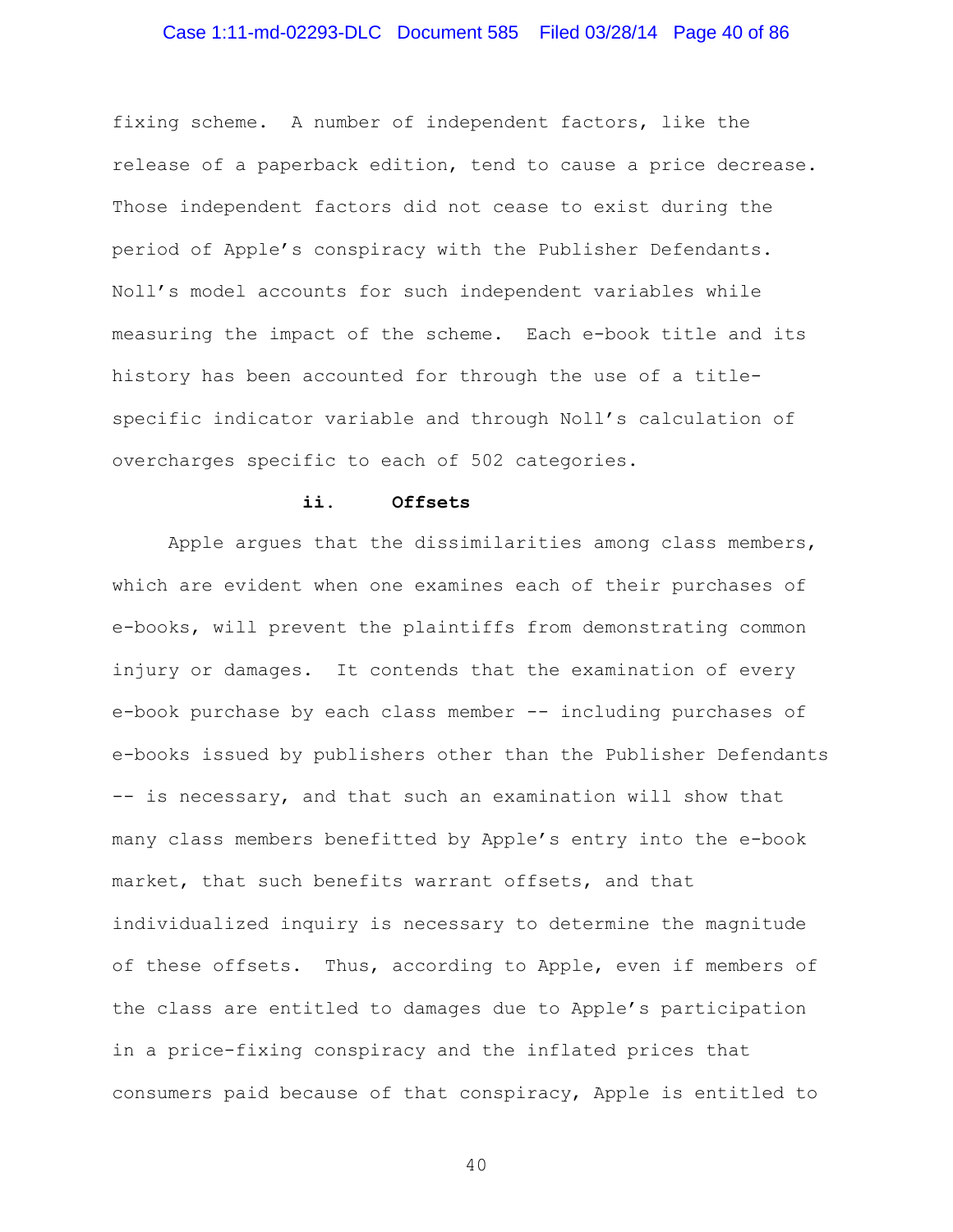### Case 1:11-md-02293-DLC Document 585 Filed 03/28/14 Page 41 of 86

reduce that recovery by applying offsets to the damages. Apple identifies four benefits: (1) the prices of some e-books declined; (2) free and self-published e-books were more available; (3) some consumers purchased e-books from the iBookstore that they would not have purchased from another e-tailer; and (4) the agency model ended the practice of "windowing" e-books, allowing earlier access to certain e-books.[27](#page-40-0)

Apple's offset argument is rejected on several grounds. First, Apple is not entitled to reduce the amount of any damages that it owes because of any benefits that it claims consumers received when Apple entered the e-book market by selling e-books through its iBookstore. In simplest terms, Apple was not accused of nor found liable for violating the antitrust laws by the act of opening the iBookstore. What was illegal was joining and facilitating a conspiracy to raise e-book prices, a conspiracy that was effected through Apple's Agreements and their MFNs. At trial, the DOJ and States showed both that Apple's price-fixing conspiracy was a per se violation of the antitrust laws and that they were entitled to judgment under the rule of reason test. At that trial, Apple failed to show that

Ĩ.

<span id="page-40-0"></span><sup>27</sup> Apple's expert, Orszag, provides lengthy opinions regarding another proposed benefit: cheaper e-reader prices. Apple has elected not to raise this as a reason to deny class certification.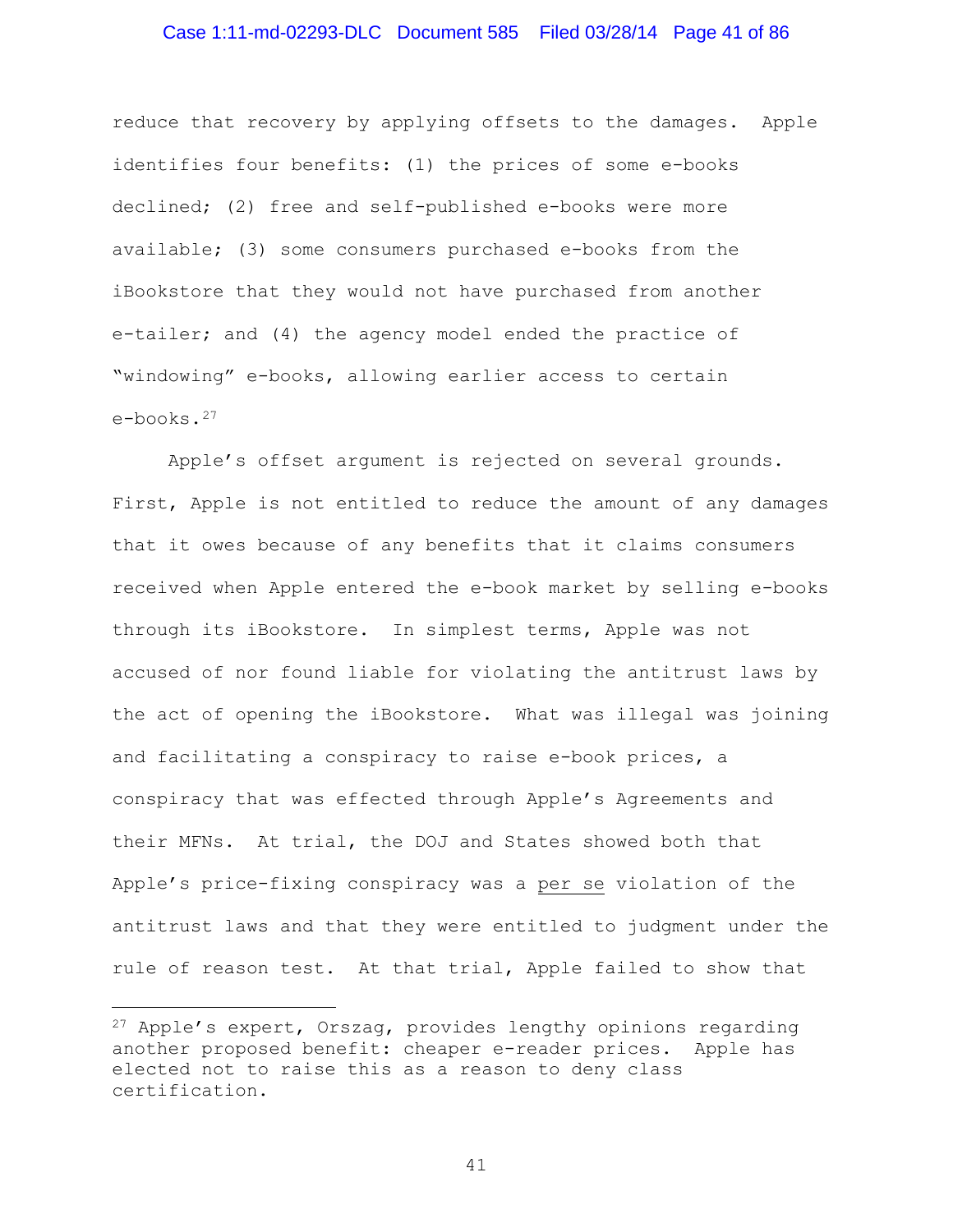### Case 1:11-md-02293-DLC Document 585 Filed 03/28/14 Page 42 of 86

"the execution of the Agreements had any pro-competitive effects." Liability Opinion, 952 F. Supp. 2d at 694. As the Liability Opinion found, "[t]he pro-competitive effects to which Apple has pointed, including its launch of the iBookstore, the technical novelties of the iPad, and the evolution of digital publishing more generally, are phenomena that are independent of the Agreements and therefore do not demonstrate any procompetitive effects flowing from the Agreements." Id.[28](#page-41-0) 

Even if Apple could challenge these findings, plaintiffs strenuously contest these "benefits" that Apple now identifies. As described below, the plaintiffs contest in some instances that the phenomena to which Apple points existed, or existed to the extent it asserts. In other instances, they contest that the phenomena are properly associated with the collusive behavior that triggered this action. Apple has proffered little reliable evidence in support of any pro-competitive benefits flowing from its illegal conduct. But, even if Apple were entitled to litigate these issues at trial and if it also had sufficient evidence to suggest that these purported benefits existed and could be attributed to the price-fixing conspiracy, the existence or non-existence of each of these offsetting

Ĩ.

<span id="page-41-0"></span><sup>28</sup> Whether or not collateral estoppel applies, Apple does not dispute that these issues are subject to class-wide evidence and argument in the class action.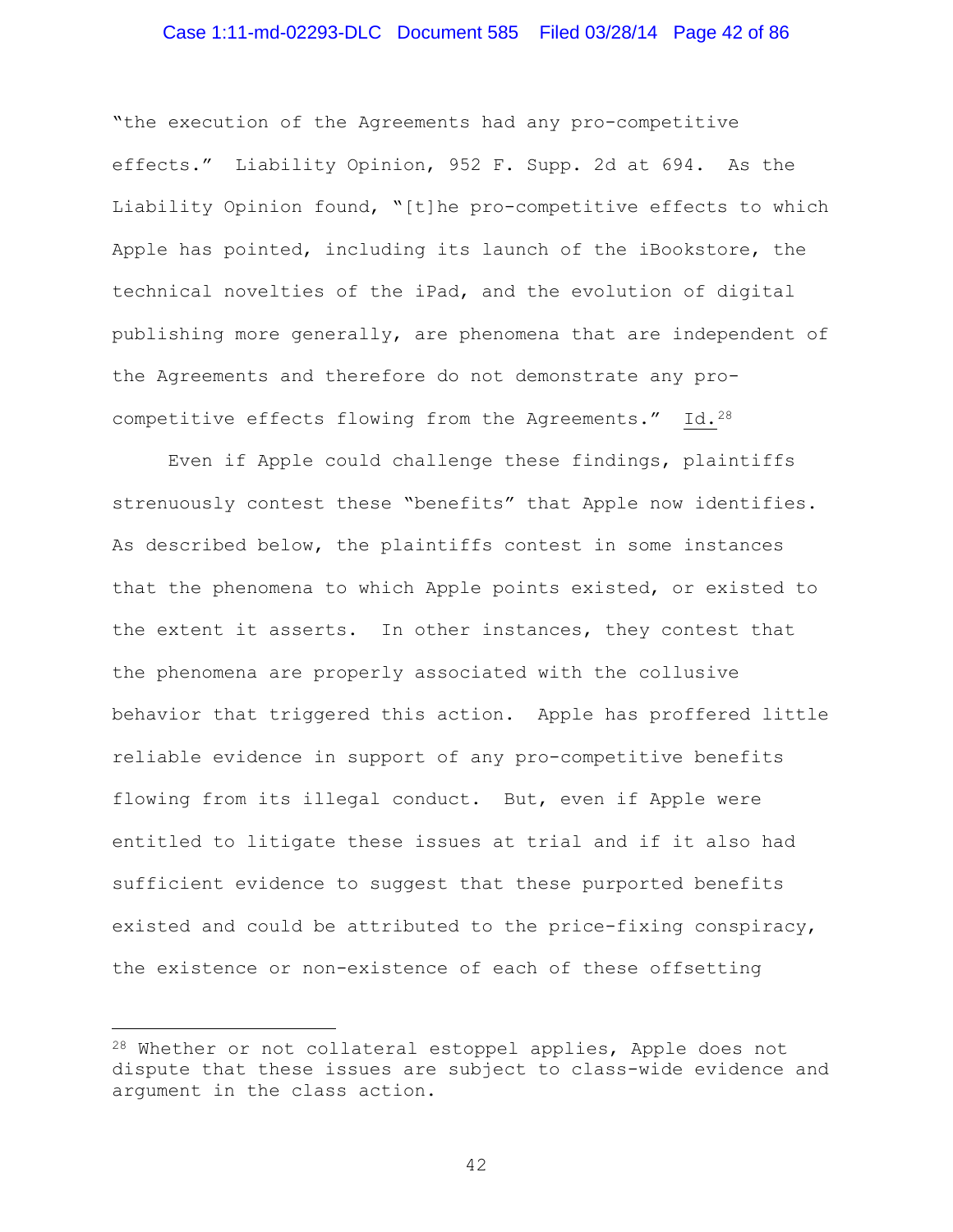### Case 1:11-md-02293-DLC Document 585 Filed 03/28/14 Page 43 of 86

benefits would constitute a common issue for the class to litigate.

There is another reason, however, that the existence of these supposed pro-competitive effects do not provide an impediment to certification of a class. Apple appears to contend that common issues will not predominate over individual ones because it will be necessary to determine the extent to which each class member benefited from these four phenomena, to calculate the dollar value of that benefit, and to subtract that amount from any damages due the class member from the antitrust violation. In this case, however, the damages will be calculated by subtracting the but-for prices of e-books from the prices paid by class members.[29](#page-42-0) Apple will not be entitled, as a matter of law, to reduce the amount it owes by applying its proposed offsets.

The proper measure of damages in a suit concerning a pricefixing conspiracy is "the difference between the prices actually paid and the prices that would have been paid absent the conspiracy." New York v. Hendrickson Bros., Inc., 840 F.2d 1065, 1077 (2d Cir. 1988); see also New York v. Julius Nasso Concrete Corp., 202 F.3d 82, 88 (2d Cir. 2000) (noting damages

Ĩ.

<span id="page-42-0"></span> $29$  This is equivalent to multiplying the relative overcharge by the actual purchase prices, as a but-for price is equal to the difference between the actual price and the overcharge.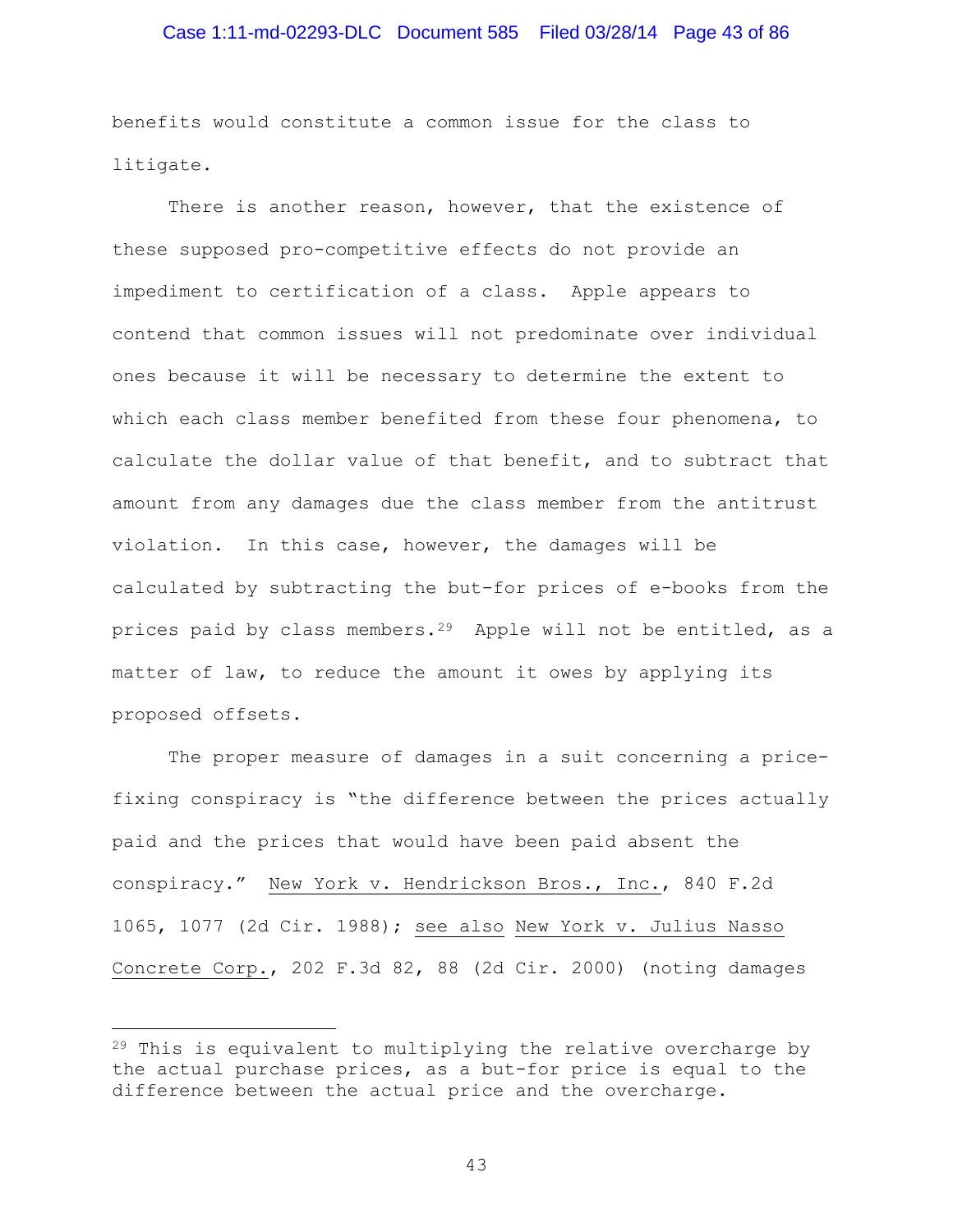# Case 1:11-md-02293-DLC Document 585 Filed 03/28/14 Page 44 of 86

in antitrust suit alleging bid-rigging conspiracy would "ordinarily be the difference between the price actually paid by [plaintiff] . . . and the price it would have paid absent the conspiracy"). This Court has not found, and the parties have not cited, any authority for a different measure of damages in the context of a price-fixing conspiracy where the injured party paid an inflated price for a good because of the defendants' illegal conduct. Cf. IIA Phillip E. Areeda, et al., Antitrust Law ¶ 395 (3d ed. 2007) (explaining damages in overcharge cases are determined either by lost profits or by overcharge, which is "the difference between the price actually paid and the price that would have been paid 'but for' the unlawful conduct multiplied by the quantity purchased").

Moreover, antitrust jurisprudence not only limits the proof of damages in price-fixing cases to this formula, but it expressly refuses to impose extraordinary burdens on a plaintiff to construct the but-for price. Where the but-for price is uncertain, "the plaintiff's burden of proving damages is, to an extent, lightened," Hendrickson Bros., 840 F.2d at 1077, for "the wrongdoer shall bear the risk of the uncertainty which his own wrong has created." Id. at 1078 (quoting Bigelow v. RKO Radio Pictures, Inc., 327 U.S. 251, 265 (1946)). Indeed, the Supreme Court has long taught that "damage issues in [antitrust] cases are rarely susceptible of the kind of concrete, detailed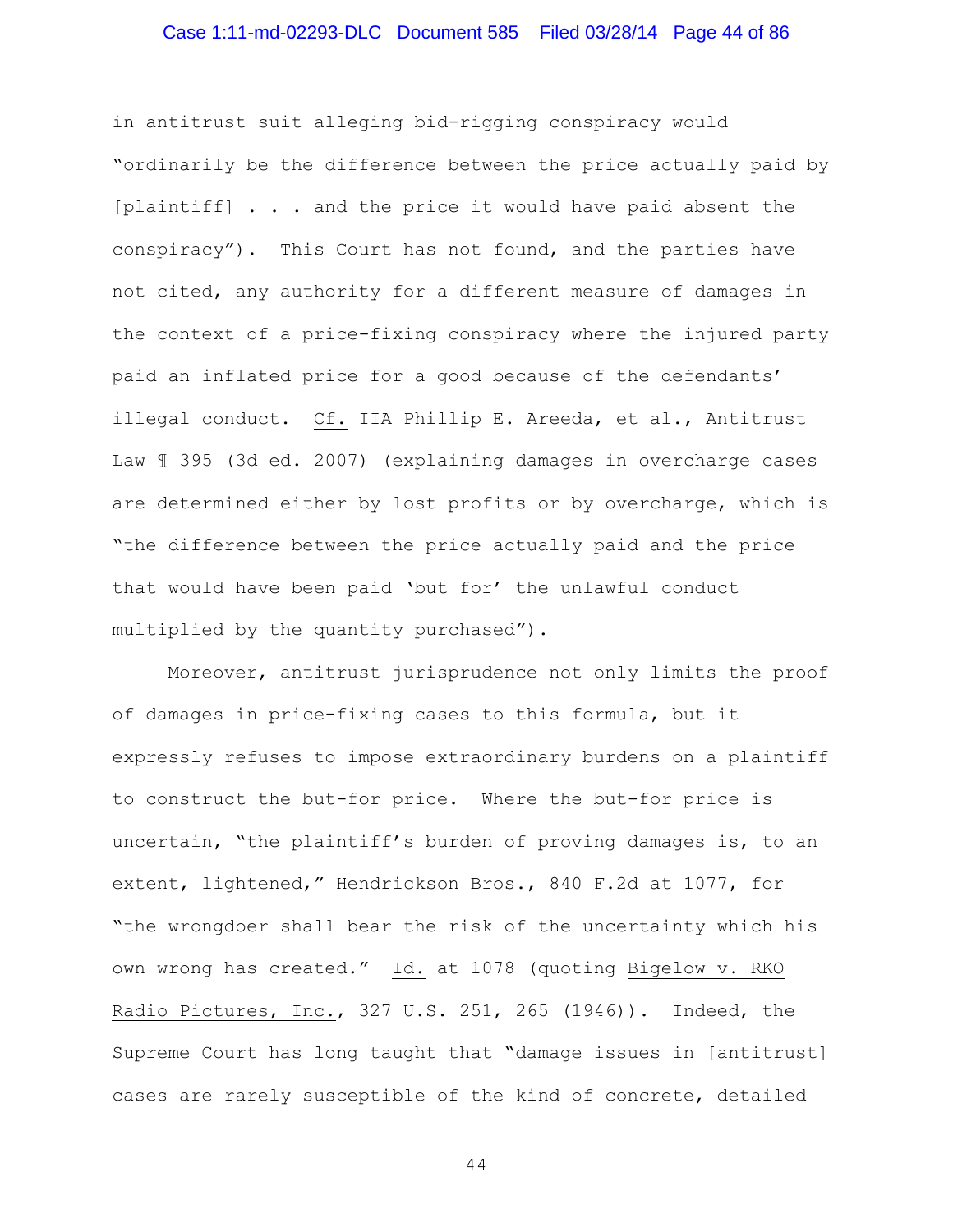# Case 1:11-md-02293-DLC Document 585 Filed 03/28/14 Page 45 of 86

proof of injury which is available in other contexts." J. Truett Payne Co., Inc. v. Chrysler Motors Corp., 451 U.S. 557, 565 (1981) (citation omitted); accord Comcast,  $--- U.S.$  at  $---,$ 133 S. Ct. at 1433 (noting, in antitrust case, that damages "[c]alculations need not be exact") (citation omitted); see also Julius Nasso Concrete, 202 F.3d at 88 (quoting J. Truett language). For this reason, "it does not come with very good grace for the wrongdoer to insist upon specific and certain proof of the injury which it has itself inflicted." J. Truett, 451 U.S. at 566-67 (citation omitted).

As significantly, an antitrust defendant may not alter this well-settled measurement of damages by speculatively raising potential offsets, even when those offsets are directly related to the goods at issue. In Hanover Shoe, Inc. v. United Shoe Machinery Corp., 392 U.S. 481 (1968), a monopolist refused to sell its shoe machinery, insisting that the plaintiff rent it. Id. at 483-84. As calculated in the lower courts, the damages were measured by the difference between what the plaintiff paid the monopolist in rental fees and what it would have paid to purchase the machines. Id. at 484. In affirming that straightforward measurement of damages, the Court rejected the monopolist's argument that it was entitled to show that the plaintiff had passed on the overcharge to its customers and had suffered no actual loss. Id. at 488.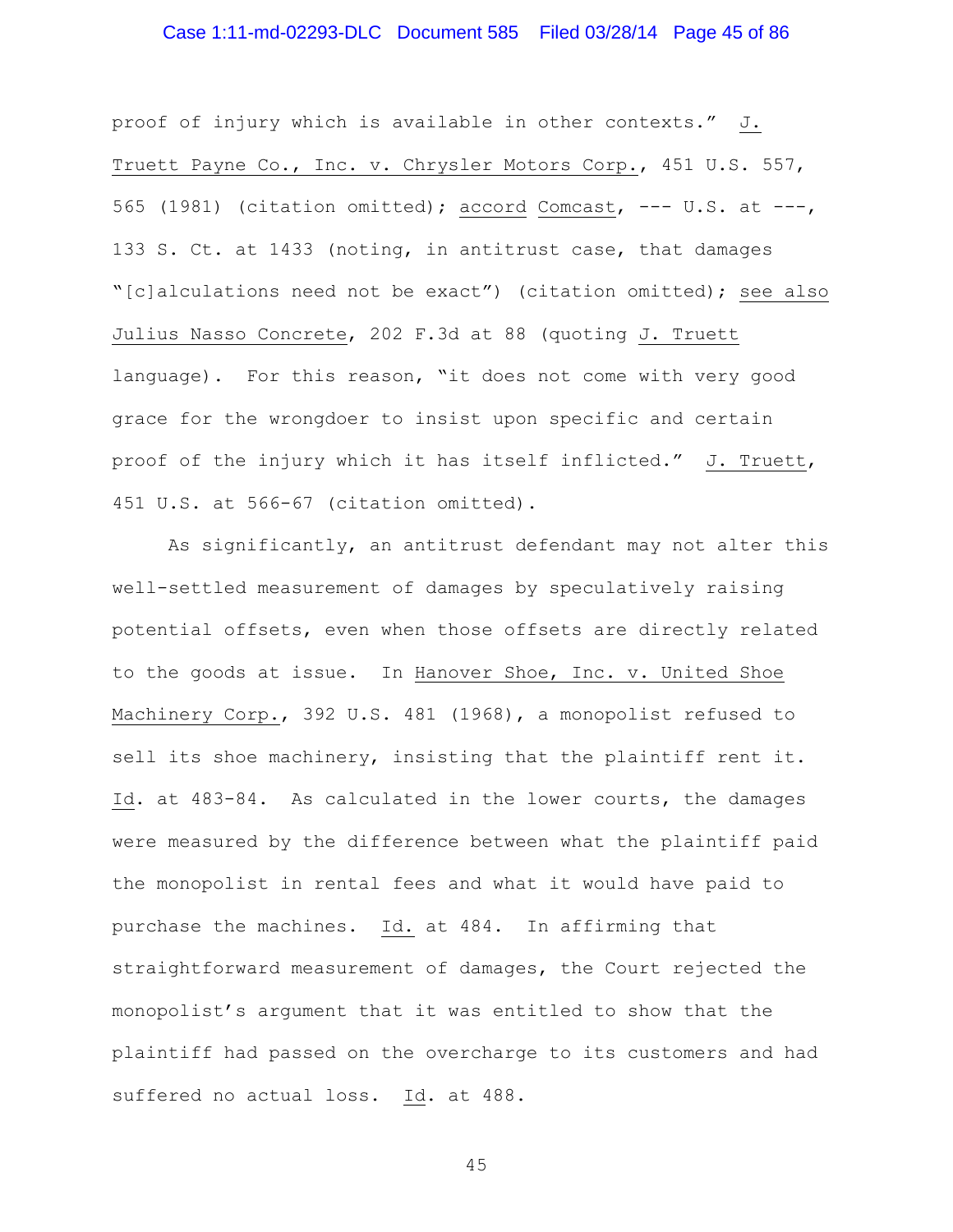Particularly relevant here, the Court noted "the nearly insuperable difficulty of demonstrating that [a business] could not or would not have raised [its] prices absent the overcharge or maintained the higher price had the overcharge been discontinued." Id. at 493. Because proving (or disproving) these features of the but-for world "would normally prove insurmountable," and because antitrust defendants may "frequently seek to establish [the] applicability" of offsets based on such arguments if allowed, the Court taught that they should be barred. Id. Otherwise, "[t]reble-damage actions would often require additional long and complicated proceedings involving massive evidence and complicated theories." Id.; accord Illinois Brick Co. v. Illinois, 431 U.S. 720, 737 (1977) (rejecting suit by plaintiff consumer alleging overcharge of retailer was passed-on on the basis of Hanover Shoe, noting any other result would "add whole new dimensions of complexity to treble-damages suits and seriously undermine their effectiveness"); cf. In re Coordinated Pretrial Proceedings in Petroleum Prods. Antitrust Litig., 691 F.2d 1335, 1341 (9th Cir. 1982) (holding Illinois Brick bars an "umbrella" theory of damages that would seek recovery for overcharge by price-fixer's non-conspiring competitors on the grounds that price-fixing permitted competitors to raise prices, in part because such claims are "unacceptably speculative and complex"); Mid-West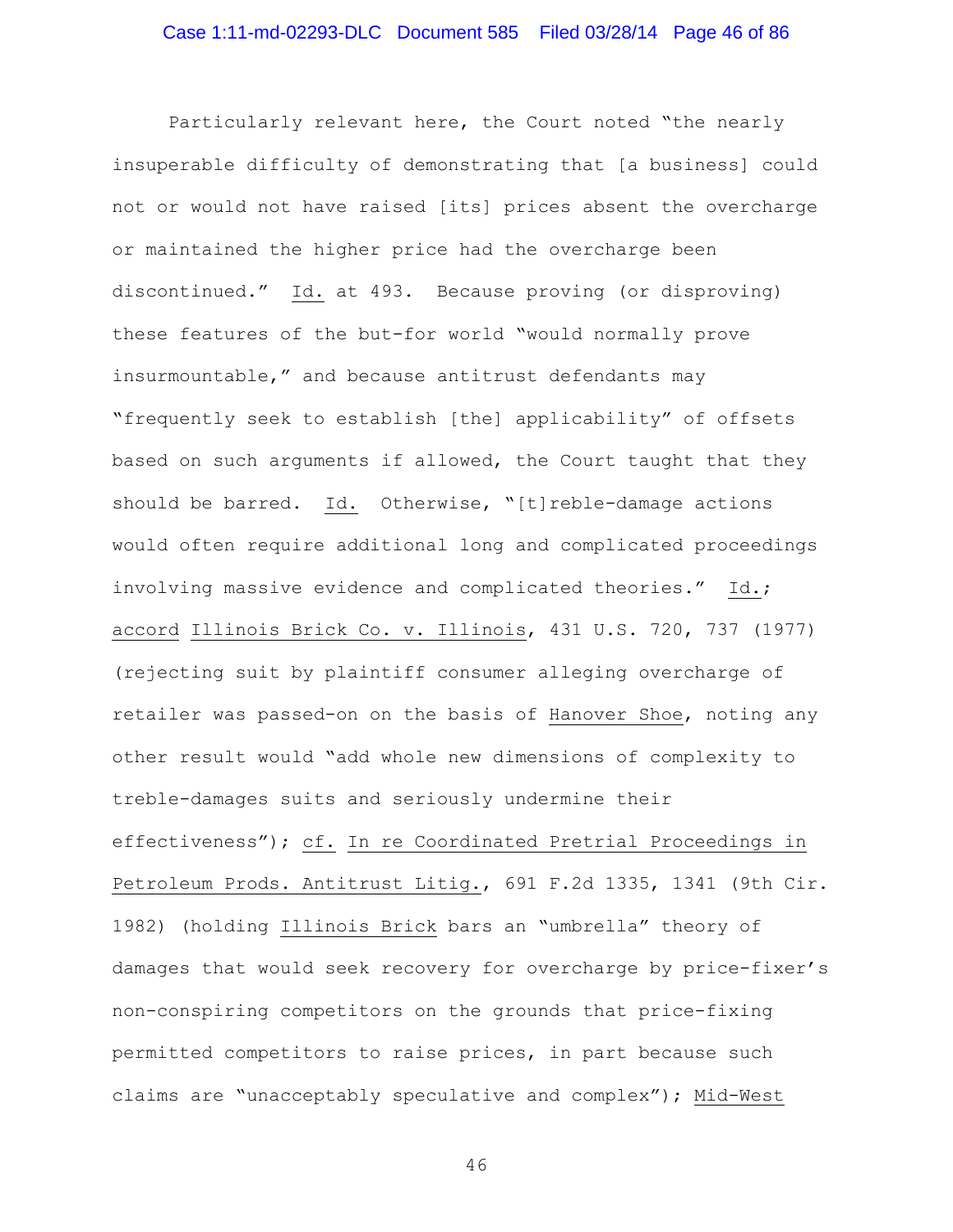Paper Prods. Co. v. Continental Grp., Inc., 596 F.2d 573, 585 (3d Cir. 1979) (rejecting umbrella theory, as "[a]part from its speculative nature, any attempt to determine the effect of defendants' overcharges upon their competitors' prices would transform this antitrust litigation into the sort of economic proceeding that the Illinois Brick Court was desirous of avoiding if at all possible").

Applying these principles, the jury's task in assessing damages will be confined to multiplying the relative overcharge by the actual purchase prices of Publisher Defendants' e-books during the class period. Unless they are part of this calculation, none of Apple's proposed offsets are relevant to that damages calculation, and therefore, exploration of these offsets will not affect any evaluation of whether common issues will predominate over individual ones.

Apple cites two principal cases in support of its argument that these four purported phenomena create offsets against any calculated damages. Neither supports Apple's argument. The first is Hanover Shoe, which is quoted at length above. But, Hanover Shoe does not aid Apple. The plaintiffs have already adopted the analogous calculation of damages: the difference between what plaintiff(s) paid to the defendant and what plaintiff(s) would have paid, but for the illegal conduct. In Hanover Shoe, this was equal to the (actual) rental price less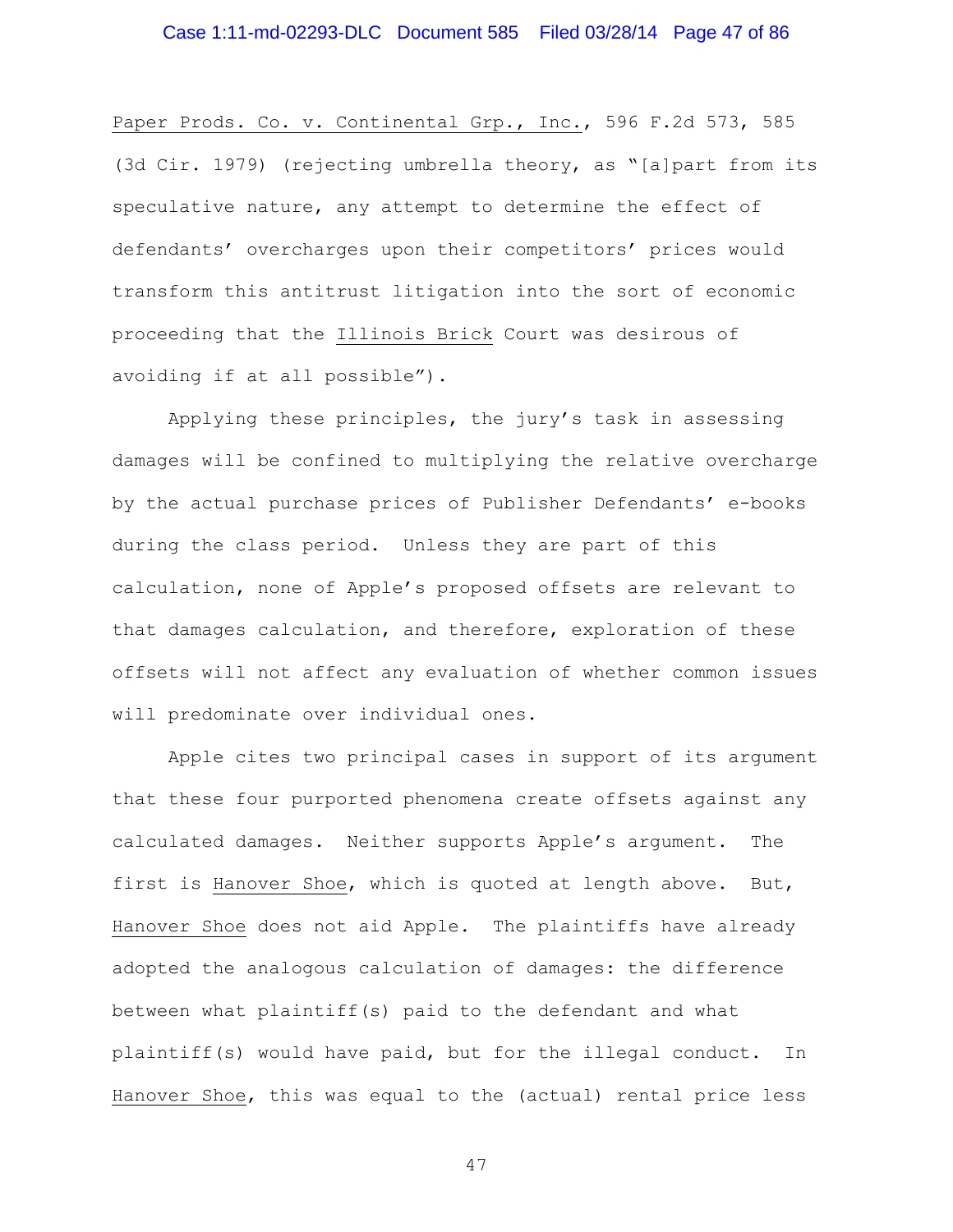# Case 1:11-md-02293-DLC Document 585 Filed 03/28/14 Page 48 of 86

the (but-for) purchase price; here, it is equal to the actual price paid for an e-book less the but-for price for that title. Indeed, the teachings of Hanover Shoe militate strongly against acceptance of Apple's proposed offsets.

The other case Apple cites is the Ninth Circuit's decision in Los Angeles Memorial Coliseum Commission v. National Football League, 791 F.2d 1356 (9th Cir. 1993). It is no more helpful to Apple. Although the calculation of damages it endorsed was made more complex by the fact that the antitrust conspiracy had denied the plaintiffs an opportunity to make a profit, the calculation was entirely consistent with that which the plaintiffs proffer here.

L.A. Memorial concerned a suit by a Los Angeles football stadium and the Raiders football team against the National Football League ("NFL"). The Raiders were prevented from moving from Oakland to Los Angeles by an NFL rule requiring unanimous consent of NFL teams. Id. at 1364. The NFL rule was held to be illegal as applied to the Raiders' move, and the trial court ordered that the Raiders be granted damages in the form of lost profits for the years the Raiders were prevented from moving. Id. at 1372. The Ninth Circuit held that, because the NFL was entitled to charge a new expansion team owner for the expansion opportunity, the (but-for) costs of a transaction (the move) must include that expansion charge and be netted against the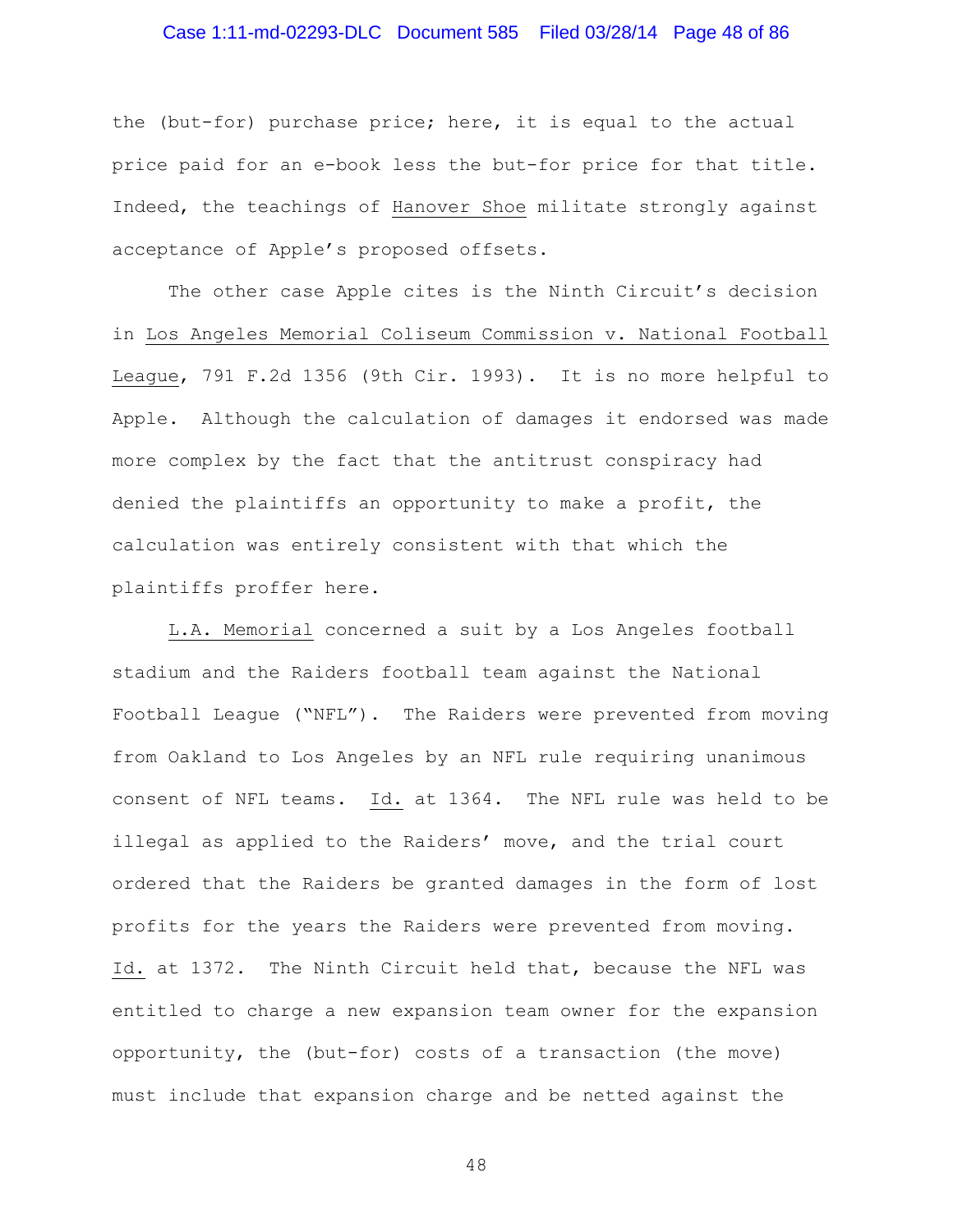### Case 1:11-md-02293-DLC Document 585 Filed 03/28/14 Page 49 of 86

(but-for) lost profits expected from that transaction. Id. at 1373. The Ninth Circuit opined that a plaintiff's antitrust damages "are to be calculated by comparison of profits, prices and values as affected by the conspiracy, with what they would have been in its absence under freely competitive conditions." Id. at 1367 (citing Bigelow, 327 U.S. at 264).

Like the Supreme Court in Hanover Shoe, the Ninth Circuit went on to reject offsets requested by the defendant. The Ninth Circuit noted that the alleged "benefits," which included increased television revenue supposedly due to the challenged rule and benefits received from the Oakland community, were independent of the illegal conduct and would have existed regardless. It consequently affirmed the exclusion of defendant's proposed offsets. Id. at 1374.

The only other cases Apple cites in its offset argument are two district court opinions concerning securities fraud and an antitrust decision from this Court concerning an illegal tying agreement.[30](#page-48-0) Each discusses a traditional measurement of damages that is directly related to the transactions at issue.

Ĩ.

<span id="page-48-0"></span><sup>30</sup> In Freeland v. AT&T Corp., 238 F.R.D. 130, 150 (S.D.N.Y. 2006), this Court adopted the "package" approach in antitrust tying cases. Because a tying theory is based on the link between the tying and tied products, the Court held that damages should be set at the net amount plaintiffs were overcharged (or undercharged) for the tied and tying products. Id.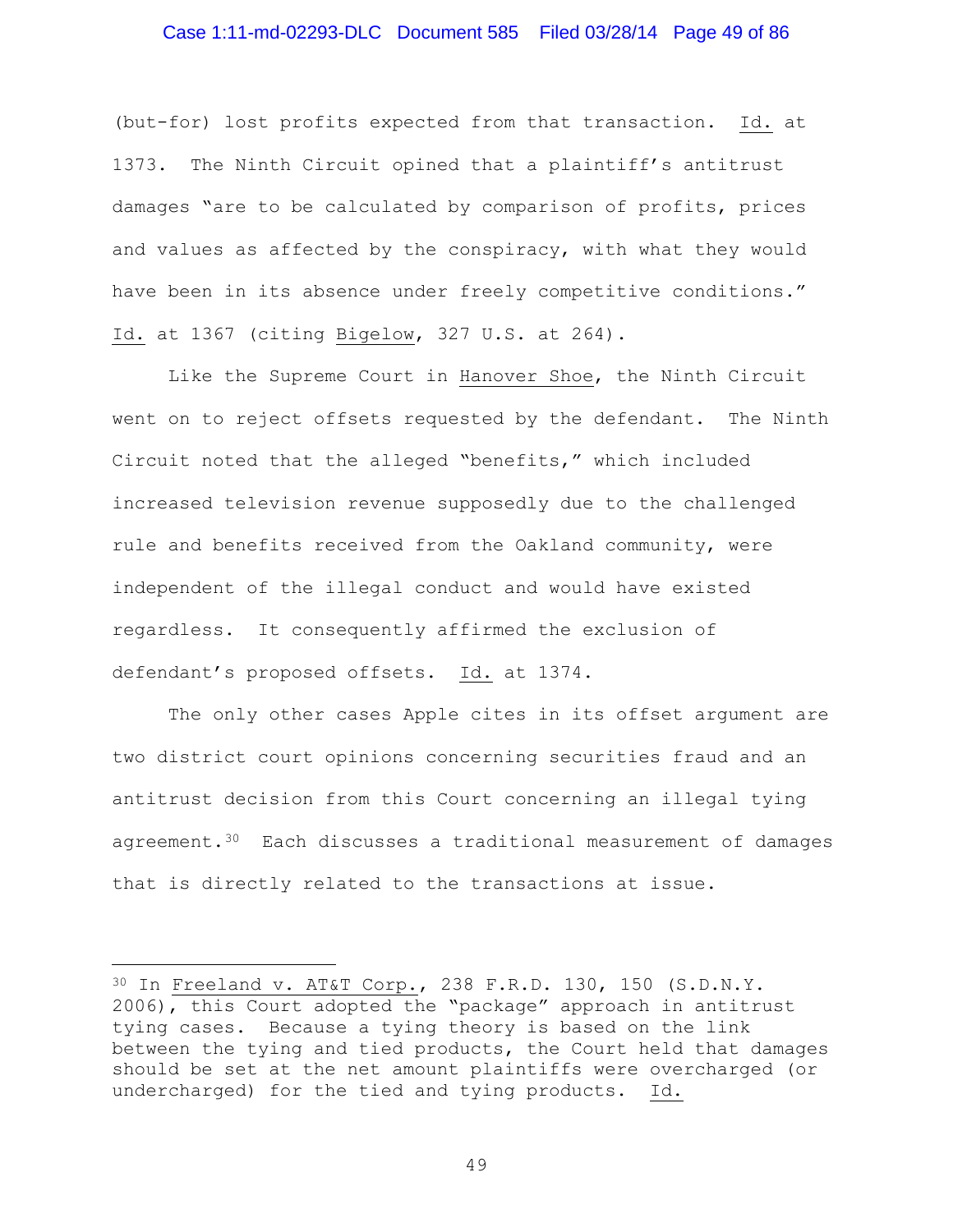### Case 1:11-md-02293-DLC Document 585 Filed 03/28/14 Page 50 of 86

Applying these principles to each of the four offsets that Apple requests, it is readily apparent that none will create individualized issues that preclude class certification. Some of these offsets do not directly relate to the transactions at issue here; consequently, any imagined benefits are too remote to be considered in damages calculations. Others concern the relevant transactions, but are based purely on conjecture about speculative happenings in the but-for world. Pursuant to the sound policy taught by Hanover Shoe, such offsets must be rejected.

First, Apple argues that some plaintiffs were not injured because the prices of some e-books declined during the agency period.[31](#page-49-0) To the extent that Apple is referring to e-books not published by one of the Publisher Defendants, this phenomenon is too remote from the e-book transactions at issue here to be relevant to the damages calculation. To the extent that Apple is referring to the Publisher Defendants' e-books, plaintiffs claim no damages unless they can demonstrate that the conspiracy created a higher price for an e-book than would otherwise have existed. Noll's model identifies the few instances in which a purchaser of a title was not damaged, amounting to 0.2% of transactions. Of course, where an e-book's price was inflated

Ĩ.

<span id="page-49-0"></span><sup>&</sup>lt;sup>31</sup> The plaintiffs vigorously dispute that Apple's experts have accurately described the path of e-book prices.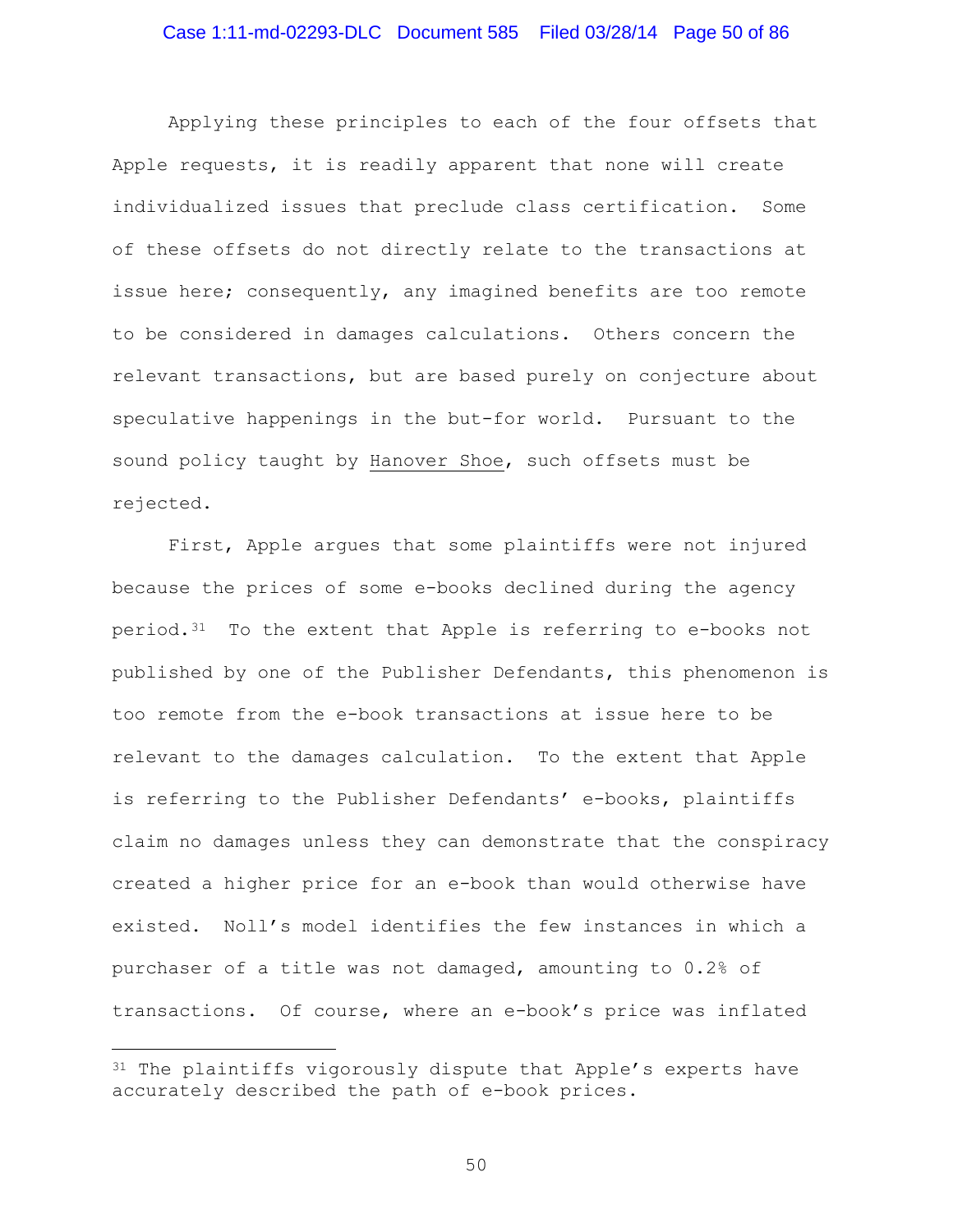# Case 1:11-md-02293-DLC Document 585 Filed 03/28/14 Page 51 of 86

due to Apple's conduct but declined for an independent reason, like the introduction of a paperback edition, the decline is irrelevant to the proper calculation of damages and has been accounted for in the regression analysis.

Second, Apple argues that the advent of the iBookstore motivated Amazon to change its business terms to promote free e-books, largely from self-publishing authors. Yet, as noted in the Liability Opinion, the "launch of the iBookstore" was "independent of the Agreements and therefore do[es] not demonstrate any pro-competitive effect[] flowing from the Agreements." Liability Opinion, 952 F. Supp. 2d at 694. Regardless, because the self-published and free e-books were not the Publisher Defendants' e-books, they may not be incorporated into the damages calculation. Simply put, they are not relevant transactions when calculating damages. Moreover, for the very policy reasons identified in Hanover Shoe, such an offset would invite speculation and add unnecessary complexity to the trial.

Third, Apple speculates that some of the consumers who purchased e-books from the iBookstore may not have chosen to purchase these same e-books from any other e-tailer. If Apple is able to confirm that that occurred, it contends that these consumers should not be permitted to recover any damages even though the price they paid for the e-books that Apple sold to them was inflated by Apple's illegal conduct. Because Apple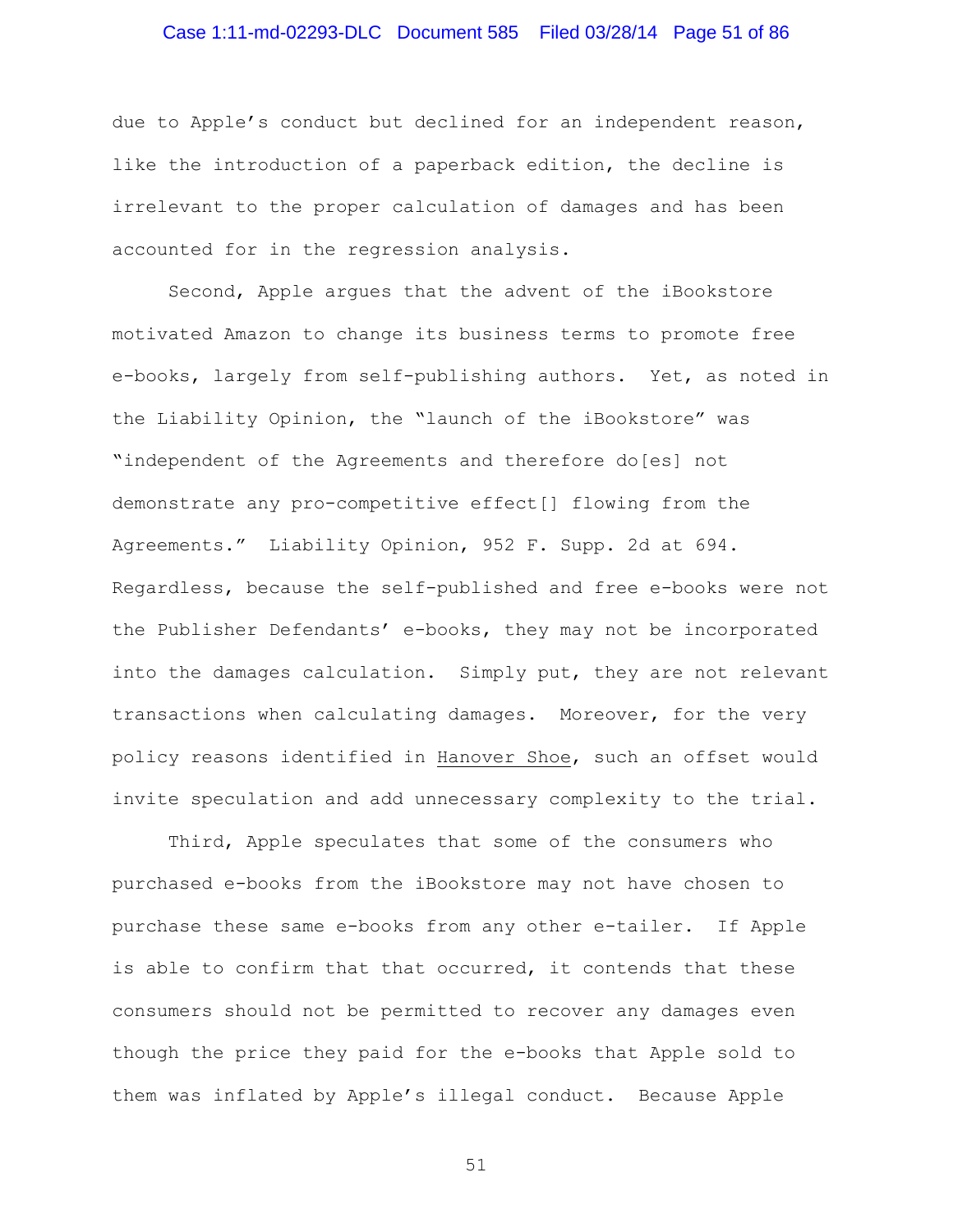# Case 1:11-md-02293-DLC Document 585 Filed 03/28/14 Page 52 of 86

cannot imagine any less onerous way to identify such consumers than examination of each and every iBookstore customer, it contends that individualized inquiry will defeat certification.

As noted above, the launch of the iBookstore was already held to be independent of Apple's illegal conduct, and thus as a factual matter plaintiffs have shown that Apple is unlikely to be able to establish any basis for this offset even if Apple were entitled to relitigate the issue. Furthermore, Apple and its expert, Kalt, cannot explain why someone who purchased an ebook on the iBookstore would be unwilling to purchase the same e-book for the same price (or less) via, for instance, a Kindle app on the iPad.

But regardless of these impediments, any argument concerning which iBookstore customers would have elected not to purchase which e-books in the but-for world is too speculative to support an offset. Any such argument would be shot-through with conjecture, and per Hanover Shoe, such an offset must be rejected. In addition, as an antitrust violator, Apple may not escape its obligation to compensate iBookstore customers whom it overcharged by arguing that some of them were too foolish or stubborn to have used the Kindle app. Cf. United States v. E.I. du Pont de Nemours & Co., 366 U.S. 316, 366 n.12 (1961) ("In general the object of the remedies under the anti-trust laws is to . . . deprive the wrongdoers of the fruits of their unlawful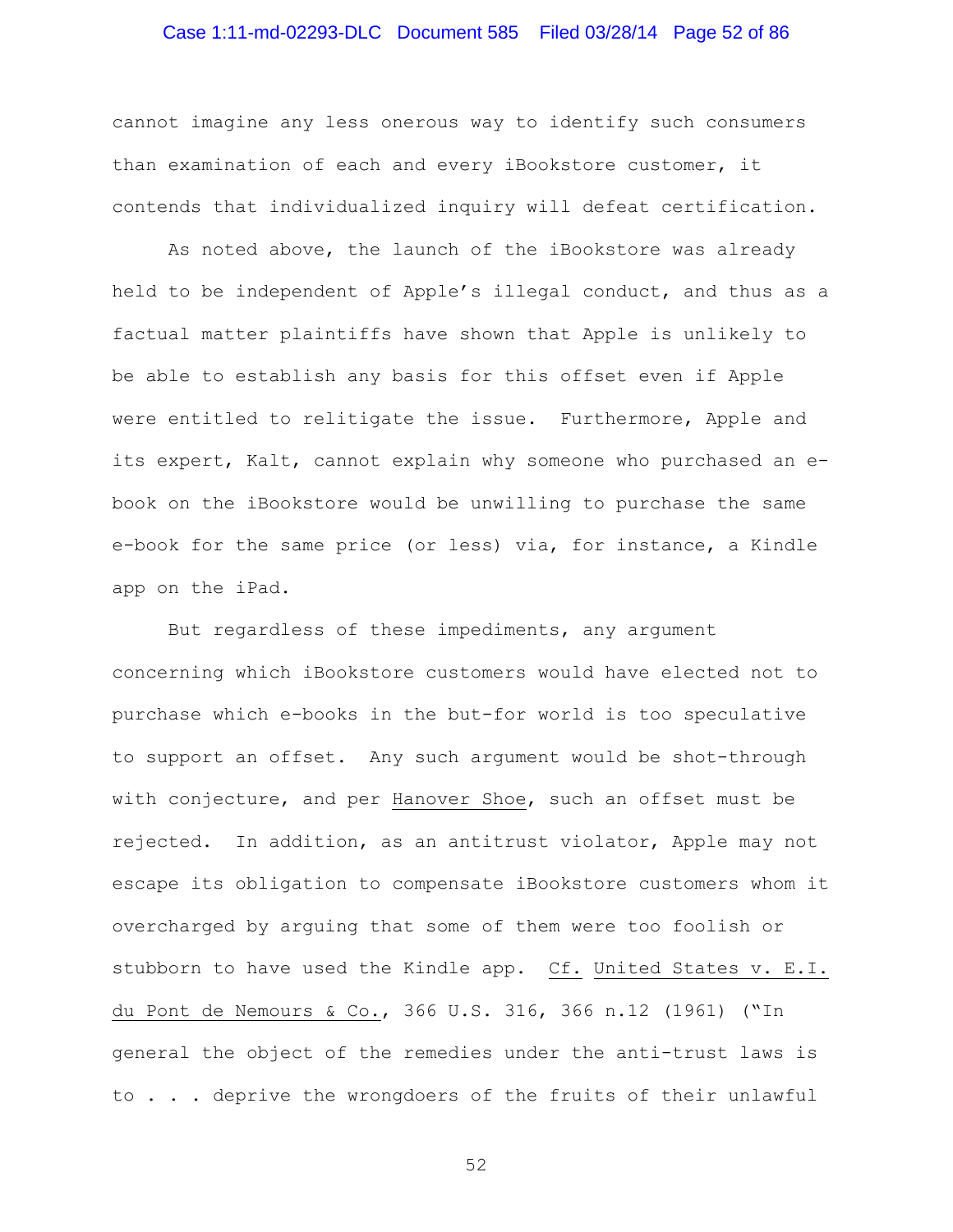# Case 1:11-md-02293-DLC Document 585 Filed 03/28/14 Page 53 of 86

conduct . . . ." (citation omitted)); Berkey Photo, Inc. v. Eastman Kodak Co., 603 F.2d 263, 296 (2d Cir. 1979) ("An unlawful monopolist must be deprived of the fruits of its wrongful conduct, and one of the forbidden fruits is an excessive price.  $\ldots$  . So long as a monopolist enjoys the flower of evil at the expense of its customers, those victims must have a remedy." (citation omitted)).

Finally, Apple alleges that the Agreements ended the practice of "windowing" e-books, which saved certain consumers from having to wait to purchase an e-book or being forced to purchase a more expensive hardcover edition. Factually, the Liability Opinion observed that "there is no reason to find that windowing would have become widespread, long-lasting, or effective," and pointed to substantial evidence to the contrary. Liability Opinion, 952 F. Supp. 2d at 702. Legally, again, Hanover Shoe bars an offset argument rooted in rank speculation about the but-for world. Because of Apple's conduct, there is no way to know whether a given title would or would not have been "windowed" and whether a given purchaser of its e-book would or would not have waited through the "windowing" period or purchased a hardcover edition. Furthermore, Apple may not avoid liability for overcharging a customer by speculating that that customer may have been better off paying the overcharge than being unable to purchase the good at all.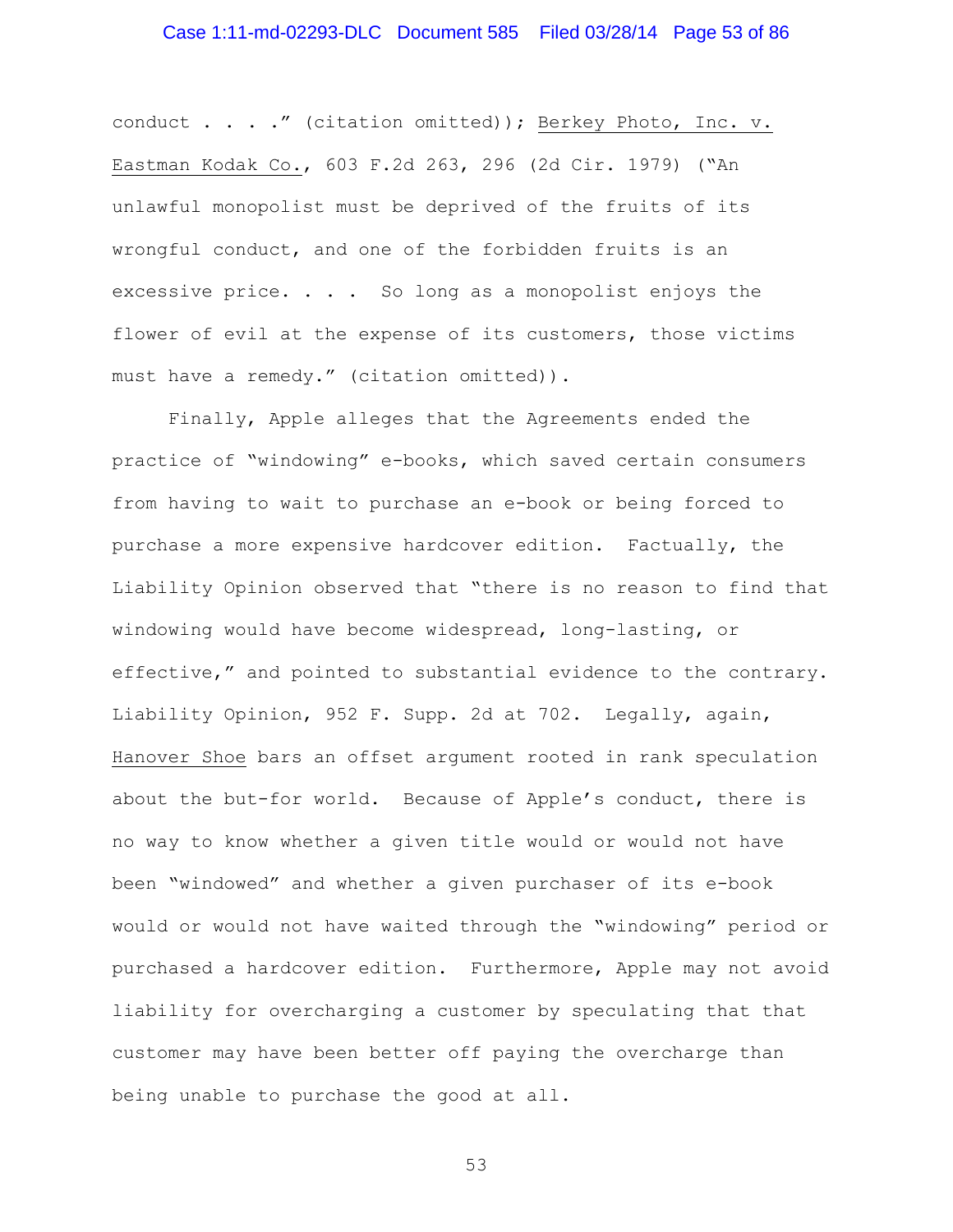# Case 1:11-md-02293-DLC Document 585 Filed 03/28/14 Page 54 of 86

Because these proposed offsets are inappropriate, they do not inject a need for "individualized inquiry for each of the millions of class members," as Apple argues. In fact, these disputes concerning the existence and relevance of procompetitive benefits are themselves susceptible to class-wide argument and proof. Plaintiffs have therefore established that common issues concerning liability and damages overwhelmingly predominate over any individualized issues. Cf. Shahriar, 659 F.3d at 253 (affirming finding of predominance despite "some individualized damage issues").

### **b. Noll's Model Reliably Estimates Class Member Damages.**

Apple also objects to class certification on the ground that Noll's damages model is unreliable for the reasons raised in support of Apple's Daubert motion. That motion is addressed below and is denied. As explained below, this Court has conducted a "rigorous analysis" of Noll's model and finds it capable of reliably estimating class members' damages. As a consequence, the application of this damages model will not be an impediment to a finding that common issues predominate over individualized ones.

Apple makes a few arguments in addition to those raised in its Daubert motion regarding the extent to which individual issues may exist. They are addressed here.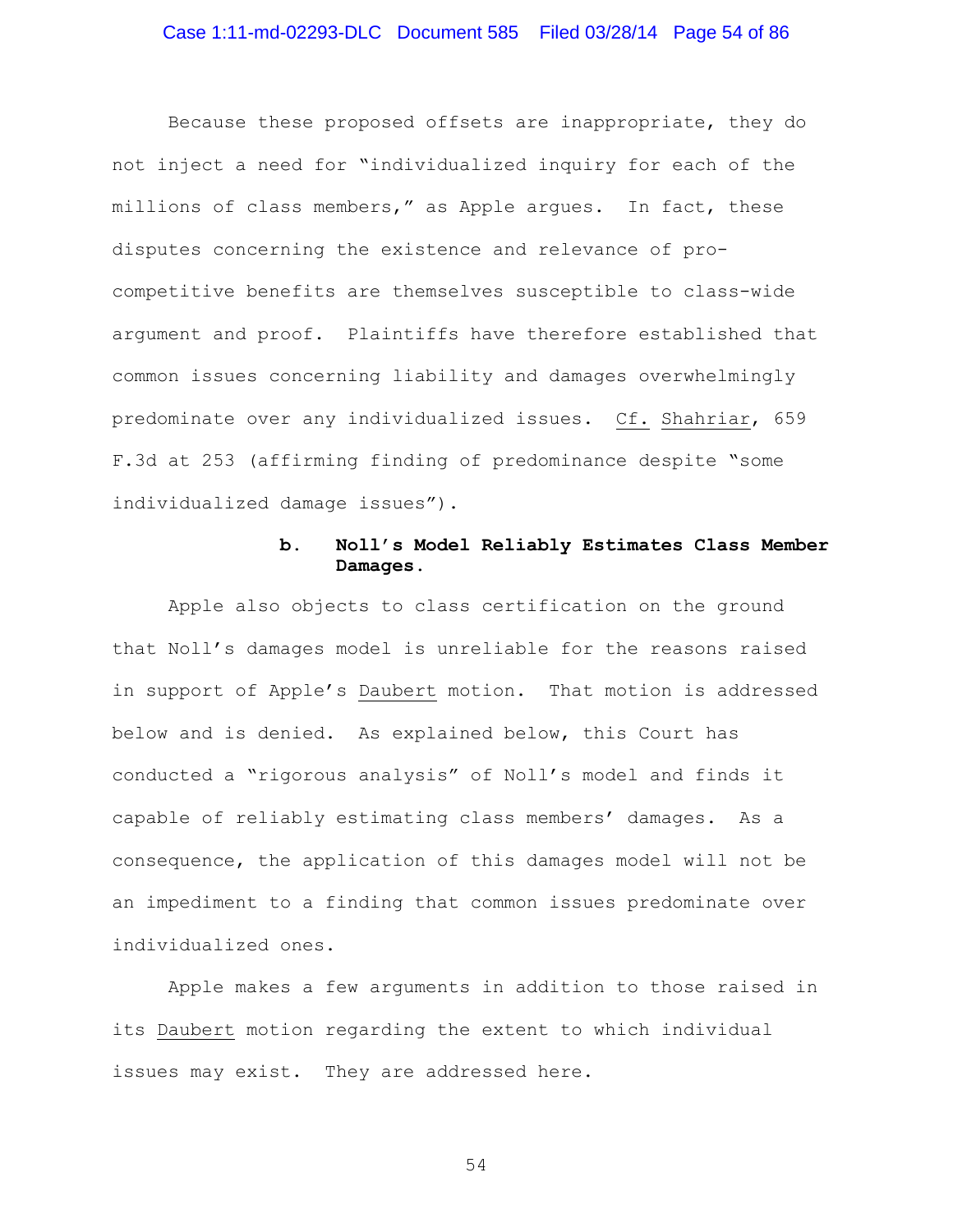### **i. Noll's Model Is Reliable.**

Apple raises only two arguments in its opposition to class certification regarding Noll's model that it does not raise in its motion to exclude Noll's opinions.<sup>32</sup> First, Apple charges that Noll's model is unreliable because he "fails to account for key factors that would have increased e-book prices in the absence of a conspiracy." Apple speculates that Amazon's pricing strategy may have changed with the launch of the iPad, forcing Amazon to raise e-book prices. But the record evidence strongly indicates that Amazon was not planning to raise retail prices; indeed, the Liability Opinion noted that, if anything, the Publisher Defendants feared Amazon would force them to lower wholesale prices. See, e.g., Liability Opinion, 952 F. Supp. 2d at 649 (noting Publishers "were concerned that, should Amazon continue to dominate the sale of e-books to consumers, it would start to demand even lower wholesale prices for e-books"). Because the Publisher Defendants judged that Amazon would continue to resist their pleas that it raise e-book prices, they illegally joined with Apple to wrest control of retail pricing from Amazon and raise those prices themselves.

<span id="page-54-0"></span><sup>32</sup> Apple's charge that Noll's model impermissibly aggregates data by using four-week average prices for e-books rather than transaction prices has been mooted, as Noll subsequently offered a damages model based on individual transaction prices. Ĩ.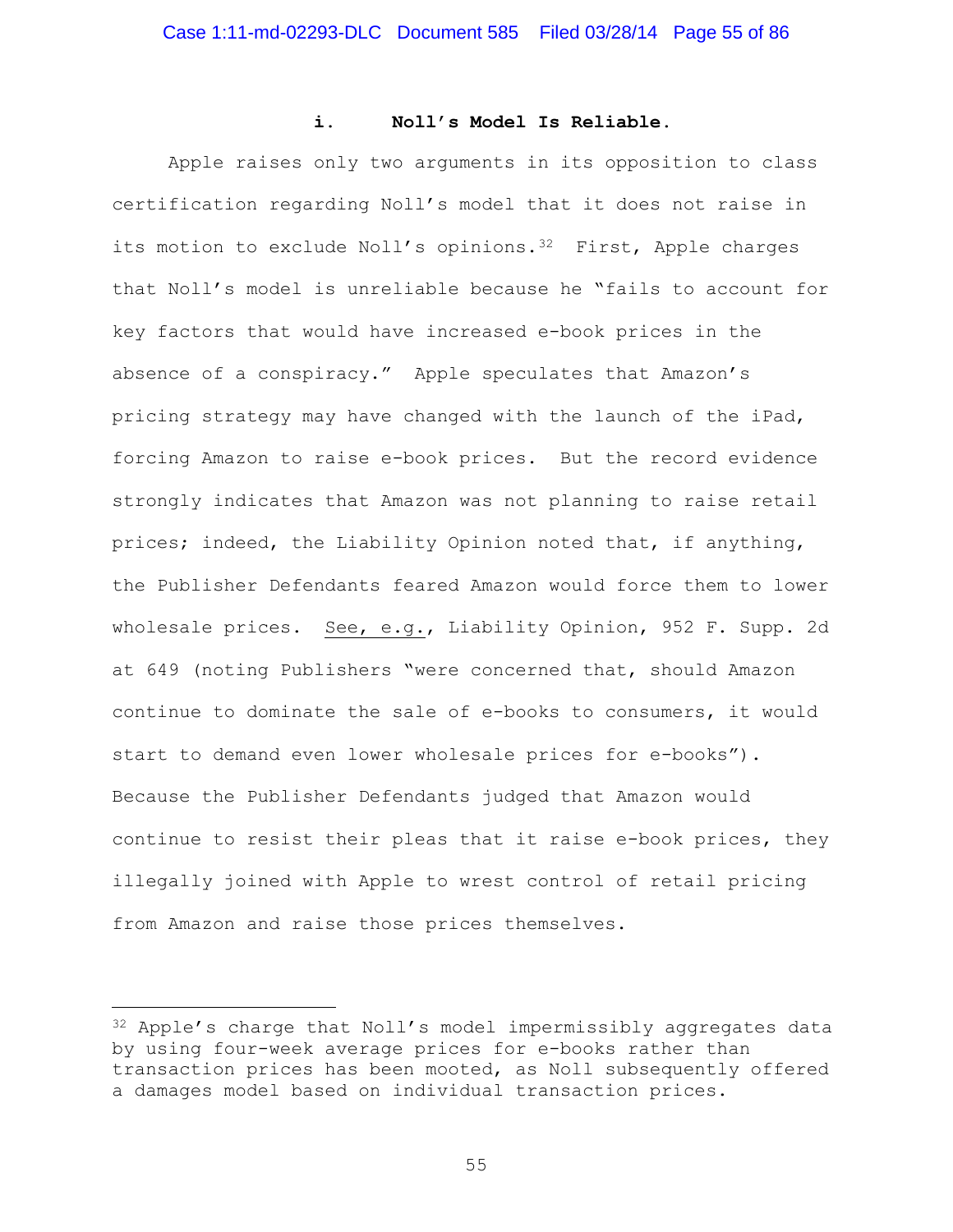# Case 1:11-md-02293-DLC Document 585 Filed 03/28/14 Page 56 of 86

In any event, Apple's speculation that Amazon would have unilaterally raised retail prices for e-books does not undermine the reliability of Noll's damages calculation. As already explained, such speculation is not a component of a damages calculation in a price-fixing case and Noll's regression model is not unreliable because it fails to account for such speculation.

Apple also wonders whether Barnes & Noble may have exited the e-books market but for the conspiracy's success in raising e-book prices. Apple complains that Noll does not account for the fact that Barnes & Noble consumers might not have purchased e-books at all in that case. This line of speculation fares no better. Apple does not explain why an e-book purchaser would not obtain e-books elsewhere if Barnes & Noble exited the market or how one would reliably determine that today for any Barnes & Noble customer in the period between 2010 to 2012. In any event, the law does not require Noll to engage in such speculation when constructing a damages model.

Apple next notes that Noll has admitted he has not studied Amazon's pricing algorithm, as it is proprietary and was not produced in the litigation. Apple charges that, given this admission, Noll is misleading when he states that "his methodology is 'consistent with the structure of Amazon's pricing formula.'" Noll's statement is not misleading. Noll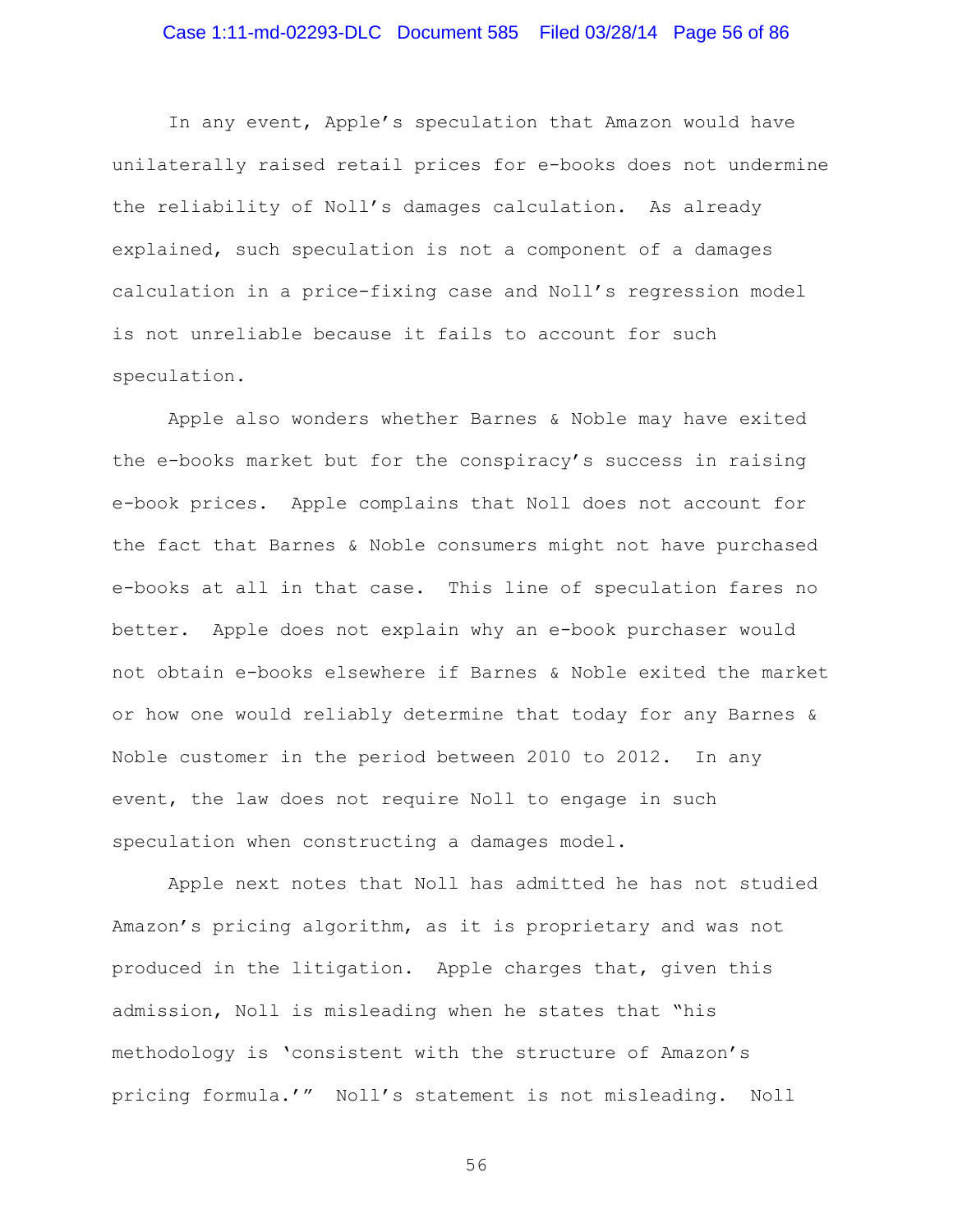# Case 1:11-md-02293-DLC Document 585 Filed 03/28/14 Page 57 of 86

did review and rely on the summary of Amazon's pricing rules that was produced in discovery. In any event, this reference to Amazon's pricing formula occurred in the context of a discussion of how Noll chose to express his results. It did not concern the underlying process used to reach those results. Noll chose to express his results, specifically the coefficients of his variables (e.g., a title's publisher and its age), as percentage price effects, because that is "more consistent with the structure of Amazon's pricing formula." Noll's choice of the form in which to express the results of his regression model is purely superficial; his choice simply made his equation easier to read. Noll has not misleadingly claimed special insight into Amazon's proprietary algorithm, and there is no reason to reject his analysis as unreliable on this account.

For these reasons, and for the reasons set out below in the discussion of Apple's motion to exclude Noll's opinions, the Court finds that Noll's model can reliably estimate class members' damages.

### **ii. Remaining Arguments Regarding Individualized Issues**

Apple raises three additional objections to class certification that appear to address the requirement that plaintiffs show that common issues will predominate over individualized ones. First, Apple argues that class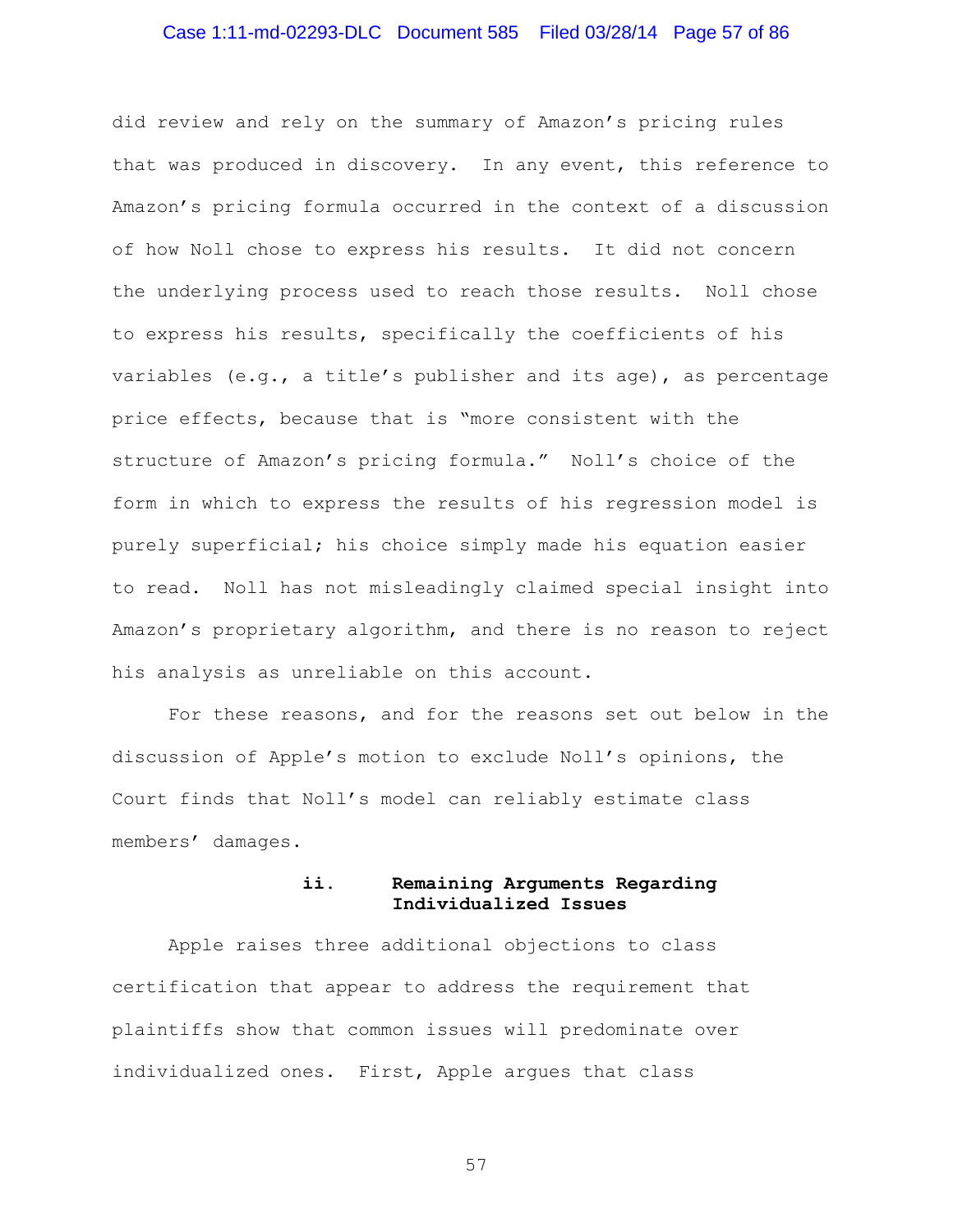### Case 1:11-md-02293-DLC Document 585 Filed 03/28/14 Page 58 of 86

certification is inappropriate unless plaintiffs can prove "that all class members were in fact injured by the alleged conspiracy." With the exception of dicta quoted from In re Rail Freight Fuel Surcharge Antitrust Litig., 725 F.3d 244, 252 (D.C. Cir. 2013), none of the cases Apple cites supports the proposition that certification is inappropriate where some putative class members may not have suffered injury. Rail Freight made the statement on which Apple relies as it rejected an admittedly defective damages model. The plaintiff's expert in Rail Freight conceded that the model yielded false positives. Id. at 253. There is no such concession here. [33](#page-57-0)

As for the general principle, it is widely recognized that

a class will often include persons who have not been injured by the defendant's conduct; indeed, this is almost inevitable because at the outset of the case many of the members of the class may be unknown, or if they are known still the facts bearing on their claims may be unknown. Such a possibility or indeed inevitability does not preclude class certification.

Ĩ.

<span id="page-57-0"></span><sup>&</sup>lt;sup>33</sup> Apple argues that many class members may not have been injured, based on Kalt's opinions that most e-book prices did not increase as a result of price fixing and that Noll's model produces millions of false positives. As discussed in today's Opinion deciding the States' and class plaintiffs' motions to exclude Apple's experts' opinions, both of these analyses are fundamentally flawed and inadmissible. Kalt's finding that most e-book prices did not increase depends on his misclassification of prices set by Penguin under the agency model as "pre-agency" prices. And Kalt's false positives analysis turns on his comparison of actual transaction prices to average but-for prices: his finding of "false positives" simply reflects the fact that actual prices for a given e-book were both above and below that e-book's average price.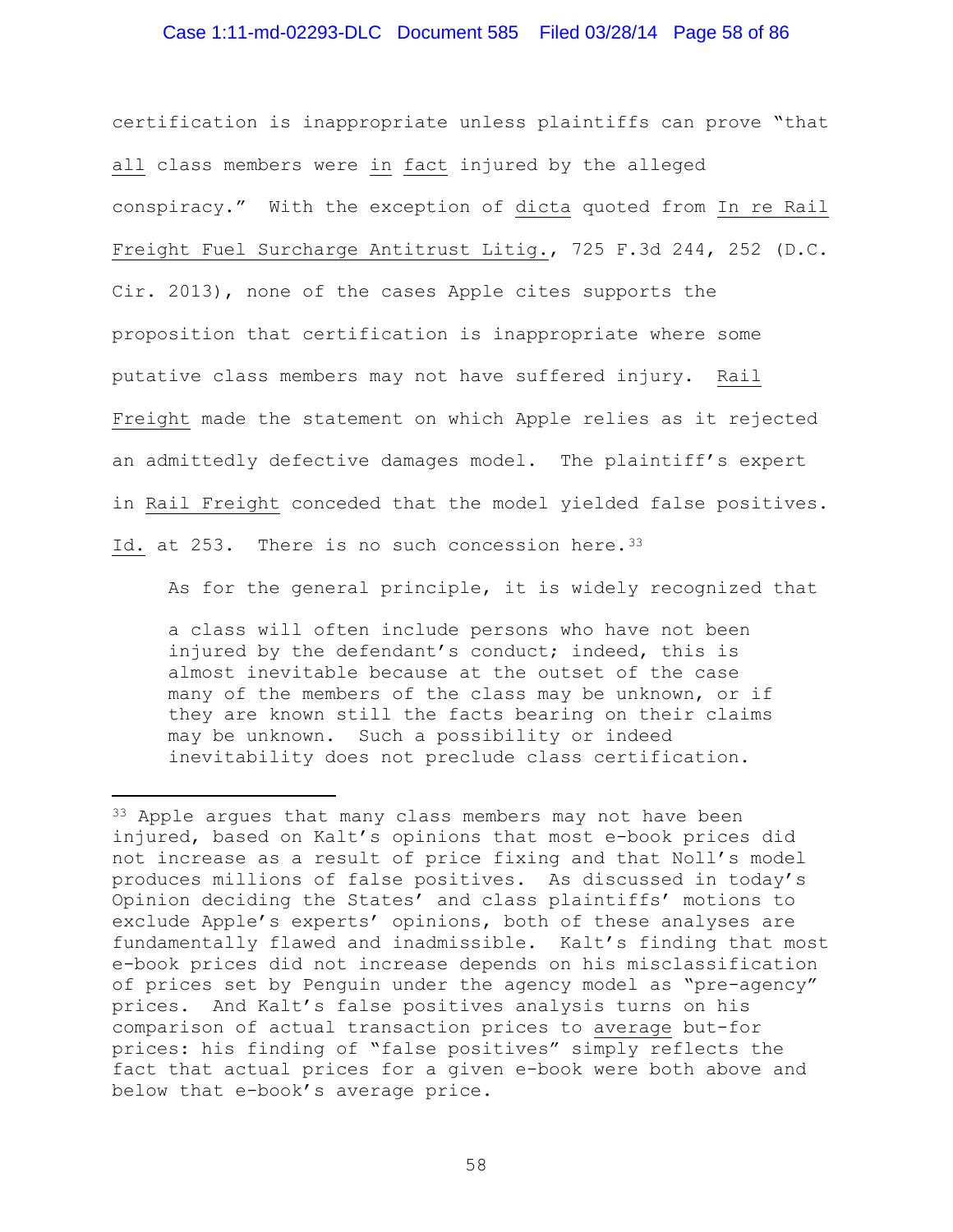### Case 1:11-md-02293-DLC Document 585 Filed 03/28/14 Page 59 of 86

Kohen v. Pac. Inv. Mgmt. Co. LLC, 571 F.3d 672, 677 (7th Cir. 2009) (Posner, J.).

Next, Apple argues that Noll's damages model -- because it is a "formula to determine, and then distribute, damages" - violates the Supreme Court's admonition in Dukes against "Trial by Formula." Apple is mistaken. The Supreme Court has never suggested that widely used tools of economic analysis like regression models must be banned from trials because they rely on a "formula."

The Supreme Court's reference to a "Trial by Formula" in Dukes was to a plan to try a sample set of class members' claims of sex discrimination and then multiply the average backpay award to determine the class-wide recovery without further individualized proceedings. --- U.S. at ---, 131 S. Ct. at 2561. Such a "novel" process would have robbed Wal-Mart of its right to litigate its defenses to individual claims, as liability for all but the sample set would have never been tried. Id. Here, Apple has had a full opportunity to present defenses to liability, and it will also have an opportunity to challenge plaintiffs' evidence in support of a damages award for the entire class. The plaintiffs' proposal reflects a classic method for arriving at a class-wide damages figure in an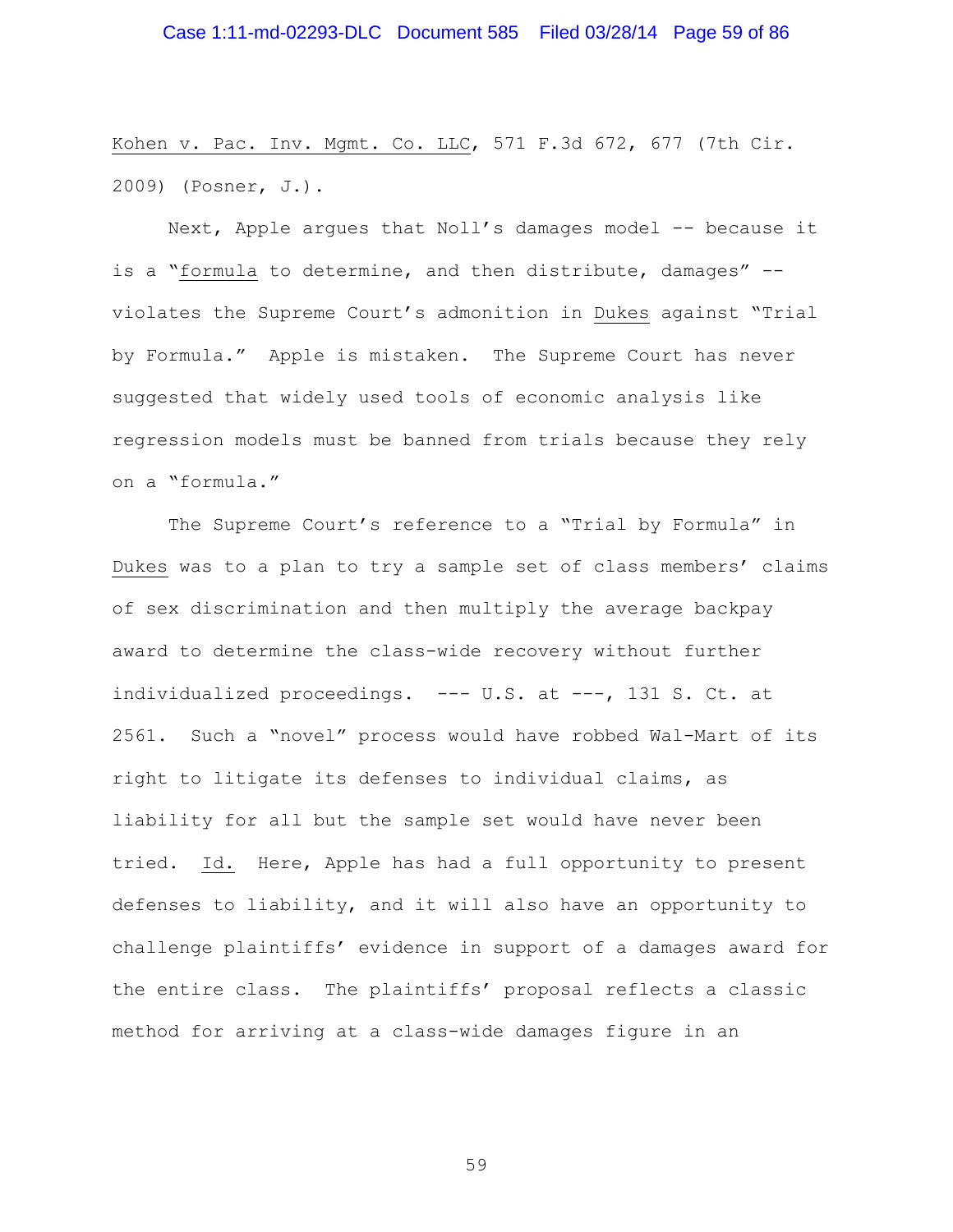### Case 1:11-md-02293-DLC Document 585 Filed 03/28/14 Page 60 of 86

antitrust lawsuit and is not the novel trial by formula rejected in Dukes.

Finally, citing to the Second Circuit's decision in McLaughlin v. American Tobacco Co., 522 F.3d 215 (2d Cir.), abrogated on other grounds by Bridge v. Phoenix & Indem. Co., 553 U.S. 639 (2008), Apple argues that Noll's model is "nothing more than an improper 'fluid recovery' mechanism" designed to "mask[] the prevalence of individual issues." Noll's individualized damages calculations are the very opposite of the gross estimate of damages that would be used in a "fluid recovery" procedure.

The plaintiffs in McLaughlin sought to recover damages for cigarette smokers who had been injured by the manufacturers' implicit representation that light cigarettes were healthier than full-flavored cigarettes. Id. at 220. In decertifying this class, the Second Circuit rejected a "fluid recovery" procedure whereby the court would "[r]oughly estimat[e] the gross damages to the class as a whole and only subsequently allow[] for the processing of individual claims." Id. at 231. This "rough estimate" was calculated according to "an initial estimate of the percentage of class members who . . . have valid claims" and an estimate of the average loss per plaintiff. The district court had conceded that the evidence supporting either estimate "appears to be quite weak." Id. at 231-32. The court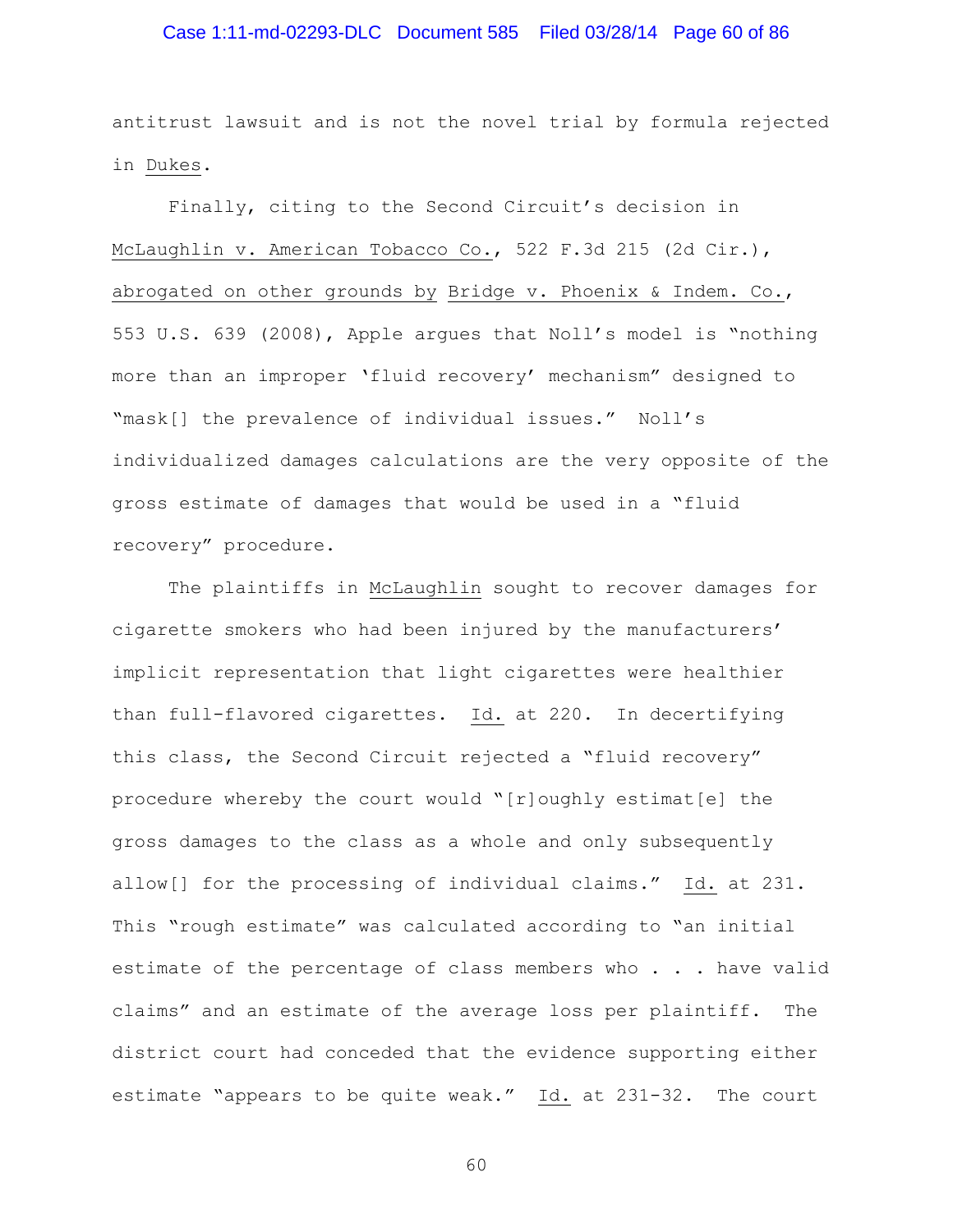### Case 1:11-md-02293-DLC Document 585 Filed 03/28/14 Page 61 of 86

of appeals explained that "such an aggregate determination is likely to result in an astronomical figure that does not accurately reflect the number of plaintiffs actually injured by defendants and that bears little or no relationship to the amount of economic harm actually caused by defendants." Id. at 231.

In this case, by contrast, Noll's damages model produces individualized damage estimates based on individual transaction records. Apple will not be made to pay some "rough estimate" of damages; rather, it will pay to each injured claimant a conservatively calculated amount equal to damages due that claimant. Consequently, plaintiffs have established that common issues in this litigation will predominate over any individualized ones.

### **2. Superiority and Ascertainability**

Finally, plaintiffs must establish that a class action would be "superior to other available methods for fairly and efficiently adjudicating the controversy." Fed. R. Civ. P. 23(b)(3). Where individual class members' possible recoveries are so small that no other practical method of adjudication exists, superiority is often satisfied. See Amchem, 521 U.S. at 617.

Here, where millions of putative class members each suffered minor injury -- an average overcharge of less than \$7,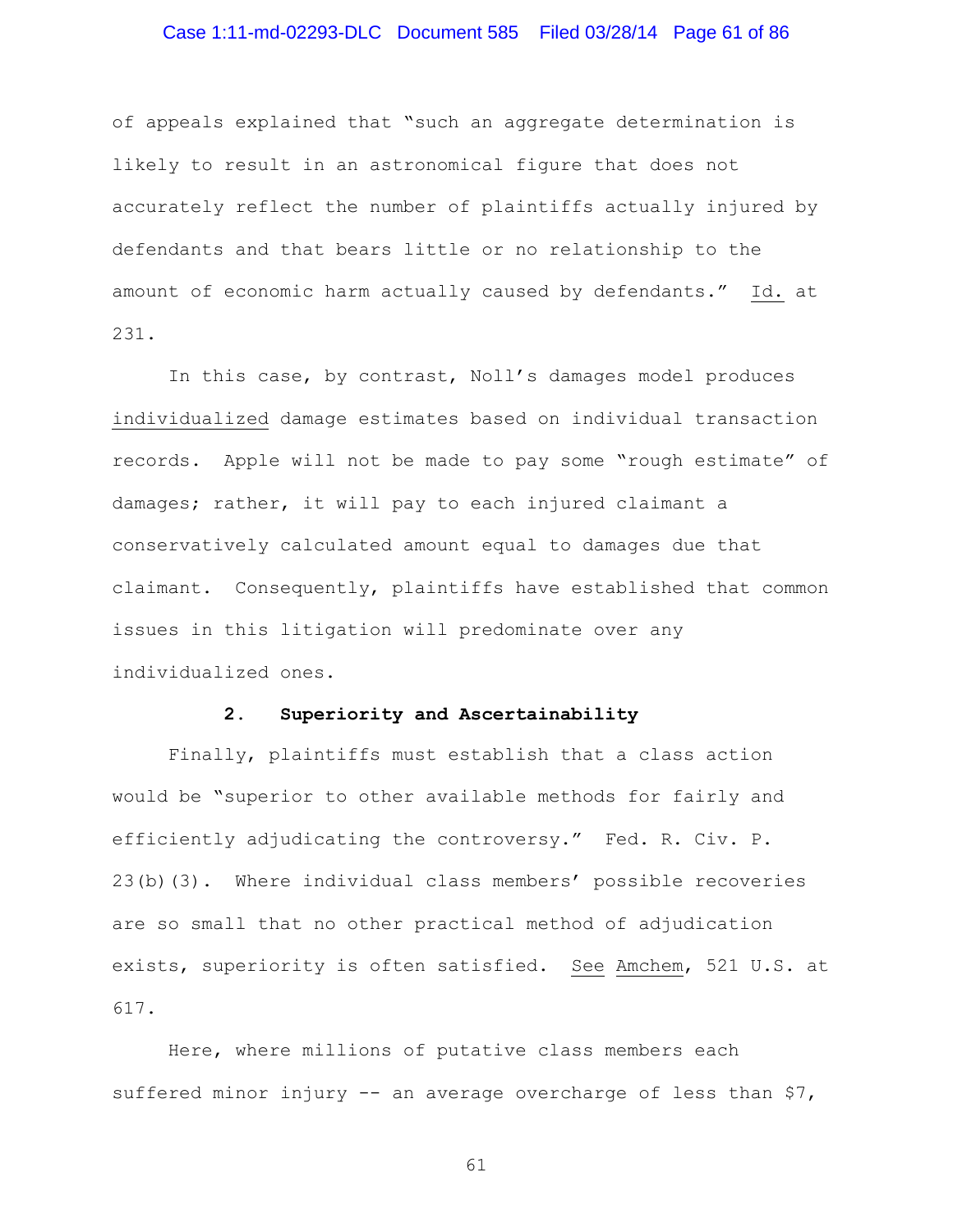# Case 1:11-md-02293-DLC Document 585 Filed 03/28/14 Page 62 of 86

in the case of iBookstore customers -- a class action is the superior method for adjudicating these claims. Apple argues that a class action is not a superior method for adjudicating this controversy because it violates its due process rights. This argument is an apparent reference to Apple's argument concerning a "Trial by Formula," and is rejected.

Plaintiffs' proposed class must also meet the related requirement of ascertainability. "[C]lass members must be ascertainable at some point in the case, but not necessarily prior to class certification." In re IPO, 471 F.3d at 45 (citation omitted). "To be ascertainable, the class must be readily identifiable, such that the court can determine who is in the class and, thus, bound by the ruling." Charrons v. Pinnacle Grp. N.Y. LLC, 269 F.R.D. 221, 229 (S.D.N.Y. 2010).

Apple argues that class members are not ascertainable, citing Carrera v. Bayer Corp., 727 F.3d 300 (3d Cir. 2013). In Carrera, the Third Circuit decertified a class of consumers of an over-the-counter diet supplement on the ground that such a class could not be reliably ascertained. Id. at 308. In doing so, the court observed that the method of determining whether someone is in the class must be "administratively feasible" and not require "individualized fact-finding or mini-trials." Id. at 307-08 (citation omitted). The Carrera court found it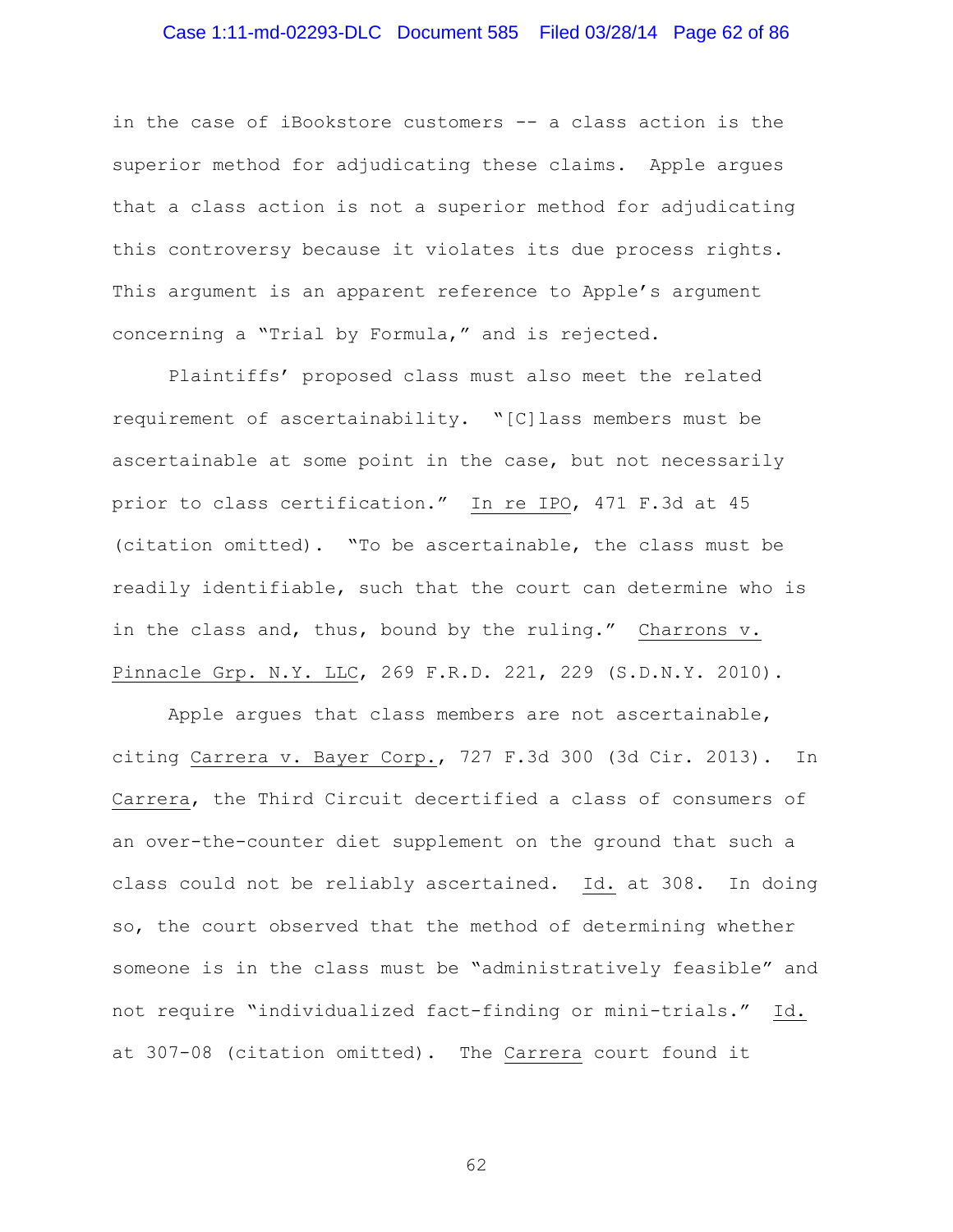### Case 1:11-md-02293-DLC Document 585 Filed 03/28/14 Page 63 of 86

unlikely that records existed establishing who had purchased the alleged falsely advertised diet supplement. Id. at 308.

By contrast, here, the parties have in their possession detailed transaction records, and using those records the class is already distributing proceeds from settlements in this action. Amazon, Barnes & Noble, Apple, and Kobo have each "identified, in its internal system, all individual customers who purchased qualifying E-books." Due to the existence of digital transaction records, therefore, the class's members in this lawsuit are readily ascertainable.

Plaintiffs have more than met their burden to establish each of the requirements of Rule 23(a), as well as the predominance, superiority, and ascertainability requirements of Rule  $23(b)(3)$ . Consequently, their motion for class certification is granted.

#### **II. Apple's Motion to Exclude the Opinions of Dr. Noll**

In opposing class certification, Apple moved to strike Noll's expert reports. The decision certifying a class rests in part on the rejection of that motion, and it is to that motion to strike that this Opinion now turns.

#### **A. Legal Standard**

Federal Rule of Evidence 702 grants an expert witness testimonial latitude unavailable to other witnesses, provided that (1) "the testimony is based on sufficient facts or data,"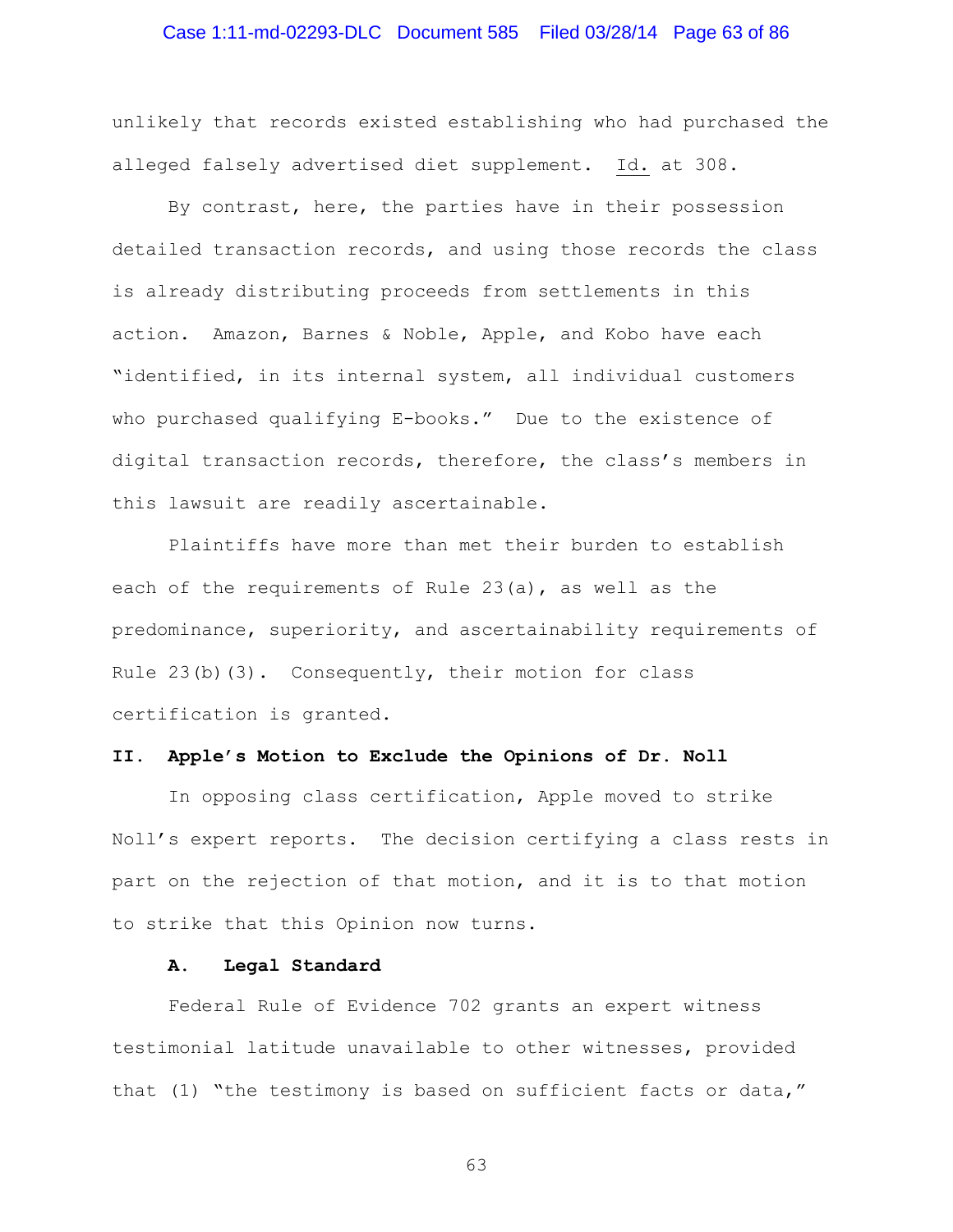# Case 1:11-md-02293-DLC Document 585 Filed 03/28/14 Page 64 of 86

(2) "the testimony is the product of reliable principles and methods," and (3) "the expert has reliably applied the principles and methods to the facts of the case." Fed. R. Evid. 702. "[T]he proponent of expert testimony has the burden of establishing by a preponderance of the evidence that the admissibility requirements of Rule 702 are satisfied." United States v. Williams, 506 F.3d 151, 160 (2d Cir. 2007). The district court performs the role of "gatekeeper" -- ensuring that the proponent has made the necessary showing and that the expert's testimony "both rests on a reliable foundation and is relevant to the task at hand." Daubert v. Merrell Dow Pharm., Inc., 509 U.S. 579, 597 (1993).

In order to be admissible, "[a]n expert opinion requires some explanation as to how the expert came to his conclusion and what methodologies or evidence substantiate that conclusion." Riegel v. Medtronic, Inc., 451 F.3d 104, 127 (2d Cir. 2006), aff'd on other grounds, 552 U.S. 312 (2008). An explanation is necessary because "when an expert opinion is based on data, a methodology, or studies that are simply inadequate to support the conclusions reached, Daubert and Rule 702 mandate the exclusion of that unreliable opinion testimony." Ruggiero v. Warner–Lambert Co., 424 F.3d 249, 255 (2d Cir. 2005) (citation omitted).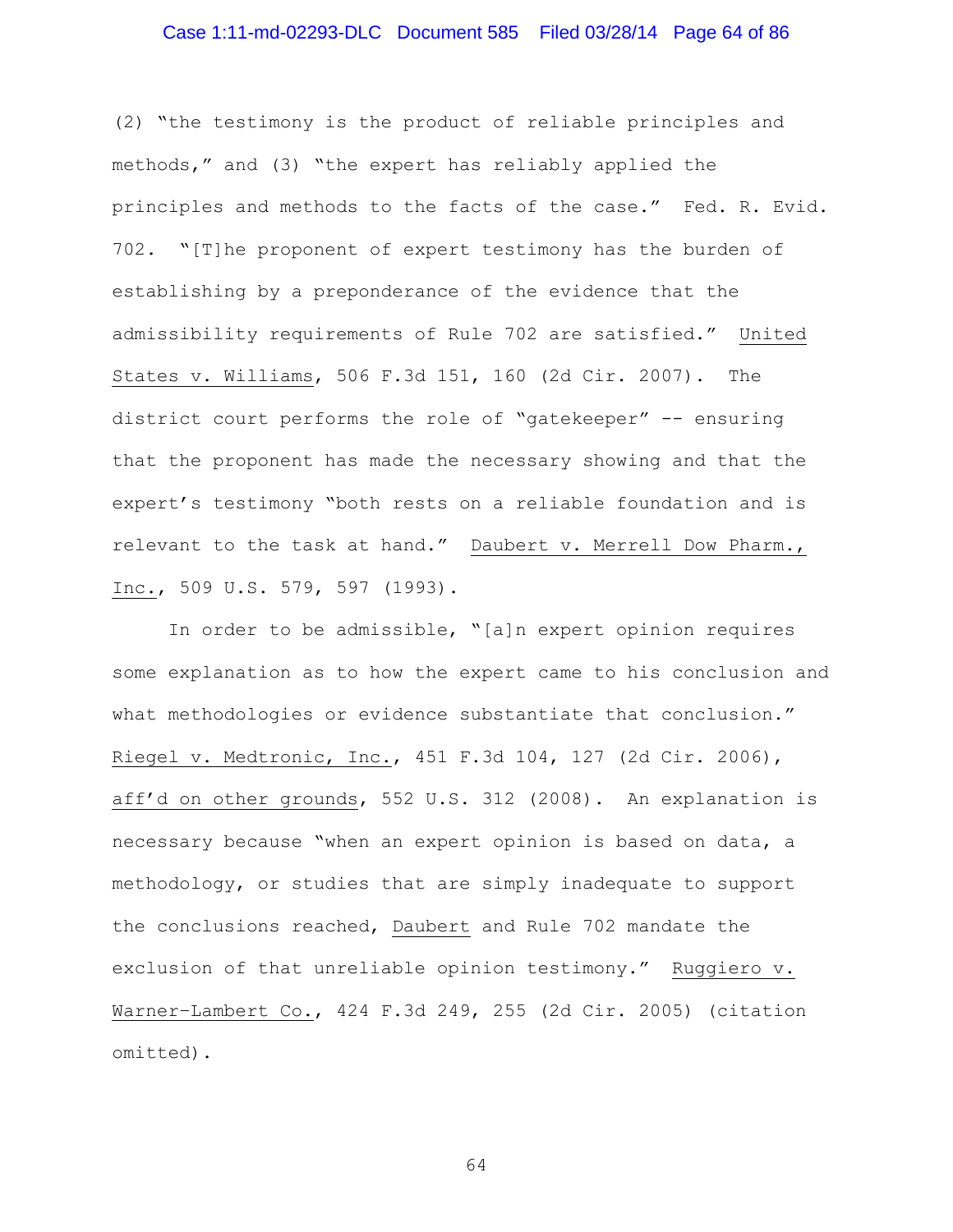# Case 1:11-md-02293-DLC Document 585 Filed 03/28/14 Page 65 of 86

While a district court has "broad latitude" in deciding both *"*how to determine reliability" and in reaching "its ultimate reliability determination," it may not abandon this "gatekeeping function." Williams, 506 F.3d at 160–61 (citation omitted). "[N]othing in either Daubert or the Federal Rules of Evidence requires a district court to admit opinion evidence that is connected to existing data only by the ipse dixit of the expert." Kumho Tire Co. v. Carmichael, 526 U.S. 137, 157 (1999) (citation omitted).

"[A] trial judge should exclude expert testimony if it is speculative or conjectural or based on assumptions that are so unrealistic and contradictory as to suggest bad faith." Zerega Ave. Realty Corp. v. Hornbeck Offshore Transp., LLC, 571 F.3d 206, 213–14 (2d Cir. 2009) (citation omitted). "Other contentions that the assumptions are unfounded go to the weight, not the admissibility, of the testimony." Id. (citation omitted). "A minor flaw in an expert's reasoning or a slight modification of an otherwise reliable method" does not itself require exclusion; exclusion is only warranted "if the flaw is large enough that the expert lacks good grounds for his or her conclusions." Amorgianos v. Nat'l R.R. Passenger Corp., 303 F.3d 256, 267 (2d Cir. 2002) (citation omitted). This is because "our adversary system provides the necessary tools for challenging reliable, albeit debatable, expert testimony." Id.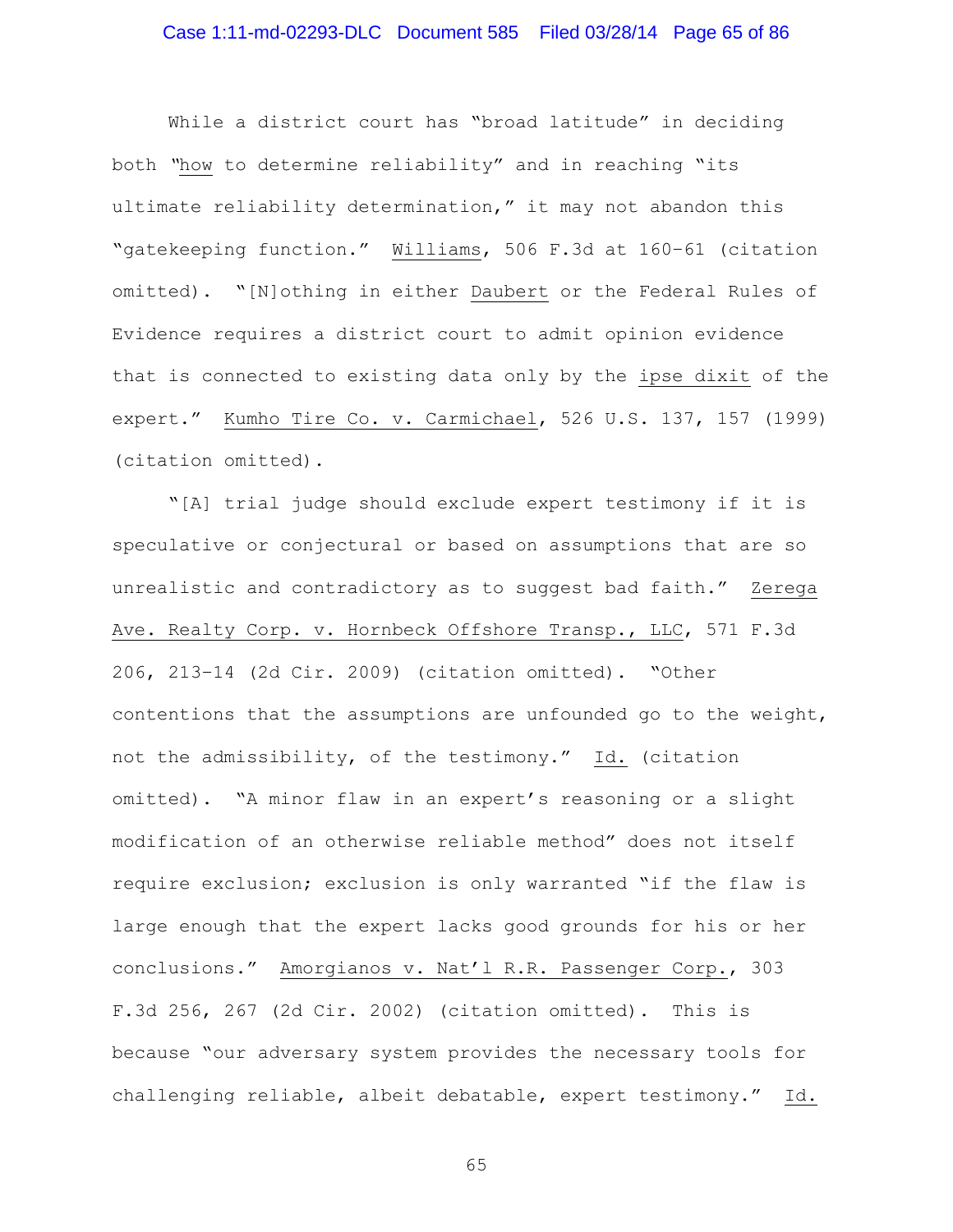### Case 1:11-md-02293-DLC Document 585 Filed 03/28/14 Page 66 of 86

"Vigorous cross-examination, presentation of contrary evidence, and careful instruction on the burden of proof are the traditional and appropriate means of attacking shaky but admissible evidence." Id. (quoting Daubert, 509 U.S. at 596).

The Daubert inquiry is "flexible" and "gives the district court the discretion needed to ensure that the courtroom door remains closed to junk science . . . ." Id. And it is "critical that an expert's analysis be reliable at every step," for "any step that renders the analysis unreliable" renders the expert's testimony inadmissible. Id. (citation omitted).

#### **B. Noll's Model Is Reliable**

Noll's opinions easily meet the standards of Rule 702 and Daubert. Noll is eminently qualified and nationally respected in the field of antitrust economics. Here, Noll applies the "before and after" method, which is a well accepted method of measuring antitrust damages. See, e.g., In re Scrap Metal Antitrust Litig., 527 F.3d 517, 529 (6th Cir. 2008) (the "before and after" method "is broadly accepted for proving antitrust damages"); Eleven Line, Inc. v. N. Tex. State Soccer Ass'n, Inc., 213 F.3d 198, 207 (5th Cir. 2000) (noting "the two most common methods of quantifying antitrust damages are the 'before and after' and 'yardstick' measures"); In re NASDAQ Market-Makers Antitrust Litig., 169 F.R.D. 493, 521 (S.D.N.Y. 1996) (identifying "before and after" and "yardstick" methods as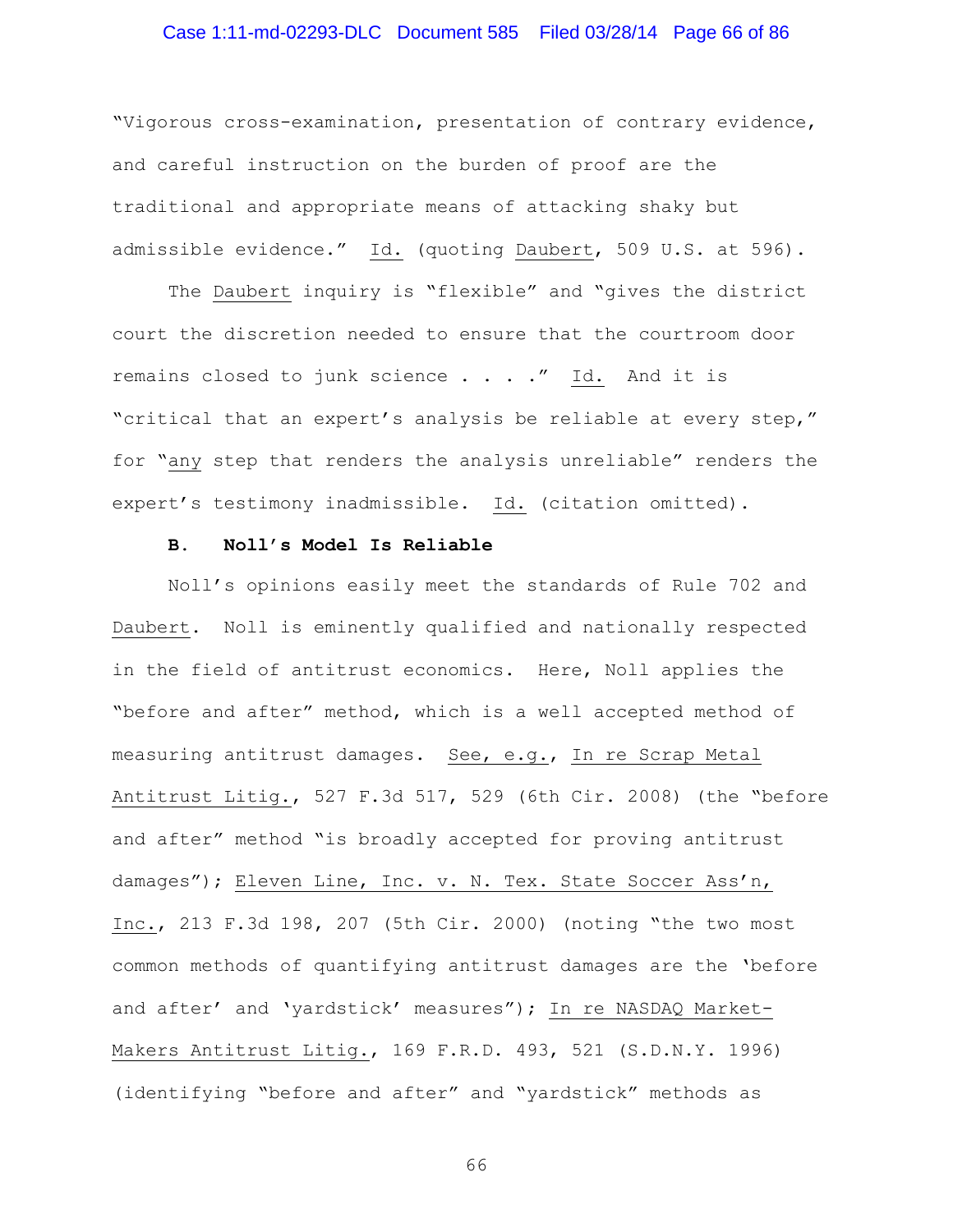# Case 1:11-md-02293-DLC Document 585 Filed 03/28/14 Page 67 of 86

accepted methodologies for measuring damages in antitrust cases) (quoting ABA Antitrust Section, Antitrust Law Developments, 669- 73 (3d ed. 1992)); American Antitrust Institute, Private Enforcement of Antitrust Law in the United States: A Handbook, 229 (2012).

Noll has constructed a sophisticated hedonic pricing model that separately estimates damages for 502 categories. Noll's fixed-effects model not only accounts for all identifiable (and reliably estimable) structural influences on pricing, it also accounts for the idiosyncratic effects peculiar to a given title.

To generate this model, Noll performed a multiple regression analysis on 1.3 million e-book transactions, including nearly every e-book sold before and during the pricefixing conspiracy. The resulting model is remarkably able: it explains 90% of the variance among e-book titles' prices. Noll's methods are uniformly reliable, and his model will surely aid the trier of fact. Indeed, if Noll's opinions did not pass muster under Rule 702, it is difficult to imagine an opinion that could.

Apple moves to exclude the opinions Noll offers in support of class certification on very narrow grounds. For the reasons that follow, Apple's motion is denied.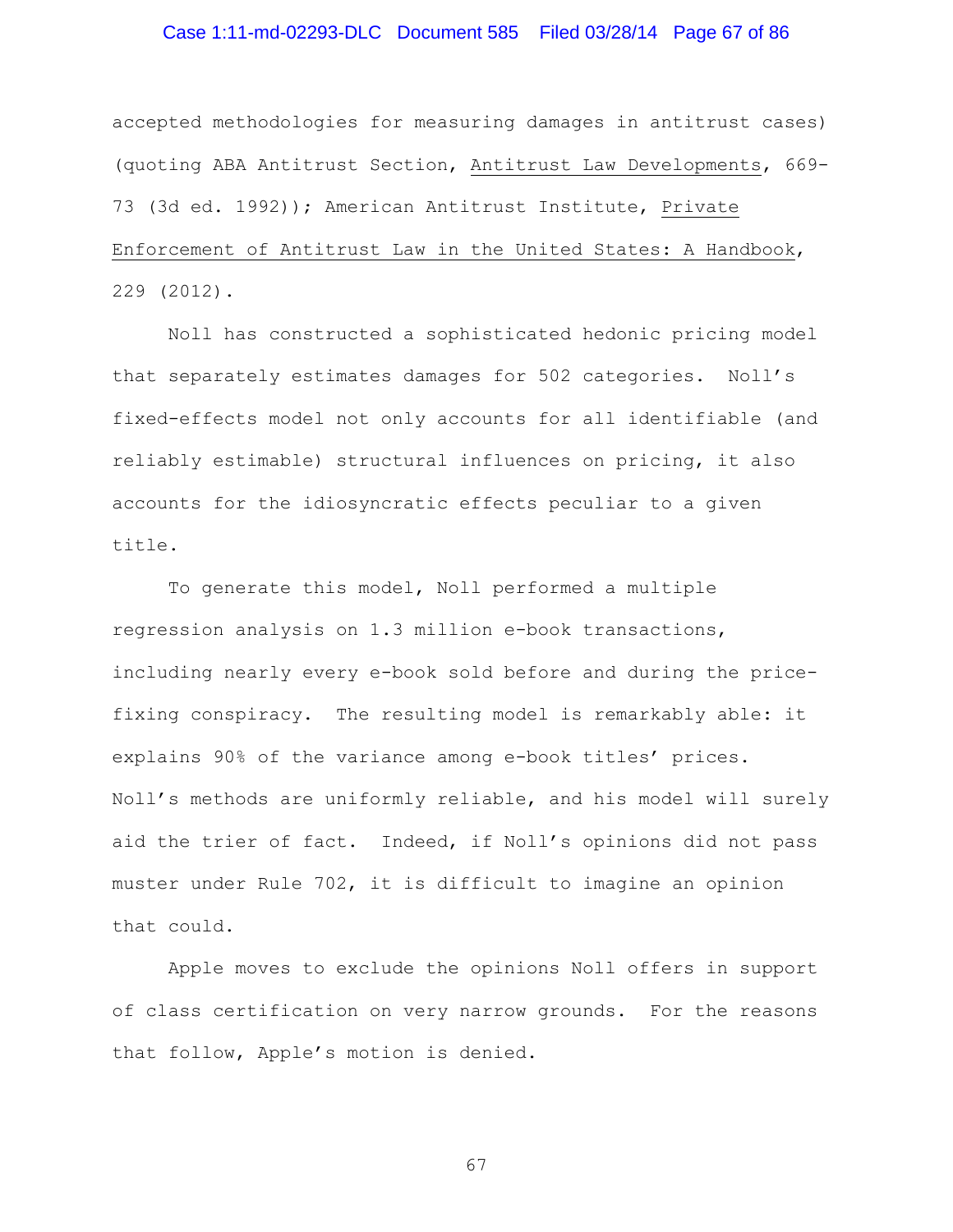Apple does not dispute that Noll is well qualified to serve as an expert with regard to each of the opinions that he is offering here. Nor does Apple take issue with the use of either a "before and after" method or a multiple regression analysis to calculate damages. Taking each of Apple's arguments singly or considering them as a whole, Apple has not identified any good reason to exclude Noll's opinion.

Apple makes four arguments:

- 1. Noll's opinions fail to meet professional standards;
- 2. Noll did not conduct a "factual study" of the but-for world and, at his deposition, did not have an opinion regarding "important specific features of th[e] butfor world";
- 3. Noll's model does not reliably fit the data;
- 4. Noll's methodology "assumes, rather than proves, common impact" and consequently "forces a positive overcharge estimate."

These arguments are considered in the order raised by Apple. Apple's arguments suggest, at most, lines of crossexamination that may be appropriate for trial. Many of these arguments, however, are at odds with fundamental tenets of econometrics and antitrust law, or rest on phrases pulled from court decisions and taken out of context. Indeed, one of Apple's chief arguments -- that Noll assumes, rather than proves, common injury -- misconstrues Noll's use of multiple regression analysis. Similarly, although Apple cites Comcast,  $---$  U.S. at  $---$ , 133 S. Ct. at 1433, no fewer than ten times in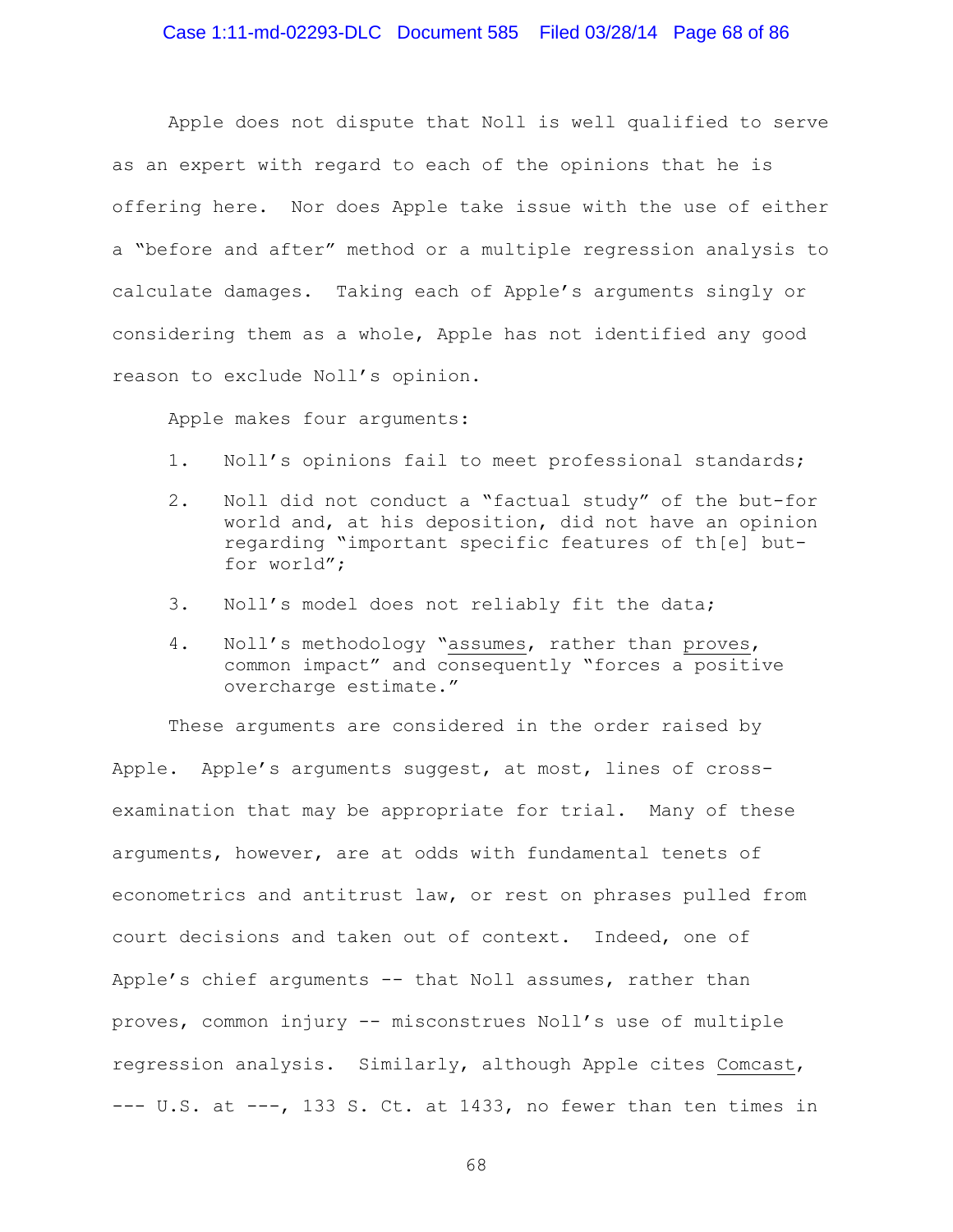### Case 1:11-md-02293-DLC Document 585 Filed 03/28/14 Page 69 of 86

its briefing of its motion to exclude Noll's opinions, it seems to have overlooked the Court's recognition that, in an antitrust case, damages "[c]alculations need not be exact." Id. at ---, 1433; accord J. Truett, 451 U.S. at 565-66; Julius Nasso Concrete, 202 F.3d at 88.

### **C. Noll's opinions do not fail to meet professional standards.**

Apple claims that the Noll opinion on damages fails to meet professional standards because (a) Noll did not consider "whether his regression coefficients were statistically significant"; (b) at his deposition Noll could not recall the meaning of particular lines of code used to implement his regression analysis; and (c) Noll did not consider the analysis of Dr. Abraham Wickelgren.

Apple's first argument reflects a fundamental misunderstanding of econometrics. While the statistical significance of the forecasting model is relevant, the statistical significance of each and every coefficient is not.  $34$ 

Ĩ.

<span id="page-68-0"></span><sup>34</sup> In particular, Noll noted that multicollinearity among the variables could be one reason useful variables appear not to be statistically significant. Multicollinearity occurs when several variables are correlated with each other -- that is, they overlap in the sense that they each capture some part of the same effect -- such that it is impossible from the data set to objectively determine the influence of one variable as opposed to the influence of these others. See Freeland, 238 F.R.D. at 147 & n.13. In that case, a model might estimate a smaller coefficient (influence) for one variable and a greater coefficient for other correlated variables; while the overall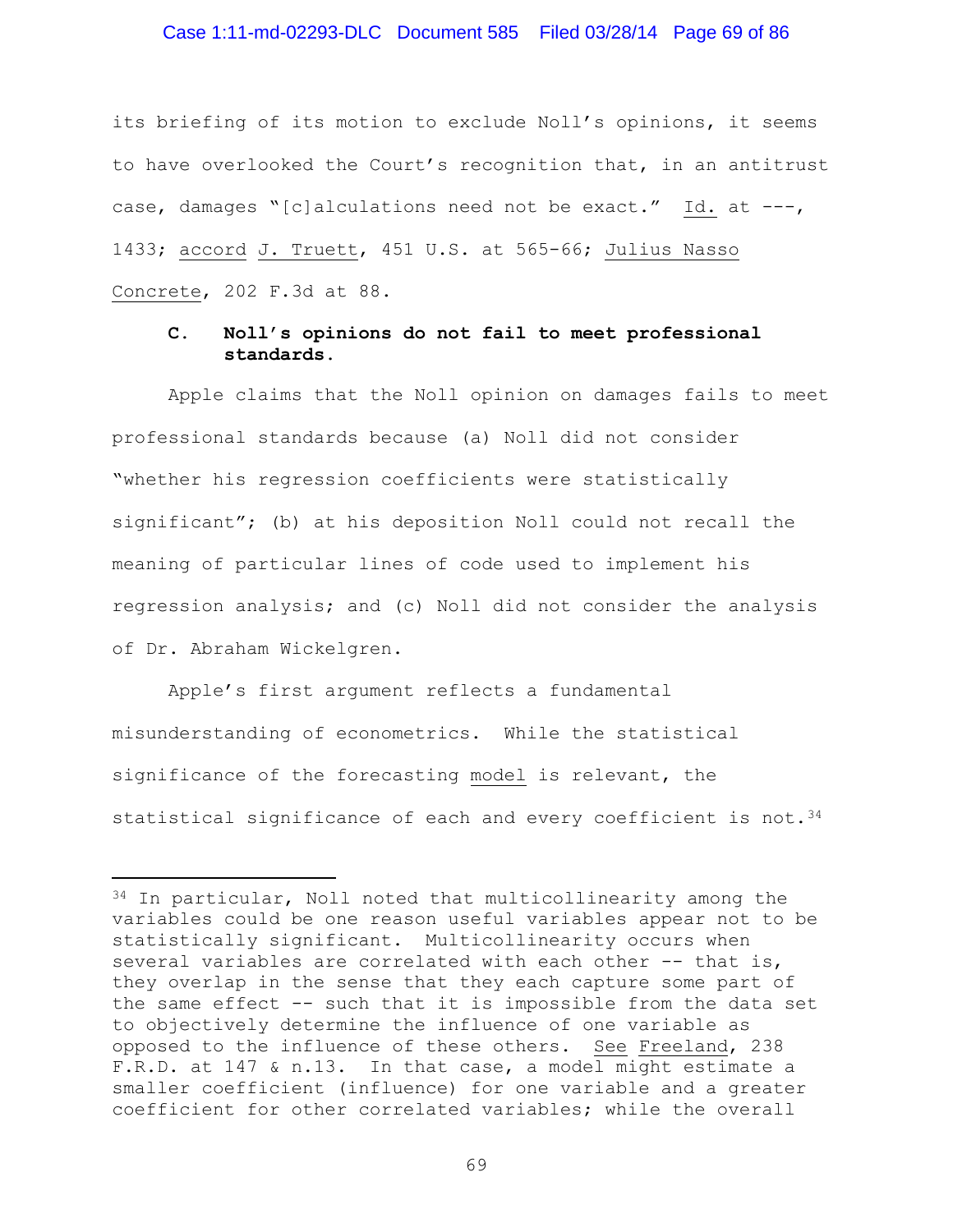### Case 1:11-md-02293-DLC Document 585 Filed 03/28/14 Page 70 of 86

Apple has offered no expert testimony to support its critique, and in its reply Apple has abandoned this argument.

Apple's second complaint, that at his deposition Noll was able to explain "very little of the coding" used to run his regression, is premised on a false assumption. Noll's role as the plaintiffs' expert was to identify the variables that would be included in the regression analysis. It was not to write the code. Therefore, Noll's inability to identify for Apple's counsel particular variable names in certain lines of code is of no significance.

Finally, Apple charges that Noll's failure to consider a damages analysis performed by Dr. Wickelgren exhibits a "studied ignorance of the work of fellow economists." This unfair charge distorts the record. Apple has not shown that Noll is unfamiliar with or failed to consider any published work in the field of antitrust economics or economics in general that would be relevant to his expert opinion in this case. Apple's charge relates instead to a non-public study done by another expert retained by plaintiffs' counsel in this case. Dr. Wickelgren

effect of these variables may be strongly statistically significant, each coefficient may not appear statistically significant on its own. Such an effect is noted in a resource upon which Apple's expert, Kalt, relies. See Jeffrey M. Wooldridge, Introductory Econometrics: A Modern Approach, 148-49 (5th ed. 2013) (setting out an example where jointly significant variables appear singly insignificant due to multicollinearity).

Ĩ.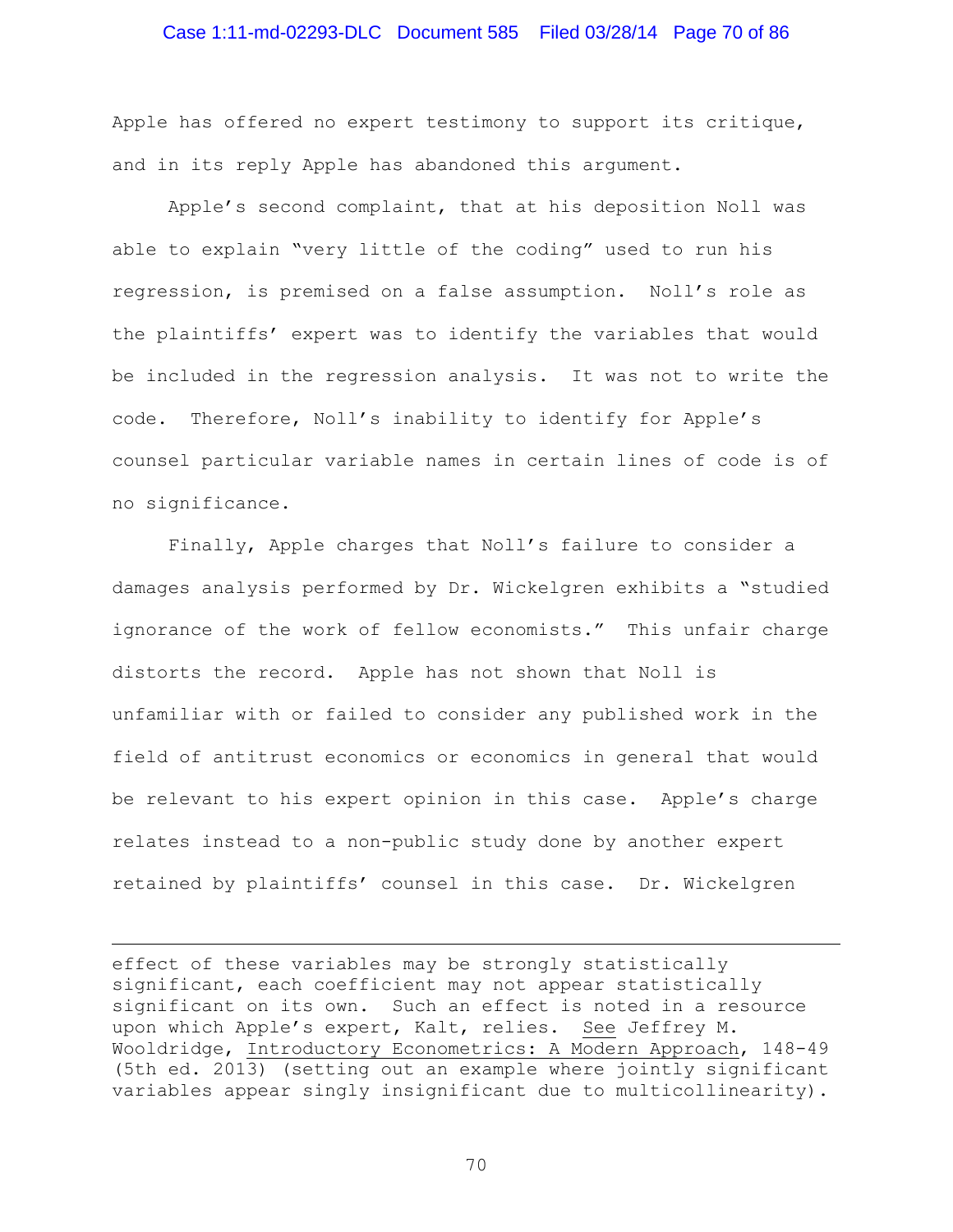# Case 1:11-md-02293-DLC Document 585 Filed 03/28/14 Page 71 of 86

entered a declaration to support a finding that the amounts paid in settlement by the Publisher Defendants were reasonable. He performed a far less sophisticated analysis than Noll has, simply comparing the average price of a title in the four weeks after the introduction of agency with the average price in the four weeks before, and then weighting those differences according to unit sales, to estimate an average overcharge for the settling publishers for bestsellers, other frontlist titles, and backlist titles. Apple identifies no reason to believe that review of Wickelgren's analysis would have informed Noll's far more complex work.

#### **D. Study of the but-for world**

Apple next argues that Noll's opinions should be excluded because he did not conduct an independent analysis of the ebooks market and failed to consider the following important specific features of the but-for world: whether the publishers would have entered into agency contracts; the size of Amazon's market share; whether Apple would have distributed e-books; whether Barnes & Noble would have exited the e-books market; Amazon's pricing algorithm; and the impact of evidence "suggesting" that "many" e-books' buyers bought only one or two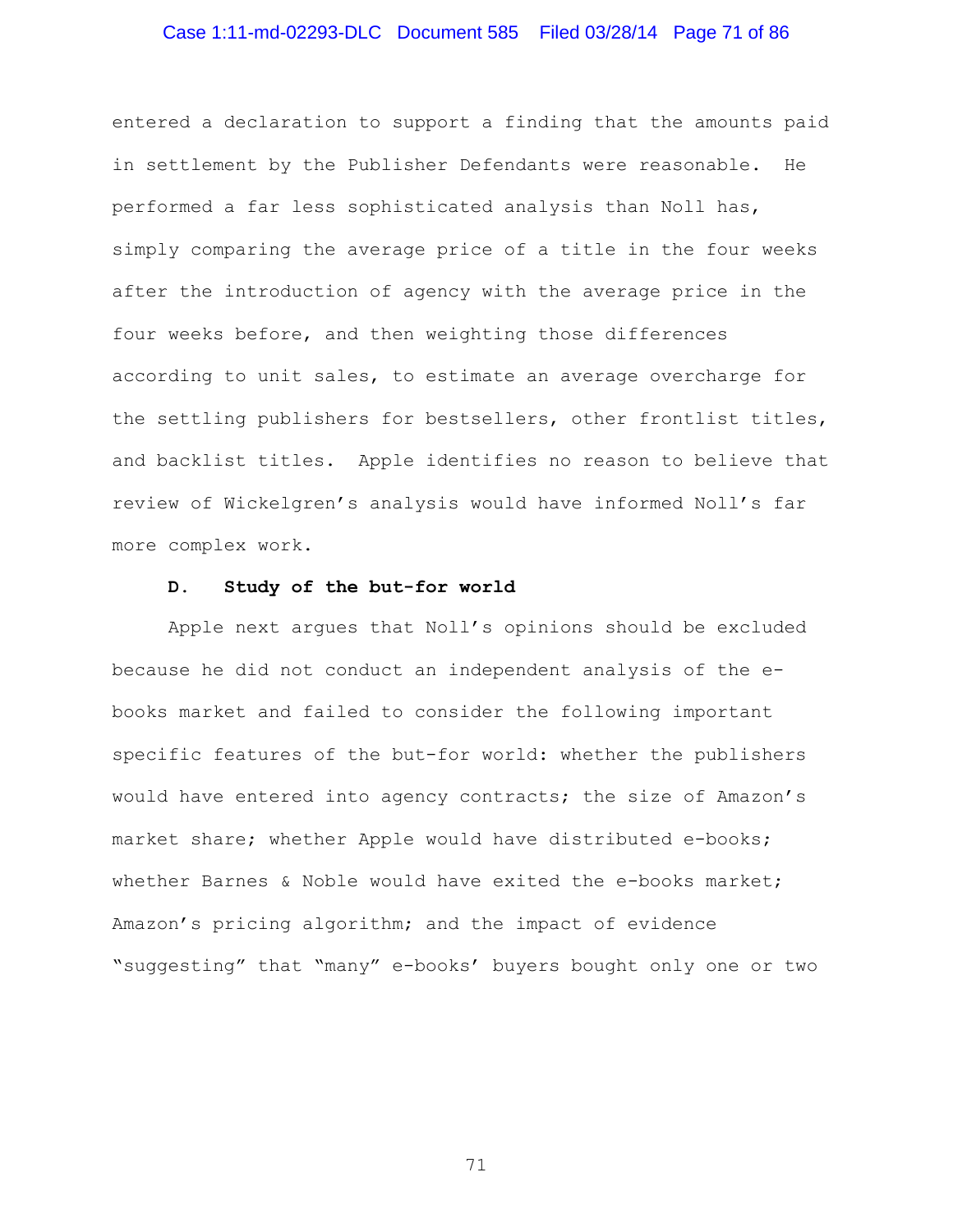### Case 1:11-md-02293-DLC Document 585 Filed 03/28/14 Page 72 of 86

e-books during the class period. Apple's argument has little merit.[35](#page-71-0)

It is unsurprising that Noll did not develop an opinion about many of the issues that Apple contends are important features of a but-for world. After all, the but-for world does not exist. Noll was given the task of calculating what the prices for a given e-book would have been had Apple not conspired with the Publisher Defendants to engage in illegal price-fixing. To do so, he performed a sophisticated multivariate analysis to construct a pricing model.

While Apple argues that "Dr. Noll's damages calculations cannot stand without the false assumption that pricing dynamics in the but-for world were the same as in the pre-agency world," Noll makes no such assumption. To generate his model, Noll constructed a competitive benchmark against which to compare collusive prices -- benchmark data that included e-books sold by

<span id="page-71-0"></span><sup>&</sup>lt;sup>35</sup> In its reply, Apple shifts the focus of its attack on Noll's opinion and contends that he failed to consider that there would have been higher e-reader prices in the but-for world. Because Apple elected to raise this argument for the first time in its reply -- thus preventing plaintiffs from responding -- Apple has waived it. See Conn. Bar Ass'n, 620 F.3d at 91 n.13 ("Issues raised for the first time in a reply brief are generally deemed waived."). Ĩ.

Were it not waived, this argument would fail. For the reasons explained in the discussion above concerning Apple's proposed offsets, damages for e-book overcharges will not be reduced to account for speculative benefits in purchases of e-readers, a wholly distinct product sold in a distinct market.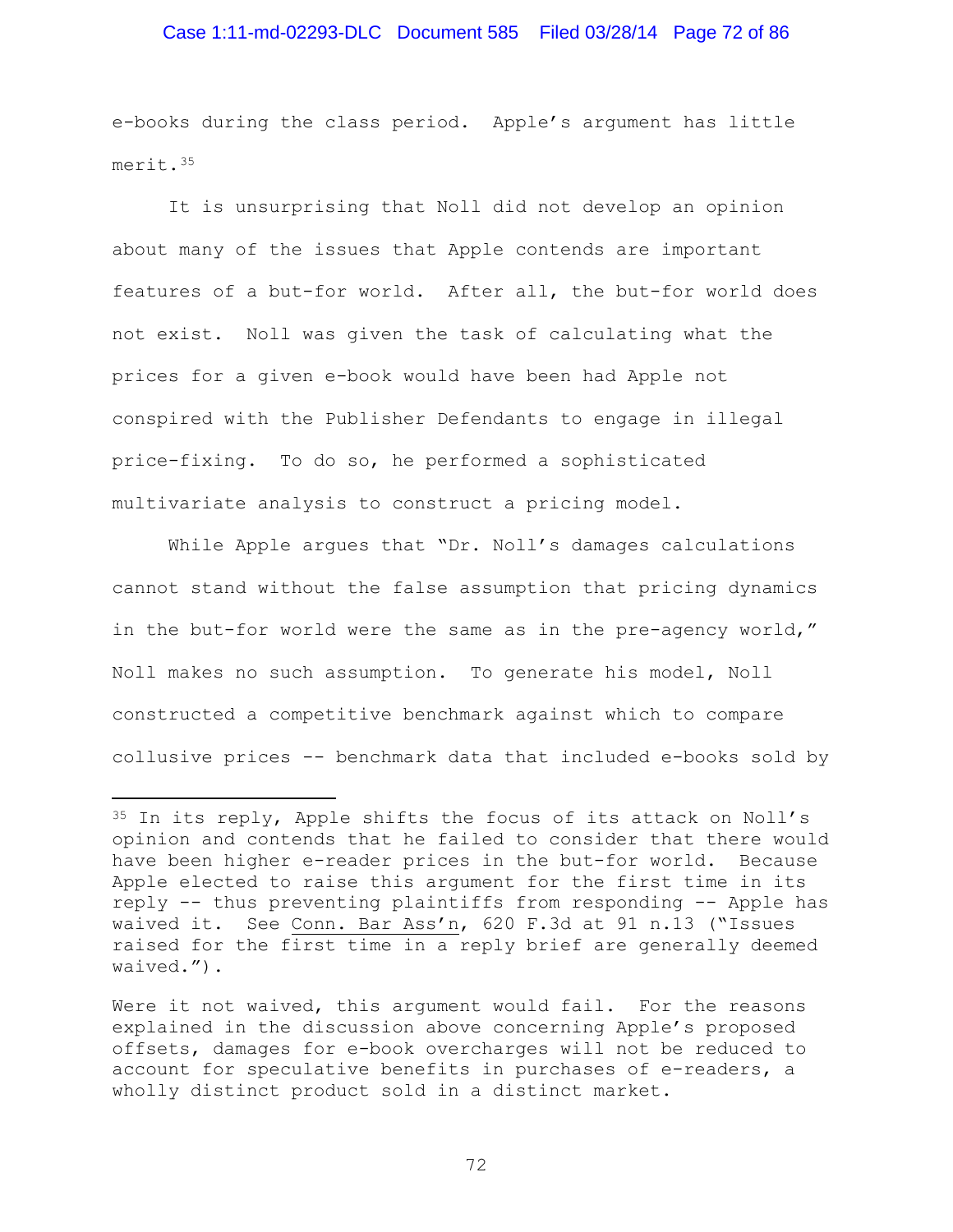### Case 1:11-md-02293-DLC Document 585 Filed 03/28/14 Page 73 of 86

the Publisher Defendants in the pre-agency period and by other publishers during the pre- and post-agency periods -- and included variables in his regression to capture unrelated differences between the pre- and post-agency periods. Noll used a well-established mode of analysis to compare collusive pricing to competitive pricing and thereby to capture pricing that would have prevailed in the but-for world.

None of the features which Apple has identified in this line of attack on Noll's methodology suggest that his choice of variables or his methodology is wanting. Most of these features of the but-for world lost all relevance once the conspirators raised the prices for e-books. Only one of them -- the frequency with which a consumer may have purchased e-books - has any relevance to a damages calculation.

### **E. Apple argues Noll's model does not reliably fit the data.**

Apple next contends that Noll's opinions should be rejected because his model "does not reliably fit the data." Apple submits three bases for such a finding: (a) Noll's model does a poor job of explaining variation in a given title's prices; (b) his model generates "millions of false positives"; and (c) his model does not conform to the plaintiffs' theory that more e-book titles would have been priced at \$9.99 but for the conspiracy. Each argument is considered in turn.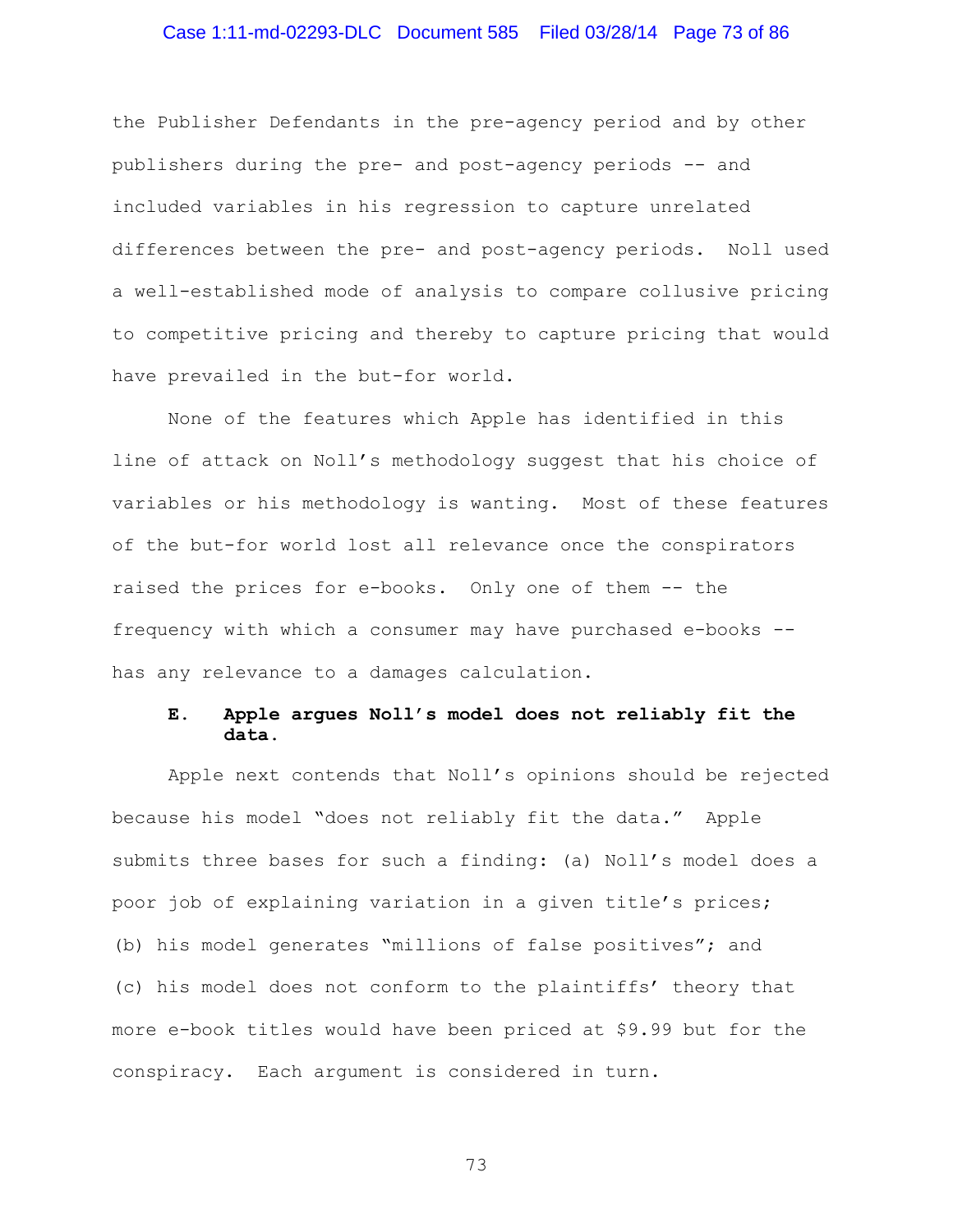### **1. Variation in pricing of a given title**

Apple argues that Noll's model should be excluded because it cannot explain much of the variation in the prices of a given e-book title. This argument is a straw man.

The purpose of Noll's model is not to explain the variation in the pricing of an individual title; the purpose is to estimate the effects of collusion on e-book prices. To do so, it effectively compares prices of e-books affected by collusion to prices of e-books that are not affected. Thus, the relevant question is not whether the model can explain variances within the pricing data for a given e-book, but rather whether the model can reliably explain the differences between collusive ebook prices and competitive prices so that it can disentangle the effects of collusion[.36](#page-73-0) Apple does not dispute that the Noll model has an adjusted  $R^2$  of 0.90, which means that it explains 90% of the variation in the prices among e-book titles.

Apple argues that a pricing model that cannot explain variations within the pricing of a given e-book cannot reliably explain the differences between collusively and competitively

Ĩ.

<span id="page-73-0"></span><sup>36</sup> While some comparisons between competitive and collusive transaction prices concern the same e-book title sold pre- and post-agency, and thus the effect of collusion implicates "within" variance rather than "between" variance, this is only a subset of such comparisons.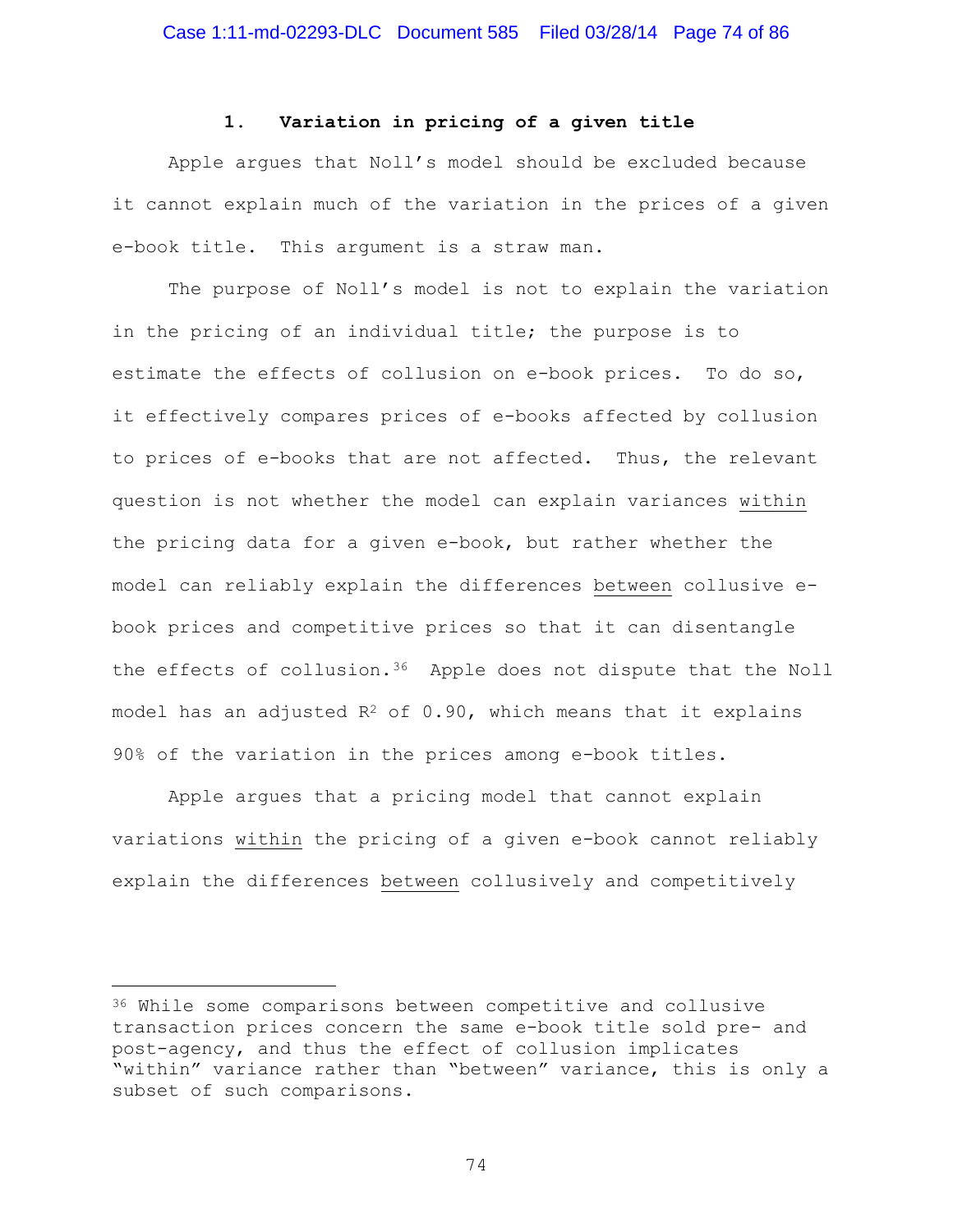# Case 1:11-md-02293-DLC Document 585 Filed 03/28/14 Page 75 of 86

priced e-books so as to isolate the effect of collusion. This is not true.

The two cases Apple cites for this mistaken proposition do not even concern evaluation of the reliability of an expert's study. In Amorgianos, the Second Circuit held that it was not an abuse of discretion for a district court to exclude testimony that short-term exposure to a certain chemical could cause certain symptoms where the expert relied on articles reporting on long-term exposure to a variety of chemicals causing symptoms different from plaintiff's. 303 F.3d at 270. Here, far from relying on tangentially relevant studies performed by others, Noll has performed his own study of the very transactions at issue. And in In re Rezulin Products Liability Litigation, Judge Kaplan excluded expert testimony where the experts "offered no evidence" that injury like plaintiffs' was "possible" and indeed "nothing in the challenged expert reports gives any indication" of the possibility of such injury. 369 F. Supp. 2d 398, 427 (S.D.N.Y. 2005). Here, Noll has generated a model that explains 90% of the variance in pricing among e-books.

Finally, in making this critique of Noll's model, Apple relies extensively on an analysis by Kalt purporting to measure the variation in price for individual titles. This work by Kalt is subject to a separate motion to strike because it is error-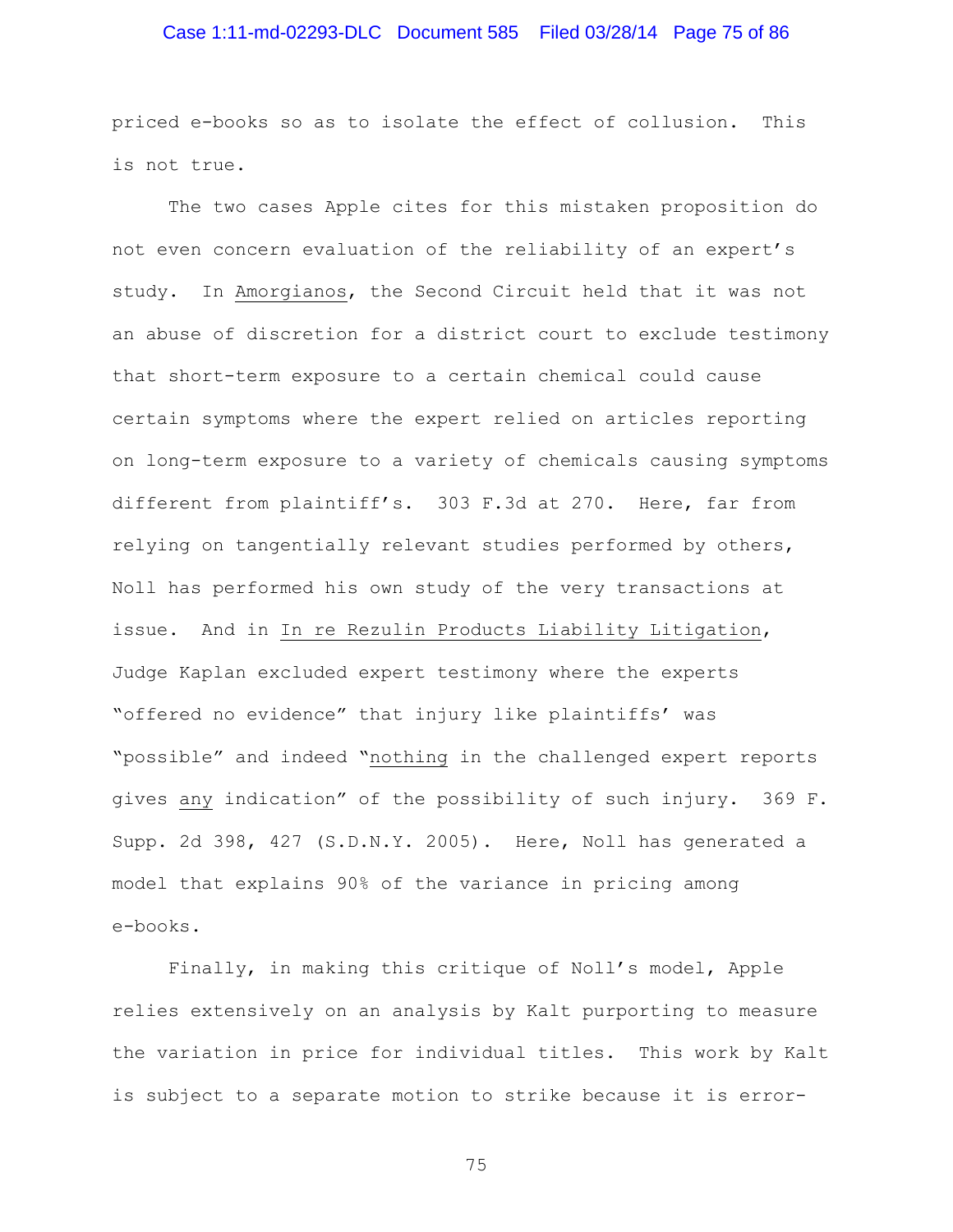# Case 1:11-md-02293-DLC Document 585 Filed 03/28/14 Page 76 of 86

ridden, relies on irregular techniques, and manipulates data. Even if that work could survive a motion to strike, it would provide at most an avenue for cross-examination of Noll at trial. It does not provide a basis to exclude Noll's work.

### **2. False positives**

Apple next argues that Noll's model produces "millions of false positives." To reach this result, Apple's expert, Kalt, compared the model's predicted average but-for price against actual transaction prices, and counted as a "false positive" any transaction where the actual price was below the average but-for price. There are several problems with Kalt's analysis. A discussion of two of them will suffice.

Although Noll's model was not intended to be used in this way, the model can be made to produce an estimated average butfor price of an e-book in a given four-week period. Noll's goal was to calculate the percentage elevation in prices due to price collusion for each e-book. By focusing on the level of prices, rather than the changes in prices attributable to collusion, however, Kalt misidentifies transactions as being unaffected by price collusion.

Noll provides a simple example to demonstrate the error. Assume the standard price for an e-book is \$20 before collusion (the "competitive price") and \$24 after, with the \$4 increase a result of price-fixing. Assume also that in both periods one-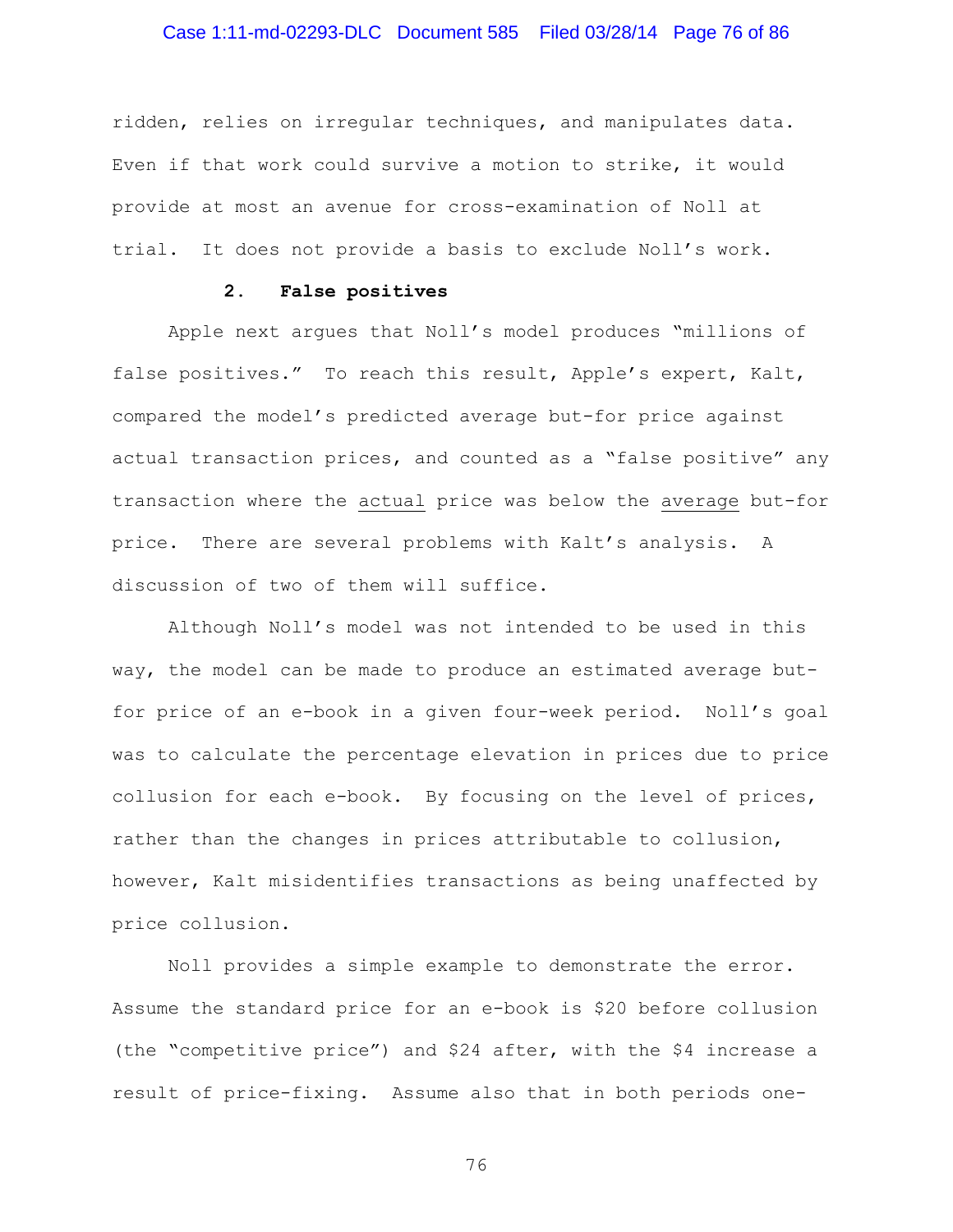### Case 1:11-md-02293-DLC Document 585 Filed 03/28/14 Page 77 of 86

third of customers pay the standard price; one-third receive a 25% discount; and one-third receive a 50% discount. Thus, consumers would pay the following:

|               | Competitive | Collusion | Overcharge |
|---------------|-------------|-----------|------------|
| No discount:  | \$20        | \$24      | S4         |
| 25% discount: | \$15        | \$18      | \$3        |
| 50% discount: | \$10        | \$12      | \$2        |

As the model's predicted price is the average price, the model predicts a competitive price of \$15 and a collusive price of \$18.

Kalt's test, which simply compares the actual transaction price (i.e., the actual collusive price) to the predicted (average) competitive price, would flag as a "false positive" the transaction where consumers received a 50% discount, since the actual price they paid (\$12) is less than the average competitive price (\$15). But as this example presupposes, these consumers were damaged, by \$2 -- in the absence of price fixing, they would have paid \$2 less than \$12. Although Noll's model would properly estimate damages of \$4, \$3, or \$2 in this case (depending on the discount received), Kalt would mistakenly find one-third of these results to be "false positives." Apple's arguments concerning "false positives" provide no basis to challenge the reliability of Noll's regression model.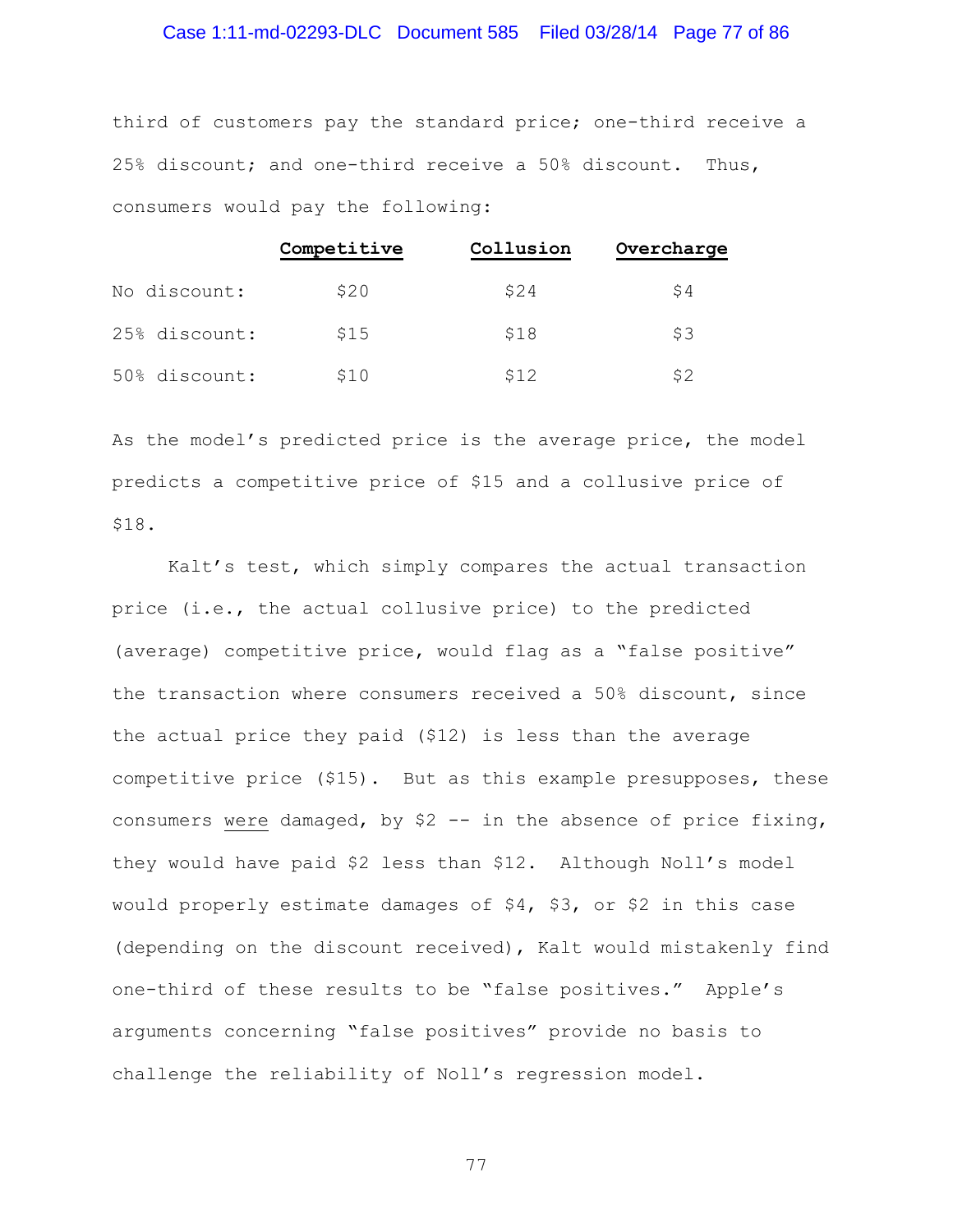## **3. \$9.99 price point**

Apple argues that Noll's model fails to fit the data in a third way. Although plaintiffs have argued that an "industry standard \$9.99 price point" existed, Apple asserts that Noll testified in his deposition that he did not know or care how many predicted but-for prices in his model are at the \$9.99 price point.

In fact, Noll's deposition testimony was more nuanced than Apple describes. At his deposition, Noll explained that it may be relevant whether the but-for prices of certain books are close to \$9.99, but that the percentage of but-for prices equal to "exactly" \$9.99 is not a "valid measure of [the] reliability" of his model. Noll also pointed out that \$9.99 -- which Apple here terms the "industry standard  $\ldots$  price point" -- was the price Amazon charged for certain e-books, not all e-books. See Liability Opinion, 952 F. Supp. 2d at 649 (\$9.99 was the price for certain New Releases and NYT Bestsellers). Consequently, a perfect damages model would calculate but-for prices of \$9.99 for fewer than 100% of e-books.

Apple may cross-examine Noll at trial regarding the extent to which his model predicts prices at or near \$9.99. The fact that Noll had not done this calculation at the time of his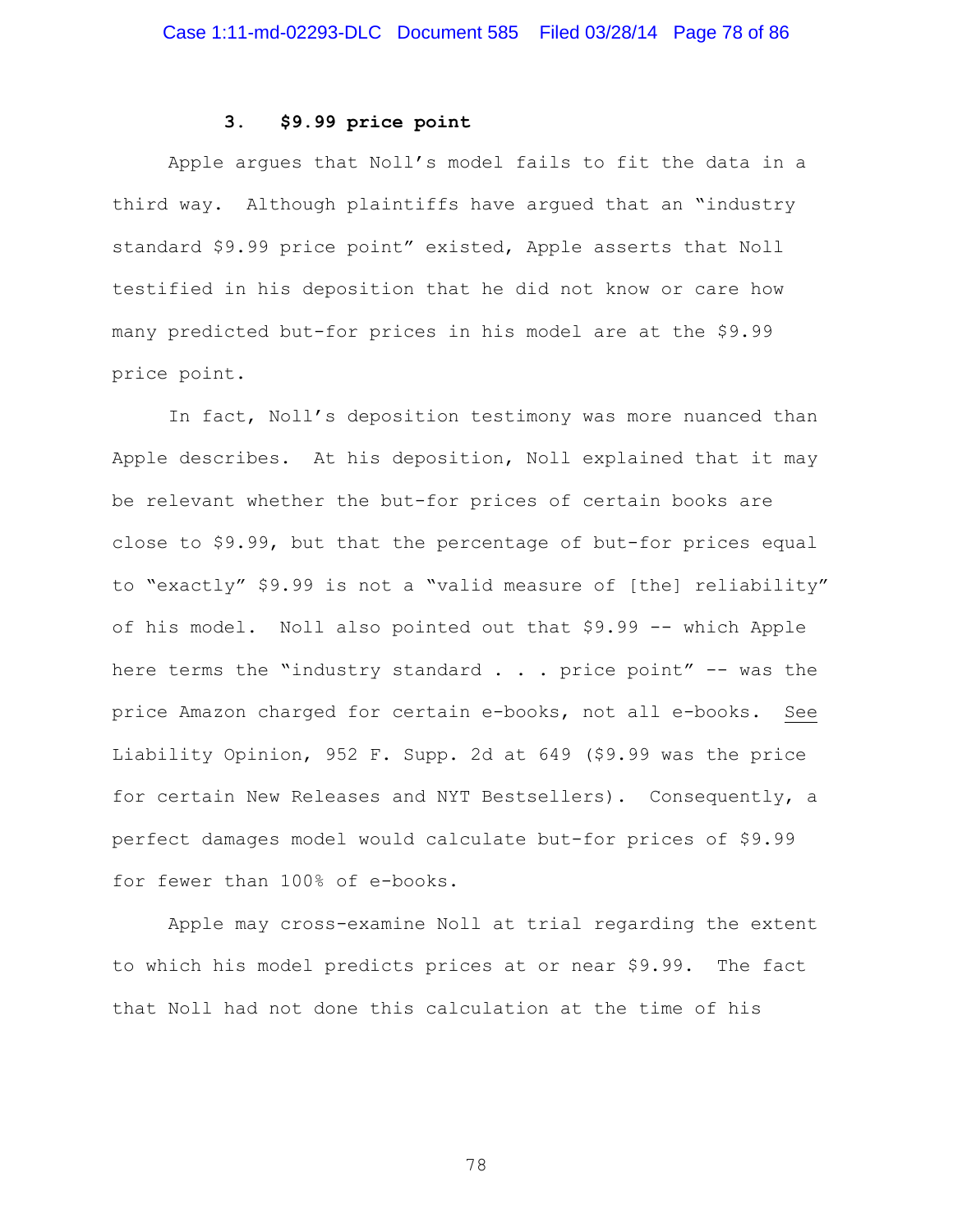### Case 1:11-md-02293-DLC Document 585 Filed 03/28/14 Page 79 of 86

deposition is not a ground for striking his report or rejecting his model.<sup>[37](#page-78-0)</sup>

#### **F. Common impact**

ī

Finally, Apple charges that Noll's pricing model assumes common impact. "Inherent in Dr. Noll's methodology is the assumption that all proposed class members that purchased titles within a certain category were either injured or not, regardless of whether an individual purchaser actually paid more for a specific title as compared to the but-for price of that title on the same day." Similarly, Apple contends that Noll's "averaged and aggregated percentage overcharges . . . are nothing more than a fictional composite." In a related argument, Apple asserts that Noll's 502 e-book categories are suspect because they are constructed from "highly aggregated" genre categories. Because the genre categories are over-inclusive, Apple argues, they undermine the reliability of any calculation of an overcharge for the book category.

Addressing this last argument, it should be noted that Noll largely adopted the genre categories from the New York Times

<span id="page-78-0"></span><sup>37</sup> Within a stricken portion of Kalt's sur-reply, Apple has offered a study performed by Kalt of the percentage of Noll's but-for prices that fall within 50 cents of \$9.99. It does not appear, at first blush, that that study makes any attempt to isolate the extent to which the predicted prices of New Releases and NYT Bestsellers fall close to \$9.99. In any event, the plaintiffs have not had an opportunity to respond to this calculation and it will not be further considered here.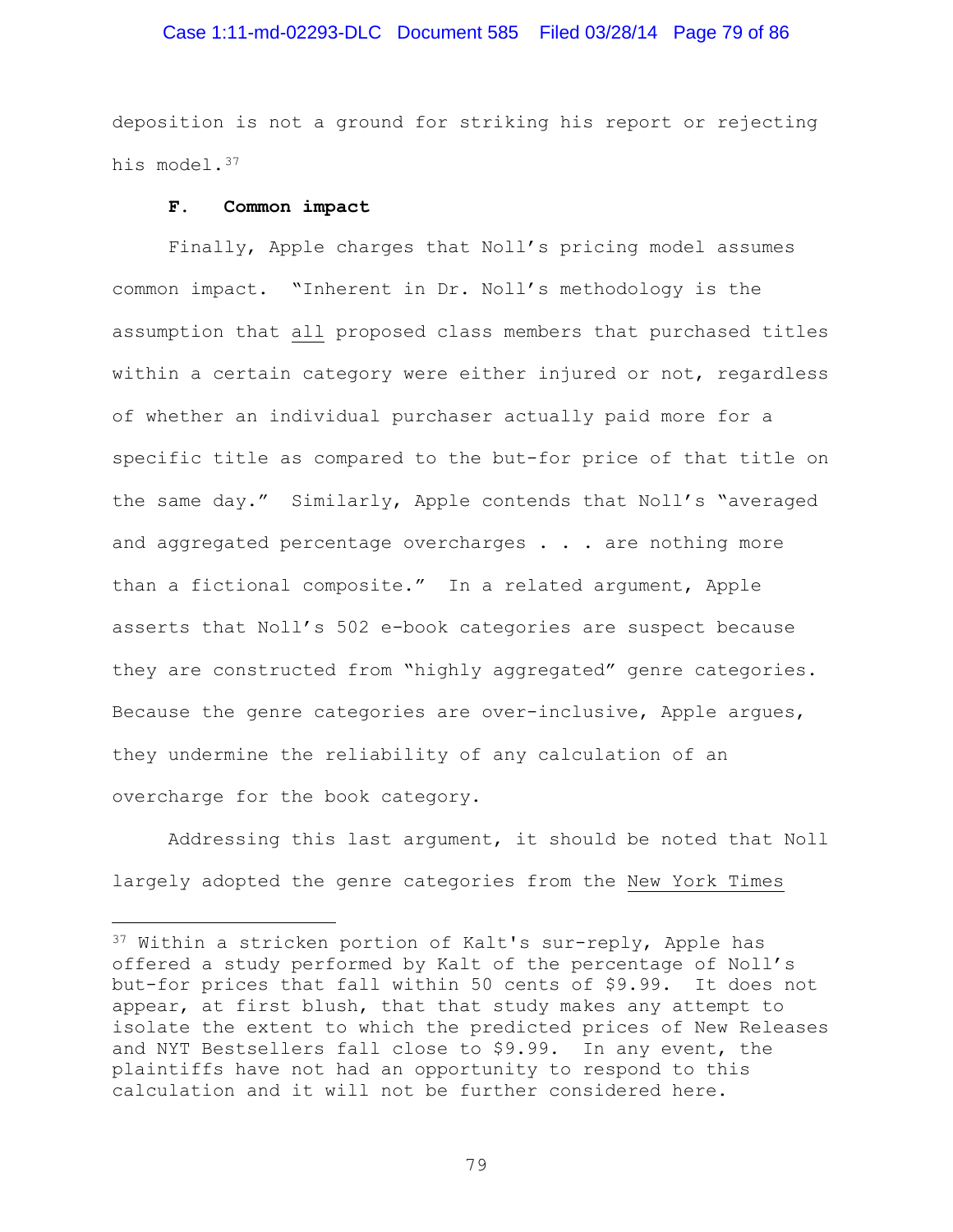### Case 1:11-md-02293-DLC Document 585 Filed 03/28/14 Page 80 of 86

bestseller lists, and his genre distinctions helped to generate 720 possible categories for the Publisher Defendants' e-books. The categories were so narrowly drawn that no e-book was sold in 218 of those categories. Apple has proffered no credible evidence that Noll's genre categories are too "aggregated" to reliably measure damages.

Apple's argument, at root, is that no expert analysis could reliably isolate the effects of collusion because every book is different. This ignores the factual record -- establishing that pricing grids were used both before and during Apple's pricefixing, based on the variables Noll considers -- and the fact that Noll's model succeeds in explaining 90% of the variance among titles' prices.

As reflected in the Liability Opinion, after the iBookstore opened in April 2010, the price caps in Apple's Agreements became the new retail prices for many of the Publisher Defendants' e-books. Liability Opinion, 952 F. Supp. 2d at 682. In the five months following the adoption of the agency model, the Publisher Defendants collectively priced 85.7% of their New Release titles sold through Amazon and 92.1% of their New Release titles sold through Apple to a price that was within 1% of the price caps. Id. This was also true for 99.4% of the NYT Bestseller titles on Apple's iBookstore, and 96.8% of NYT Bestsellers sold through Amazon. Id. The increases at Amazon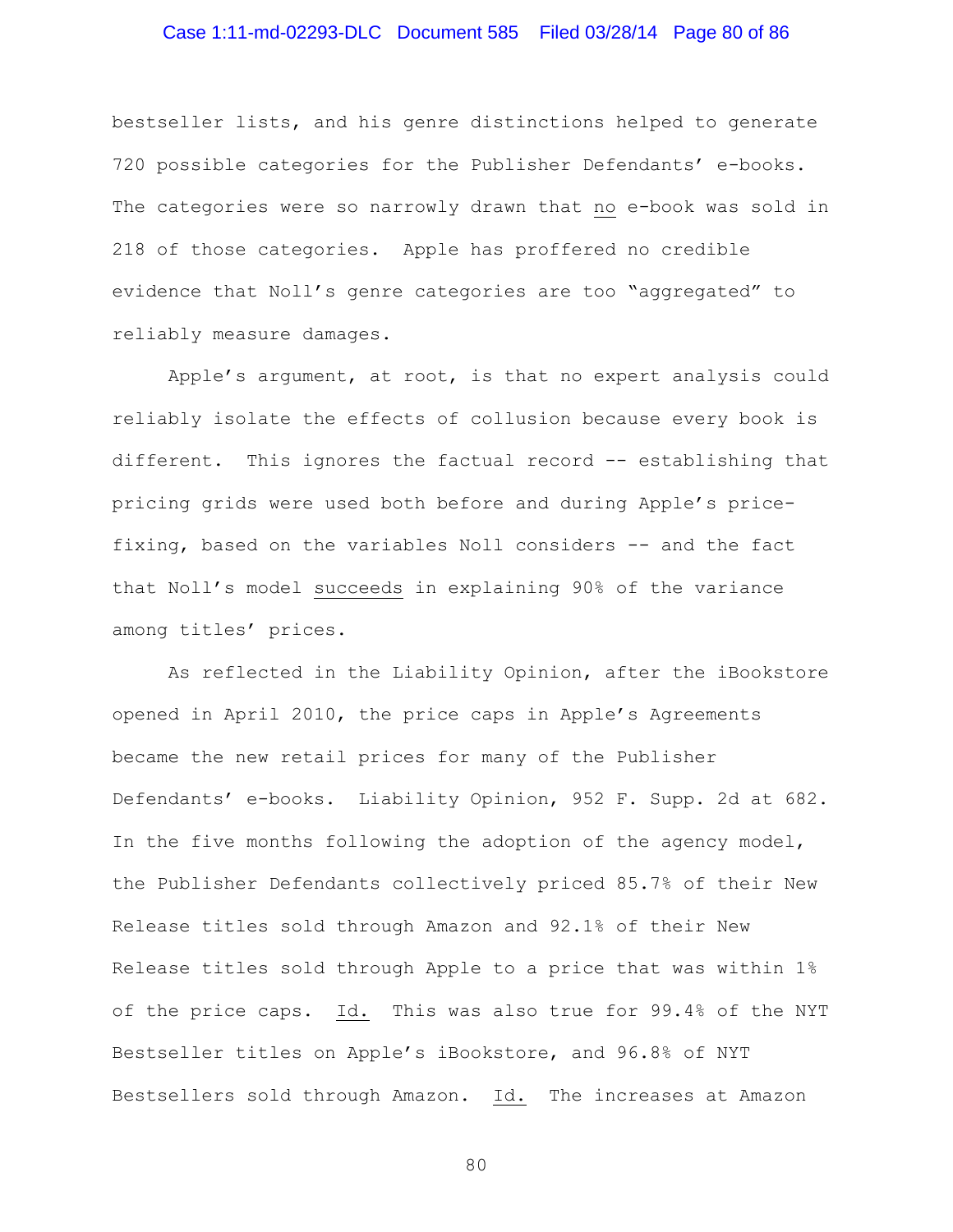### Case 1:11-md-02293-DLC Document 585 Filed 03/28/14 Page 81 of 86

within roughly two weeks of moving to agency amounted to an average per unit e-book retail price increase of 14.2% for their New Releases, 42.7% for their NYT Bestsellers, and 18.6% across all of the Publisher Defendants' e-books. Id.

Noll's hedonic pricing model disaggregates the major quantifiable factors that might influence e-book pricing - publisher, genre, bestseller status, age, and the availability of a hardcover or paperback edition -- and then controls for these factors to compare competitive prices against collusive prices. Noll's regression analysis assumes that, if all other variables are equal, the relative effect of collusion will be the same. So long as Noll has captured the salient characteristics for pricing purposes, this assumption is wholly proper.[38](#page-80-0)

To attack Noll's model, Kalt misleadingly quotes from a report on econometrics by the American Bar Association's Section of Antitrust Law, warning that

[t]he reduced-form pricing equation assumes that a conspiracy has the same effect on every purchaser and focuses on average effect, which may hide variation across class members. If one is attempting to test whether there is an impact on all members of a proposed class, however, that assumption is not valid, as it assumes the very proposition that is being tested.

Ĩ.

<span id="page-80-0"></span><sup>&</sup>lt;sup>38</sup> Apple was free to conduct its own regression study with other variables, but has elected not to do so.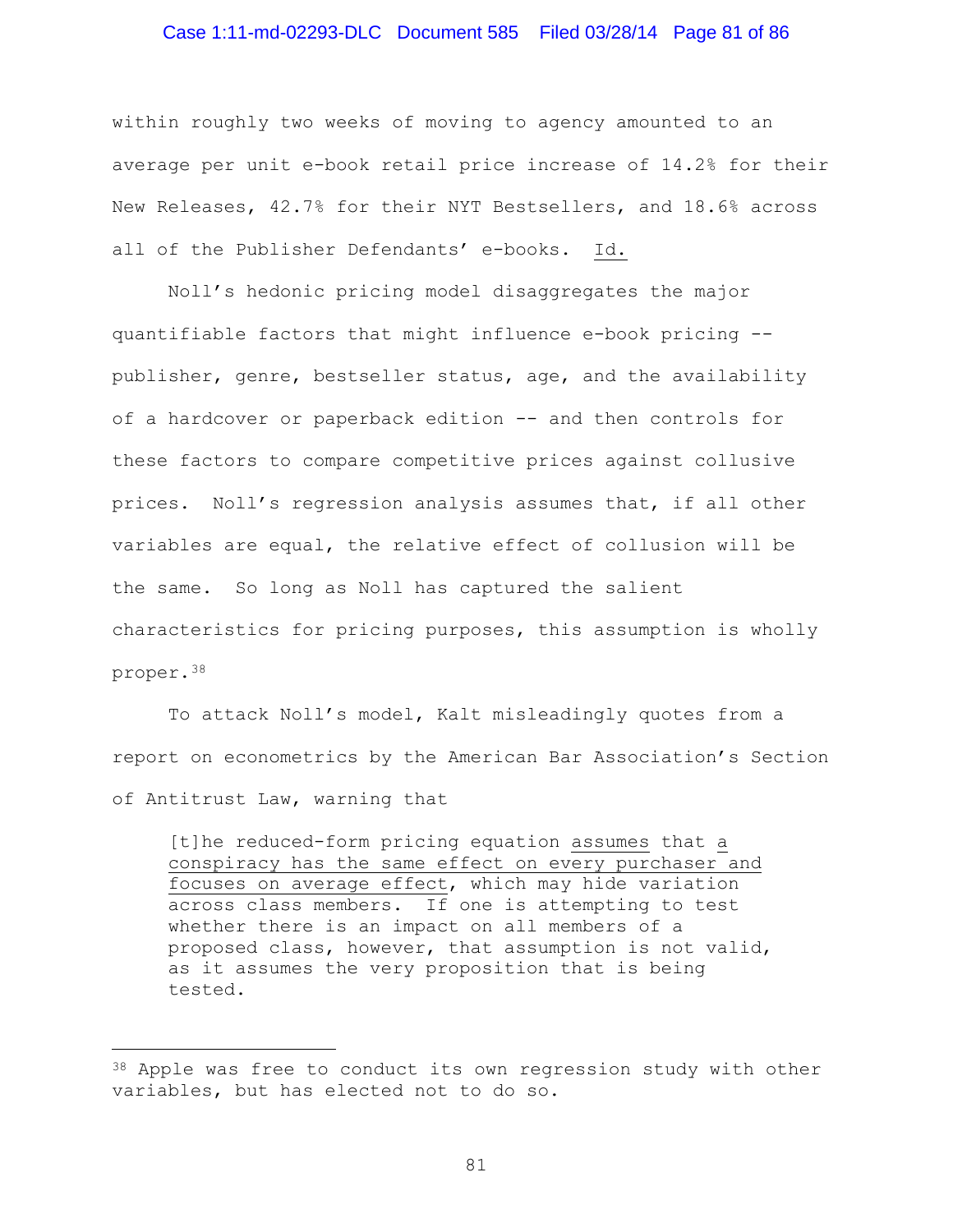### Case 1:11-md-02293-DLC Document 585 Filed 03/28/14 Page 82 of 86

ABA Section of Antitrust Law, Econometrics: Legal, Practical, and Technical Issues, 222 (2005) (Kalt's emphasis). Apple itself quotes the second sentence in its brief. But, astonishingly, Apple and its expert neglect to mention that in this passage the ABA report is discussing a single dummy variable to determine the full effect of an antitrust conspiracy. The ABA report goes on to recommend the very approach taken by Noll:

As a result, somewhat more complex models that do not make such an assumption must be used to test classwide impact.

One approach is to divide the proposed class into categories and use a model that allows the value of the dummy variable to be different for different categories. This would be appropriate if members of the proposed class can be grouped using some observable structural characteristic that is believed to affect the price . . . .

Id. Noll has done just this, dividing the e-books purchased by the putative class into 502 categories and calculating the effect of collusion on each category.

Thus, Apple has not undermined Noll's model's assumption that similarly situated e-books -- that is, e-books for which the values of all explanatory variables identified by Noll's model are identical -- suffered the same relative overcharge. Noll's model identifies the variables that should account for most of the differences in e-book pricing, including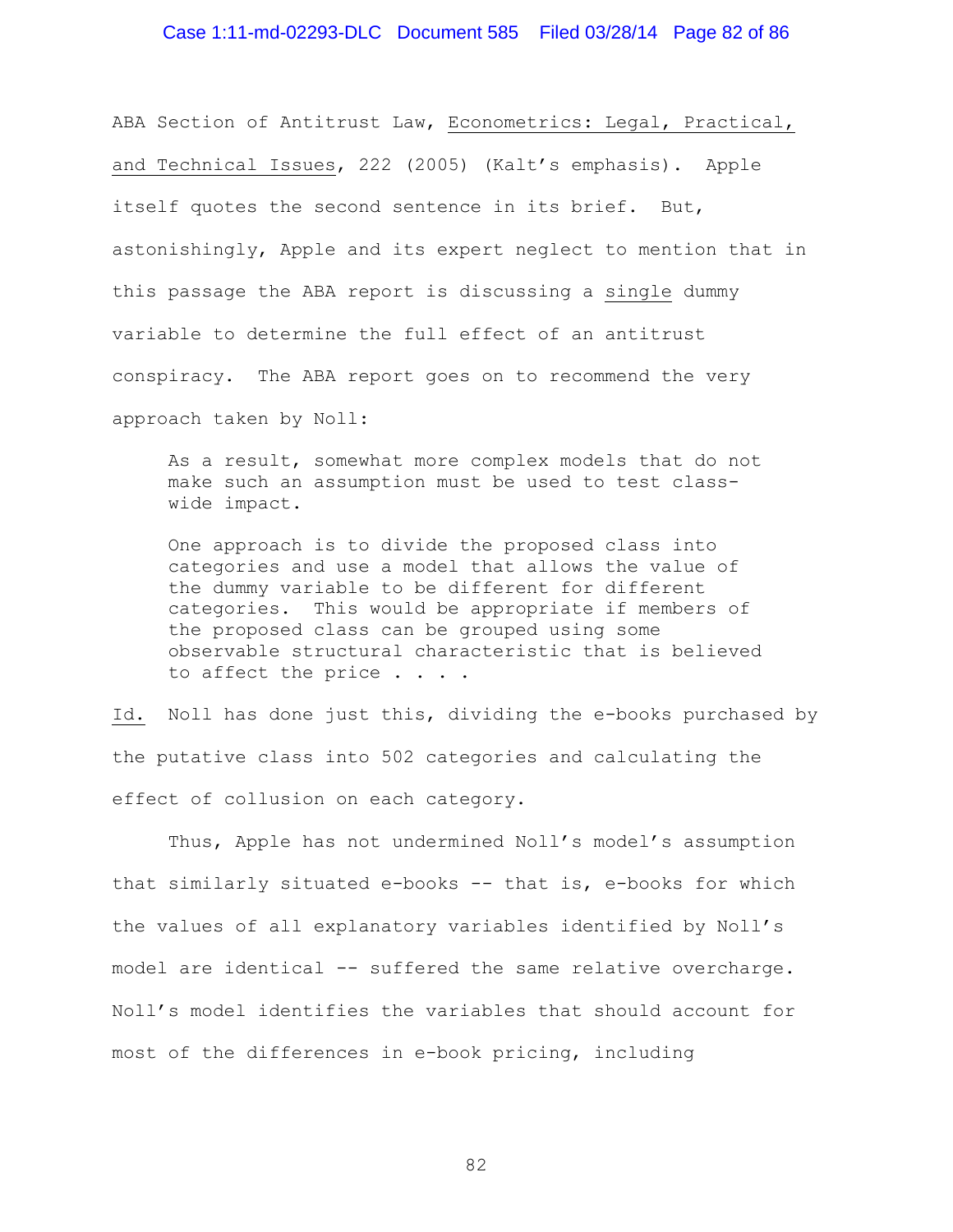### Case 1:11-md-02293-DLC Document 585 Filed 03/28/14 Page 83 of 86

idiosyncratic factors affecting each title, and it proves able to explain 90% of the pricing variation among e-books.

#### **G. Apple's Request for a Hearing**

Apple requests that, before deciding the motion to exclude Noll's opinions, the Court hold a hearing "with live testimony by Dr. Noll." But Apple has already had the opportunity to question Noll at his deposition, and Apple's motion to exclude is based wholly on written materials, not disputed issues of fact best resolved through live testimony. Apple has not explained why it believes a hearing would aid the Court in deciding this motion. Because it is manifestly clear from the papers that Noll's opinions are admissible, a hearing is unnecessary.

A district court is granted "the same kind of latitude in deciding how to test an expert's reliability, and to decide whether or when special briefing or other proceedings are needed to investigate reliability, as it enjoys when it decides whether that expert's relevant testimony is reliable." Kumho Tire Co., 526 U.S. at 152. "While the gatekeeping function requires the district court to ascertain the reliability of [an expert's] methodology, it does not necessarily require that a separate hearing be held in order to do so." United States v. Williams, 506 F.3d 151, 161 (2d Cir. 2007); accord In re United States Foodservice Inc. Pricing Litig., 729 F.3d 108, 129-30 (2d Cir.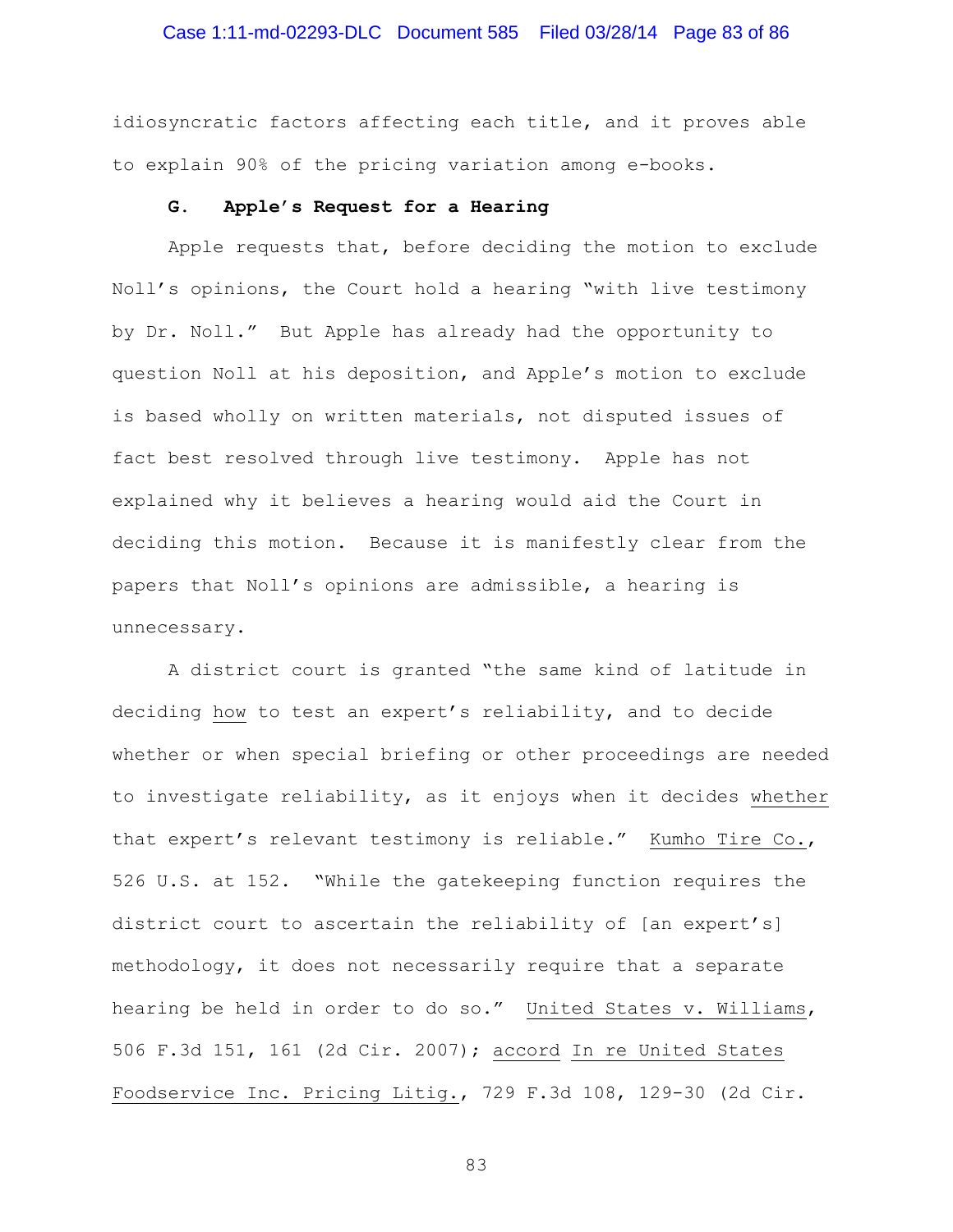### Case 1:11-md-02293-DLC Document 585 Filed 03/28/14 Page 84 of 86

2013); United States v. Jawara, 474 F.3d 565, 582-83 (9th Cir. 2006); Nelson v. Tenn. Gas Pipeline Co., 243 F.3d 244, 248-49 (6th Cir. 2001); Oddi v. Ford Motor Co., 234 F.3d 136, 155 (3rd Cir. 2000). When a hearing would be a mere "formality," it is not required. Williams, 506 F.3d at 161.

The cases Apple cites are not to the contrary.<sup>[39](#page-83-0)</sup> Apple quotes from the Second Circuit's decision in Borawick v. Shay, 68 F.3d 597 (2d Cir. 1995), but fails to note the context. The Borawick decision addressed the utility of a hearing when addressing the admissibility of lay witness testimony in a highly unusual circumstance. In Borawick the Second Circuit held that the admissibility of a lay witness's "hypnoticallyenhanced testimony" should be determined on a case-by-case basis and noted, after listing seven fact-intensive factors courts should consider in such cases, that "a pretrial evidentiary hearing is highly desirable to enable the parties to present expert evidence and to test credibility through crossexamination." Id. at 608.

ī

<span id="page-83-0"></span><sup>&</sup>lt;sup>39</sup> Apple did not cite any cases in its request for a hearing on its motion to exclude Noll's opinions, which was fully submitted on January 21, 2014. It first presented argument in favor of a hearing weeks later -- on February 21 -- in its opposition to class plaintiffs' motion for summary judgment. In that brief, Apple requested a hearing on plaintiffs' motions to exclude Apple's experts, which had also been fully submitted weeks earlier, on February 4.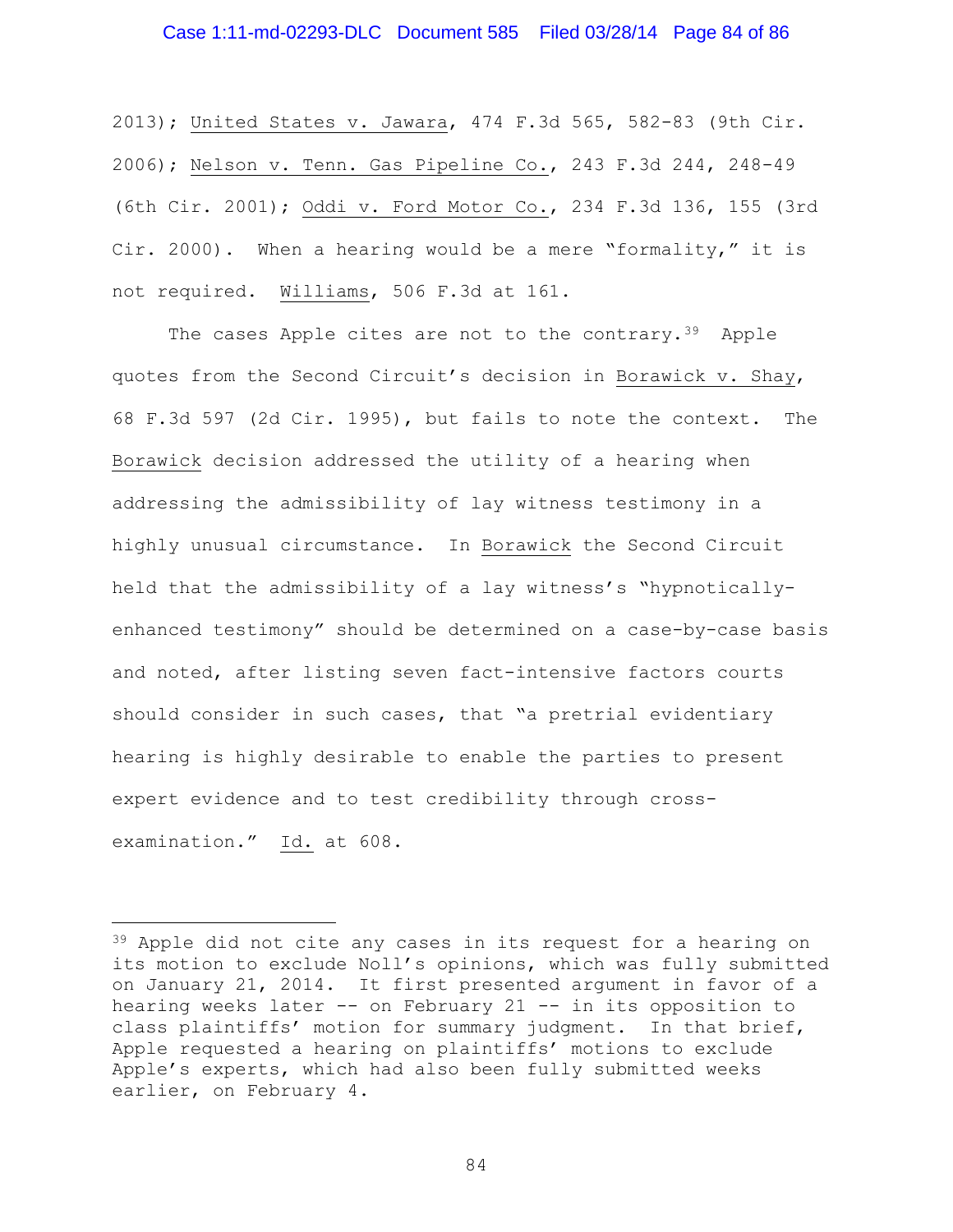Apple twice cites to the district court's opinion in Colon ex rel. Molina v. BIC USA, Inc., 199 F. Supp. 2d 53 (S.D.N.Y. 2001), but Colon excluded expert testimony without a hearing, noting that "[t]he party proferring [expert] testimony is not entitled" to an evidentiary hearing; that "[n]othing in Daubert, or any other Supreme Court or Second Circuit case, mandates that the district court hold a Daubert hearing before ruling on the admissibility of expert testimony, even where such ruling is dispositive of a summary judgment motion"; and that "the fact that the evidentiary record is well-developed in this case makes a Daubert hearing that much less necessary." Id. at 70-71. When, as here, it is overwhelming clear that an expert's opinions meet the standards of Daubert and Rule 702, a hearing would be an empty "formality" and is not required. Williams, 506 F.3d at 161. Thus Apple's request for a hearing is denied.

#### **CONCLUSION**

Plaintiffs' October 11, 2013 motion for class certification is granted; Apple's November 15, 2013 motion to exclude Noll's opinions is denied; and plaintiffs' January 27, 2014 request to strike portions of Apple's sur-reply memorandum of law in opposition to plaintiffs' motion for class certification and the